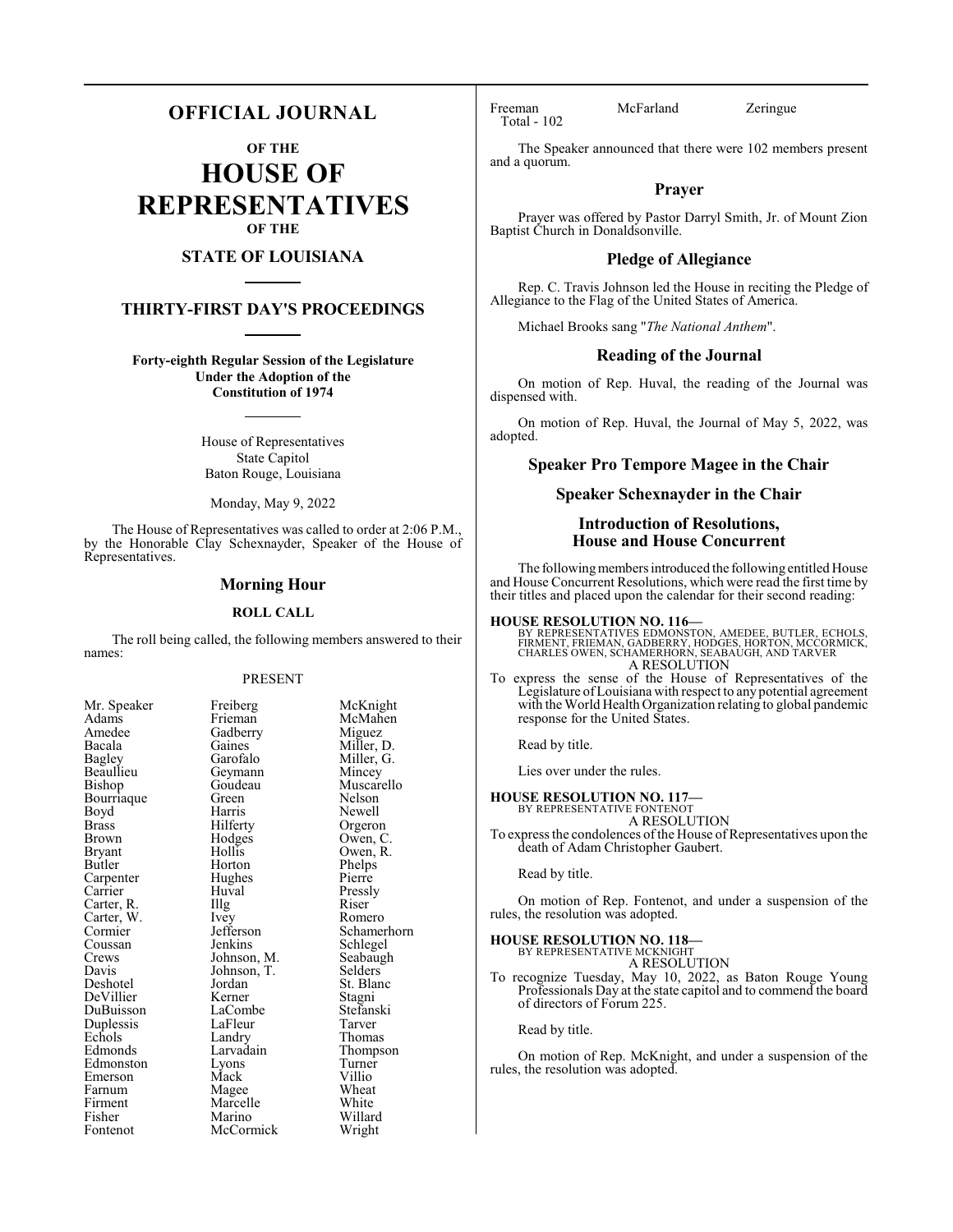## Page 2 HOUSE

31st Day's Proceedings - May 9, 2022

#### **HOUSE RESOLUTION NO. 119—** BY REPRESENTATIVE HILFERTY

A RESOLUTION

To commend the Ready Louisiana Coalition and to designate Tuesday, May 10, 2022, as Early Education Day at the state capitol.

Read by title.

On motion of Rep. Hilferty, and under a suspension of the rules, the resolution was adopted.

## **HOUSE CONCURRENT RESOLUTION NO. 105—**

BY REPRESENTATIVE DUSTIN MILLER A CONCURRENT RESOLUTION

To recognize Wednesday, May 11, 2022, as Nurse Day in Louisiana and to recognize May 6-12, 2022, as National Nurses Week.

Read by title.

On motion of Rep. Dustin Miller, and under a suspension of the rules, the resolution was adopted.

Ordered to the Senate.

# **HOUSE CONCURRENT RESOLUTION NO. 106—** BY REPRESENTATIVES LAFLEUR AND BOYD A CONCURRENT RESOLUTION

To designate Tuesday, May 10, 2022, as AKA Day at the state capitol and to commend the members of Alpha Kappa Alpha Sorority, Incorporated.

Read by title.

On motion of Rep. LaFleur, and under a suspension of the rules, the resolution was adopted.

Ordered to the Senate.

## **HOUSE CONCURRENT RESOLUTION NO. 107—** BY REPRESENTATIVE WRIGHT

A CONCURRENT RESOLUTION To create and provide for a joint subcommittee to be comprised of members from the House Committee on Transportation, Highways and Public Works, the House Committee on Commerce, the Senate Committee on Transportation, Highways, and Public Works, and the Senate Committee on Commerce, Consumer Protection, and International Affairs to

Read by title.

Lies over under the rules.

# **HOUSE CONCURRENT RESOLUTION NO. 108—** BY REPRESENTATIVE PIERRE AND SENATOR JACKSON A CONCURRENT RESOLUTION

examine and study port infrastructure strategies.

To designate Tuesday, May 10, 2022, as Louisiana Judicial Council of the National Bar Association Day at the state capitol and to commend the council.

Read by title.

On motion of Rep. Pierre, and under a suspension of the rules, the resolution was adopted.

Ordered to the Senate.

## **House and House Concurrent Resolutions Lying Over**

The following House and House Concurrent Resolutions lying over were taken up and acted upon as follows:

## **HOUSE RESOLUTION NO. 111—**

BY REPRESENTATIVES HODGES AND HILFERTY A RESOLUTION

To commend and congratulate the modern state of Israel on the occasion of the seventy-fourth anniversary of its establishment, to recognize the contributions ofIsrael to humankind, to express support for the people of Israel for their right to live in freedom and to defend their land and their country, and to extend best wishes to the state of Israel and to the Israeli people for a peaceful and prosperous future.

Read by title.

Under the rules, the above resolution was referred to the Committee on Judiciary.

## **HOUSE CONCURRENT RESOLUTION NO. 104—**

BY REPRESENTATIVE WRIGHT A CONCURRENT RESOLUTION

To urge and request the Department of Revenue to study the feasibility of accepting virtual currency as a form of payment of taxes, licenses, fees, penalties, and interest that have been delegated to the department for collection and to submit a written report of its findings, including any recommendations for legislation, to the House Committee on Ways and Means and the Senate Committee on Revenue and Fiscal Affairs no later than March 1, 2024.

Read by title.

Under the rules, the above resolution was referred to the Committee on Ways and Means.

## **Senate Bills and Joint Resolutions on Second Reading to be Referred**

The following Senate Bills and Joint Resolutions on second reading to be referred were taken up, read, and referred to committees, as follows:

#### **SENATE BILL NO. 256—** BY SENATOR BARROW

AN ACT

To amend and reenact R.S. 17:223 and 416(A)(3)(b) and to repeal R.S. 17:223.1, relative to the discipline of students; to require an assessment of a student prior to suspension; and to provide for related matters.

Read by title.

Under the rules, the above bill was referred to the Committee on Education.

## **SENATE BILL NO. 378—**

BY SENATOR PEACOCK

AN ACT To enact Chapter 62 of Title 51 of the Louisiana Revised Statutes of 1950, to be comprised of R.S. 51:3221, relative to advertisements; to provide for requirements and disclosures in an advertisement; to provide for unfair and deceptive acts or practices; to provide for definitions, terms, conditions, and procedures; to provide for penalties; and to provide for related matters.

Read by title.

Under the rules, the above bill was referred to the Committee on Commerce.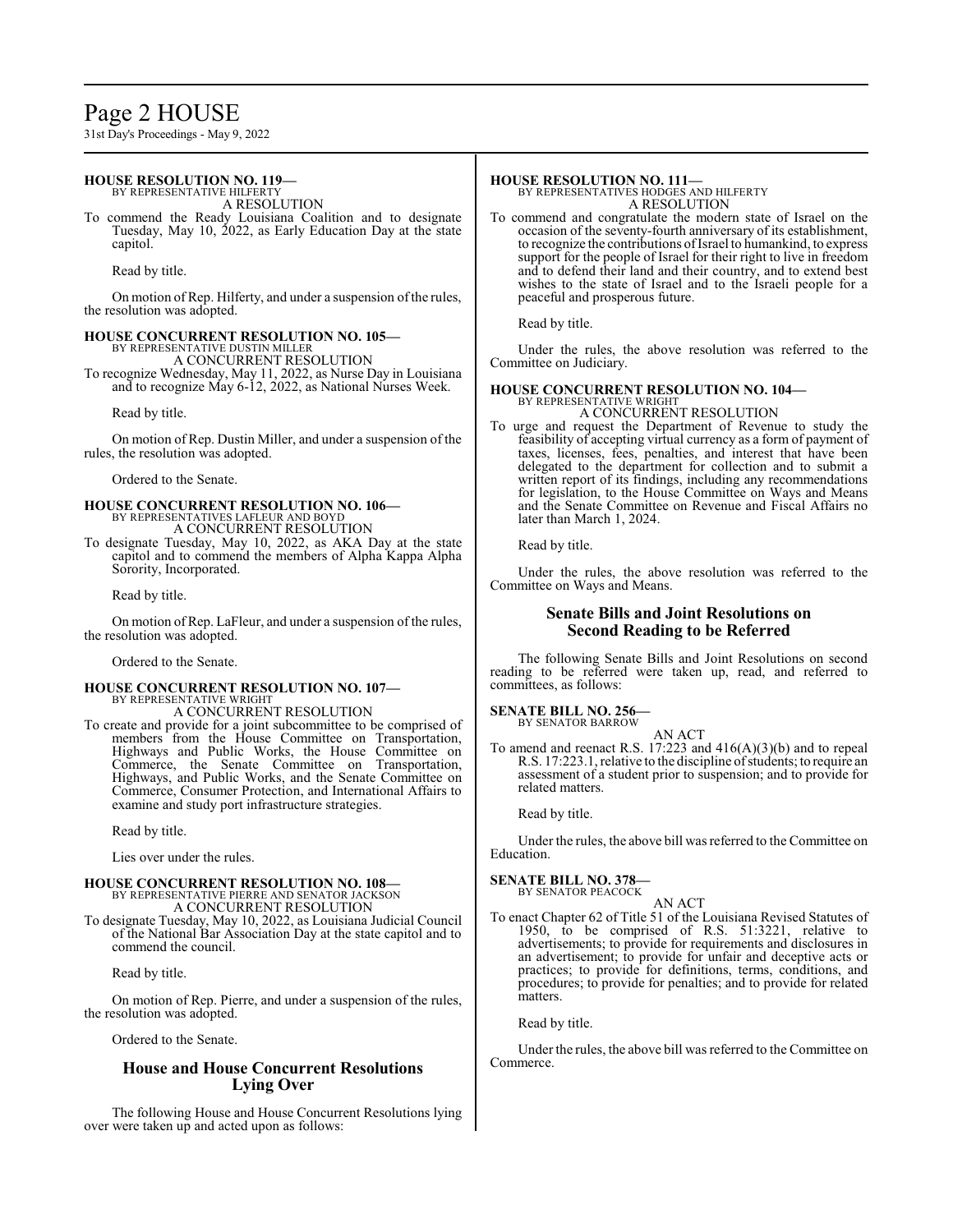#### **SENATE BILL NO. 439—** BY SENATOR PEACOCK

AN ACT

To amend and reenact R.S. 37:1271(A) and the introductory paragraph of 1285(A) and to enact R.S. 22:1021.1 and Part I-D of Chapter 15 of Title 37 of the Louisiana Revised Statutes of 1950, to be comprised of R.S. 37:1310.11 through 1310.15, relative to bridge year graduate physicians; to provide for the certification of bridge year graduate physicians; to provide for collaborative practice agreements; to provide for the powers and duties of the Louisiana State Board of Medical Examiners; to provide for insurance reimbursement claims by bridge year graduate physicians; and to provide for related matters.

Read by title.

Under the rules, the above bill was referred to the Committee on Health and Welfare.

## **House and House Concurrent Resolutions Reported by Committee**

The following House and House Concurrent Resolutions reported by committee were taken up and acted upon as follows:

## **HOUSE RESOLUTION NO. 89—** BY REPRESENTATIVE GEYMANN

A RESOLUTION

To urge and request the local governing authority ofCalcasieu Parish and the Calcasieu Parish Animal Services and Adoption Center to become a "no kill" shelter by adopting policies and programs which provide alternatives to euthanizing healthy dogs and cats prior to December 31, 2025.

Read by title.

Reported favorably by the Committee on Agriculture, Forestry, Aquaculture, and Rural Development.

On motion of Rep. McFarland, the resolution was ordered engrossed and passed to its third reading.

## **HOUSE CONCURRENT RESOLUTION NO. 10—** BY REPRESENTATIVE BRYANT

A CONCURRENT RESOLUTION

To urge and request the State of Louisiana, represented by the Department of Justice, and the Louisiana State Police to expedite legal proceedings regarding the incident involving Louisiana State Police officers that ultimately led to the death of Ronald Greene.

Read by title.

Reported favorably by the Committee on Judiciary.

Onmotion ofRep. Gaines, the resolution was ordered engrossed and passed to its third reading.

## **Speaker Pro Tempore Magee in the Chair**

## **HOUSE CONCURRENT RESOLUTION NO. 87—**

BY REPRESENTATIVE MAGEE A CONCURRENT RESOLUTION

To urge and request the Judicial Council of the Supreme Court of Louisiana to provide a recommendation for a statewide schedule of local criminal fees to the Legislature of Louisiana prior to the 2023 Regular Session of the Legislature.

Read by title.

Reported with amendments by the Committee on Judiciary.

The committee amendments were read as follows:

## **HOUSE COMMITTEE AMENDMENTS**

Amendments proposed byHouse Committee on Judiciary to Original House Concurrent Resolution No. 87 by Representative Magee

## AMENDMENT NO. 1

On page 2, line 7, after "indigent" and before the semicolon ";" change "defenders" to "defendants"

## AMENDMENT NO. 2

On page 2, line 8, after "indigent" and before "outweighs" change "defenders" to "defendants"

On motion of Rep. Gaines, the amendments were adopted.

On motion of Rep. Gaines, the resolution, as amended, was ordered engrossed and passed to its third reading.

## **HOUSE CONCURRENT RESOLUTION NO. 100—** BY REPRESENTATIVE MCFARLAND A CONCURRENT RESOLUTION

To urge and request the United States Department of Agriculture (USDA) Natural Resources Conservation Service (NRCS) to establish a cost share program to assist landowners and producers with the purchase and application of lime for enhancement of crop and grass production.

Read by title.

Reported favorably by the Committee on Agriculture, Forestry, Aquaculture, and Rural Development.

On motion of Rep. McFarland, the resolution was ordered engrossed and passed to its third reading.

## **Senate Concurrent Resolutions Reported by Committee**

The following Senate Concurrent Resolutions reported by committee were taken up and acted upon as follows:

#### **SENATE CONCURRENT RESOLUTION NO. 20—** BY SENATOR LUNEAU

A CONCURRENT RESOLUTION

To urge and request the United States Department of Veterans Affairs to reconsider the closure of the Alexandria Veterans Affairs Medical Center.

Read by title.

Reported favorably by the Committee on Judiciary.

On motion of Rep. Gaines, the resolution was ordered passed to its third reading.

## **House Bills and Joint Resolutions on Second Reading Reported by Committee**

The following House Bills and Joint Resolutions on second reading reported by committee were taken up and acted upon as follows:

**HOUSE BILL NO. 30—** BY REPRESENTATIVE FRIEMAN

AN ACT

To enact R.S. 11:710.1(A)(1)(d) and to repeal R.S.  $11:710.1(A)(1)(d)$ , relative to the Teachers' Retirement System of Louisiana; to provide for reemployment of retired teachers;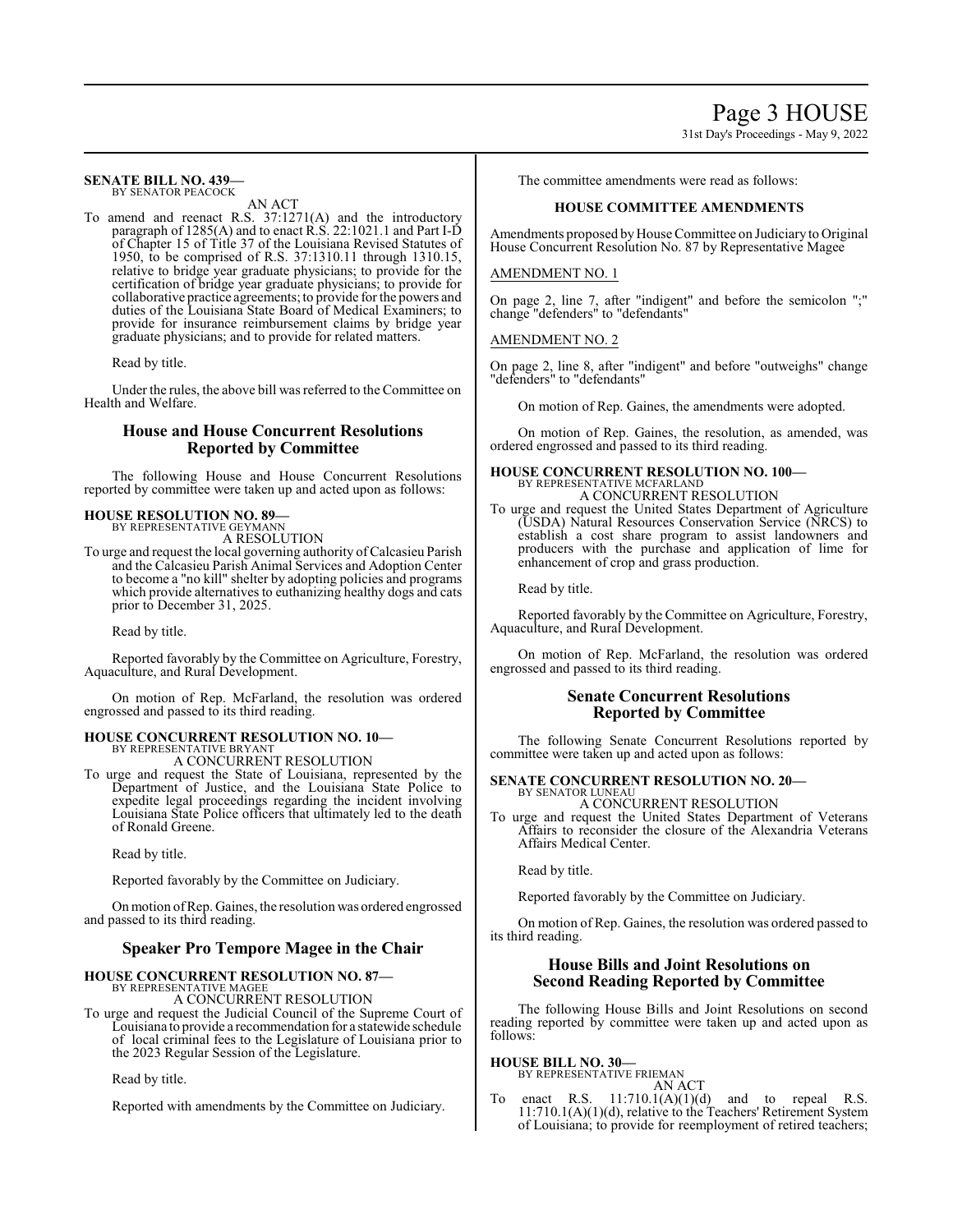## Page 4 HOUSE

31st Day's Proceedings - May 9, 2022

to provide for compensation during reemployment; to provide for costs; to provide for an effective date; and to provide for related matters.

Read by title.

Reported with amendments by the Committee on Retirement.

The committee amendments were read as follows:

## **HOUSE COMMITTEE AMENDMENTS**

Amendments proposed by House Committee on Retirement to Original House Bill No. 30 by Representative Frieman

## AMENDMENT NO. 1

On page 1, delete lines 2 through 6 in their entirety and insert the following:

"To enact R.S.  $11:710.1(A)(1)(d)$  and to repeal R.S. 11:710.1(A)(1)(d), relative to the Teachers' Retirement System of Louisiana; to provide for reemployment of retired teachers; to provide for compensation during reemployment; to provide for costs; to provide for an effective date; and to provide for related matters."

## AMENDMENT NO. 2

On page 1, delete lines 11 through 19 in their entirety and delete page 2 in its entirety and insert the following:

"Section 1. R.S.  $11:710.1(A)(1)(d)$  is hereby enacted to read as follows:

\* \* \*

§710.1. Employment of retirees on or after July 1, 2020

A.

- (1)
- \* \* \*

(d)(i) The provisions of this Subparagraph apply to a retiree certified to teach mathematics, science, English language arts, or special education, and any teacher's aide, instructor, assistant professor, associate professor, or professor, who is assigned the professional activity of instructing students or who is conducting research at a public postsecondary education institution covered by this Section who retired prior to December 31, 2021. The provisions of Subparagraphs (a) and (c) of this Paragraph do not apply to such a retiree.

(ii) A retiree, as defined in Item (i) of this Subparagraph, may be employed in any position covered by this system, provided that his earnings in such employment do not exceed one hundred percent of his final average compensation during any fiscal year. If actual earnings exceed this amount, the benefits payable to the retiree shall be reduced by the amount in excess of one hundred percent of his final average compensation.

(iii) A retiree, as defined in Item (i) of this Subparagraph, employed in a full-time position pursuant to this Subparagraph may prospectively exercise Option 2 as provided in this Paragraph any time prior to or after reaching one hundred percent of his final average compensation. In such case, all employee contributions made in accordance with Subparagraph (b) of this Paragraph prior to the exercise of Option 2 shall be refunded at that time. If a retiree has earned in excess of one hundred percent of his final average compensation prior to an election made pursuant to this Item, the employee contributions eligible for refund or the benefits payable to the retiree shall be reduced by said amount.

\* \* \*

Section 2. R.S.  $11:710.1(A)(1)(d)$  is hereby repealed in its entirety.

Section 3. The cost of this Act, if any, shall be funded with additional employer contributions in compliance with Article X, Section 29(F) of the Constitution of Louisiana.

Section 4.(A) This Section and Sections 1 and 3 of this Act shall become effective on July 1, 2022.

(B) Section 2 of this Act shall become effective on July 1, 2025.

On motion of Rep. DeVillier, the amendments were adopted.

On motion of Rep. DeVillier, the bill, as amended, was ordered engrossed and passed to its third reading.

## **HOUSE BILL NO. 193—**

**SE BILL NO. 193—**<br>BY REPRESENTATIVE FREEMAN AN ACT

To enact R.S. 25:762.1, relative to the city of New Orleans; to provide relative to historic preservation districts and landmarks commissions; to provide relative to regulations established by such districts and commissions; to provide relative to the violation of such regulations; to provide relative to penalties imposed for certain violations; and to provide for related matters.

Read by title.

Reported favorably by the Committee on Municipal, Parochial and Cultural Affairs.

On motion ofRep. Edmonds, the bill was ordered engrossed and passed to its third reading.

## **HOUSE BILL NO. 355—**

BY REPRESENTATIVE CHARLES OWEN AN ACT

To enact R.S. 33:32, relative to fuel retailers and transportation infrastructure; to provide for state preemption relative to fuel retailers and transportation infrastructure; to prohibit local governmental subdivisions from enacting ordinances or other provisions prohibiting the siting, development, or redevelopment of fuel retailers or related transportation infrastructure; to provide for definitions; and to provide for related matters.

Read by title.

Reported with amendments by the Committee on Municipal, Parochial and Cultural Affairs.

The committee amendments were read as follows:

## **HOUSE COMMITTEE AMENDMENTS**

Amendments proposed byHouse Committee on Municipal, Parochial and Cultural Affairs to Original House Bill No. 355 by Representative Charles Owen

## AMENDMENT NO. 1

On page 1, line 19, after "shall not" delete the remainder of the line and delete line 20 in its entirety and on page 2, at the beginning on line 1, delete "(1) Adopt" and insert "adopt and is preempted by the state from adopting"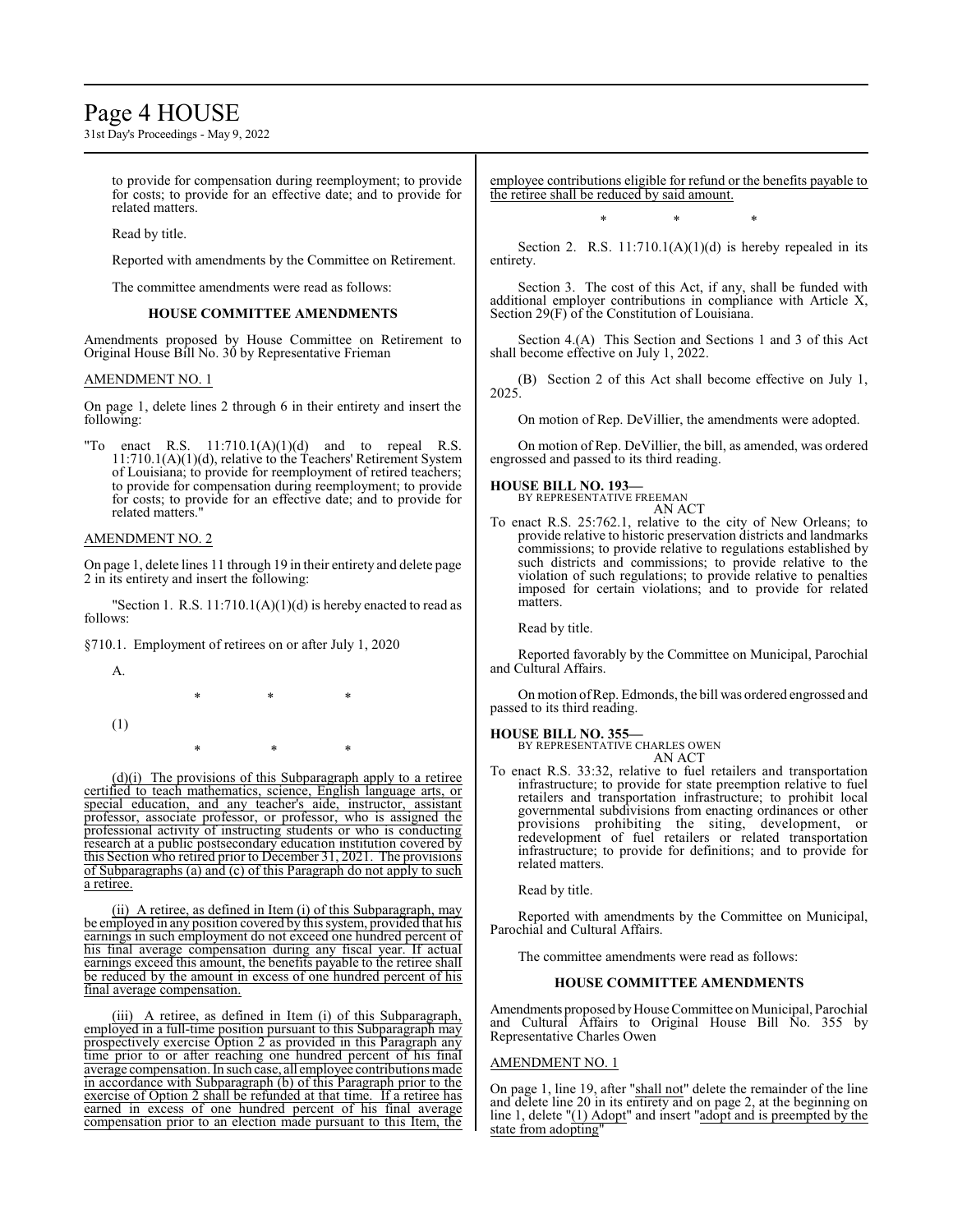31st Day's Proceedings - May 9, 2022

## AMENDMENT NO. 2

On page 2, line 1, after "policy," and before "or a resolution" insert "a directive, an executive order,

## AMENDMENT NO. 3

On page 2, line 2, after "fuel retailer" and before "or the" insert a comma "," and "including a gas station,"

## AMENDMENT NO. 4

On page 2, at the end of line 5, after "governing authority" delete the period "." and insert "within the appropriate zoning classification of each applicable entity."

## AMENDMENT NO. 5

On page 2, delete lines 6 through 23 in their entirety and insert the following:

C. Nothing in this Section shall preempt a municipality, parish, local governmental entity, or governing authority of any group or association, private or public, having jurisdiction over a specific geographic area from further defining and regulating fuel retailers or related transportation infrastructure."

On motion of Rep. Edmonds, the amendments were adopted.

On motion of Rep. Edmonds, the bill, as amended, was ordered engrossed and passed to its third reading.

## **HOUSE BILL NO. 366—** BY REPRESENTATIVE FRIEMAN

A JOINT RESOLUTION

Proposing to amend Article V, Section 23(B) of the Constitution of Louisiana, to provide for the mandatory retirement age for judges; to increase the mandatory retirement age for judges; to provide for submission of the proposed amendment to the electors; and to provide for related matters.

Read by title.

Reported favorably by the Committee on Judiciary.

Under the rules, the above bill was ordered engrossed and recommitted to the Committee on Civil Law and Procedure.

#### **HOUSE BILL NO. 370—** BY REPRESENTATIVE MAGEE

AN ACT

To amend and reenact R.S. 26:241(15) and to enact R.S. 26:241(27) and (28), 242, and 271(A)(7), relative to the Alcoholic Beverage Control Law; to provide for definitions; to provide relative to the distribution of certain alcoholic beverages; to provide for self-distribution; to provide for limitations; to provide relative to permit fees; and to provide for related matters.

Read by title.

Reported with amendments by the Committee on Judiciary.

The committee amendments were read as follows:

## **HOUSE COMMITTEE AMENDMENTS**

Amendments proposed by House Committee on Judiciary to Original House Bill No. 370 by Representative Magee

## AMENDMENT NO. 1

On page 2, line 1, after "Health." delete the remainder of the line and delete lines 2 through 12 in their entirety

## AMENDMENT NO. 2

On page 2, line 14, after "means" and before "establishment" change "a retail" to "an"

## AMENDMENT NO. 3

On page 2, line 15, after "brewed" and before "for" delete "and sold at retail" and insert the following:

"for the primary purpose of selling the brewed product for resale and a limited quantity may be sold at retail to consumers"

## AMENDMENT NO. 4

On page 3, line 13, after "control." delete the remainder of the line and delete line 14 in its entirety

## AMENDMENT NO. 5

On page 3, line 27, after "thousand" and before "dollars" insert "five hundred"

On motion of Rep. Gaines, the amendments were adopted.

On motion of Rep. Gaines, the bill, as amended, was ordered engrossed and passed to its third reading.

**HOUSE BILL NO. 373—** BY REPRESENTATIVE TRAVIS JOHNSON AN ACT

To amend and reenact R.S.  $3:341(B)$  and (D),  $343(A)(5)$ , and  $344(B)(1)$  and (2) and to enact R.S.  $3:342(J)$  and  $348$ , relative to the Delta Agriculture Research and Sustainability District; to provide for district boundaries; to provide for administrative positions; to provide for district funding; and to provide for related matters.

Read by title.

Reported by substitute by the Committee on Agriculture, Forestry, Aquaculture, and Rural Development.

The substitute was read by title as follows:

**HOUSE BILL NO. 1076** (Substitute for House Bill No. 373 by Representative Travis Johnson)**—** BY REPRESENTATIVE TRAVIS JOHNSON

AN ACT To amend and reenact R.S. 3:341(D) and 342(A) and to enact R.S. 3:342(J), relative to the Delta Agriculture Research and Sustainability District; to provide for district boundaries; to provide for the board of commissioners; to provide for administrative positions; and to provide for related matters.

Read by title.

On motion of Rep. McFarland, the substitute was adopted and became House Bill No. 1076 by Rep. C. Travis Johnson, on behalf of the Committee on Agriculture, Forestry, Aquaculture, and Rural Development, as a substitute for House Bill No. 373 by Rep. C. Travis Johnson.

Under the rules, lies over in the same order of business.

**HOUSE BILL NO. 744—** BY REPRESENTATIVE GAINES

AN ACT

To enact Code of Criminal Procedure Articles 15.1, 930.3(9), and 930.8(7) and R.S. 15:574.4(K), relative to post conviction relief; to provide relative to the grounds for post conviction relief for non-unanimous jury verdicts; to provide relative to time limitations for post conviction relief when a petitioner has a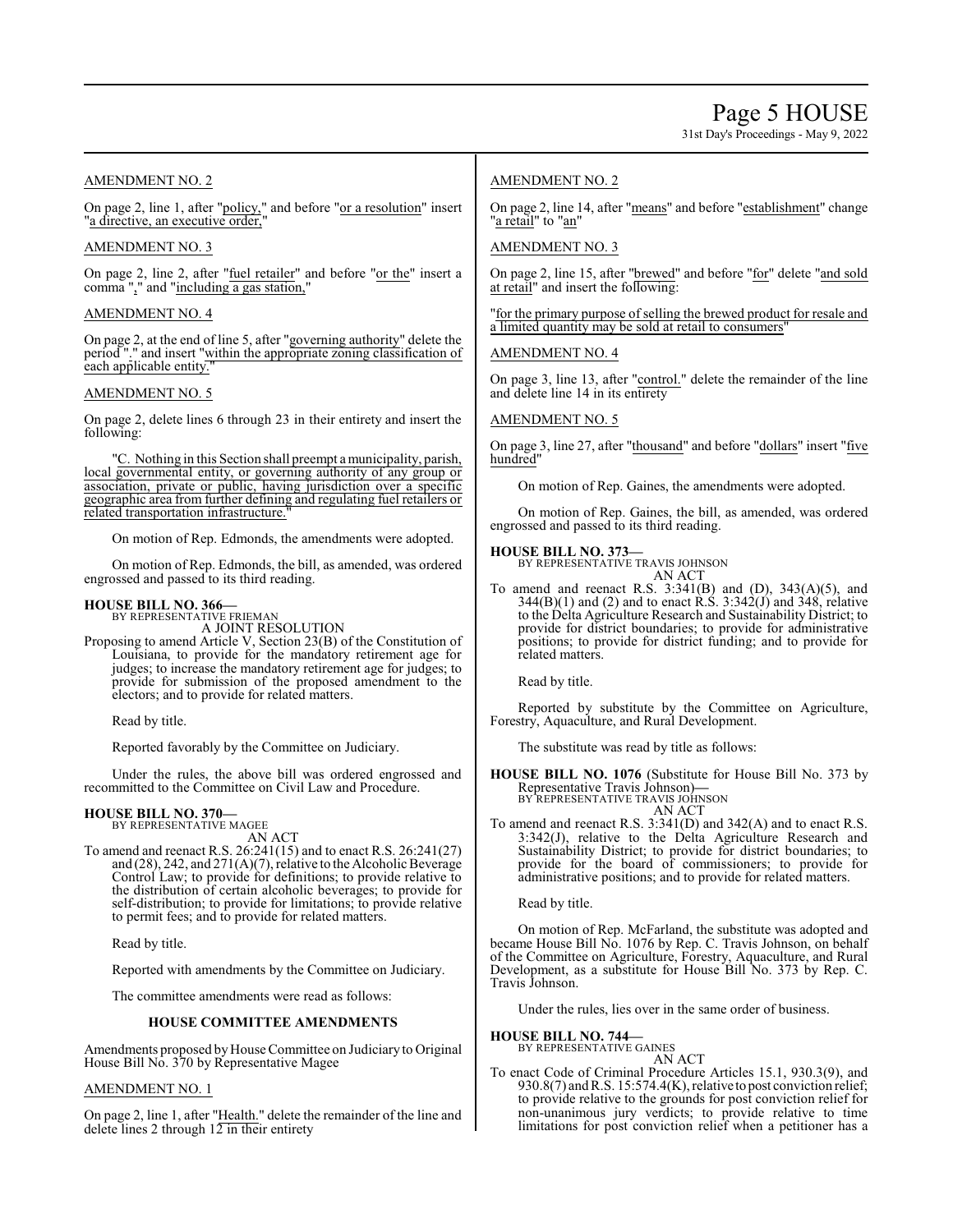## Page 6 HOUSE

31st Day's Proceedings - May 9, 2022

conviction rendered by a non-unanimous jury; to allow for parole eligibility for persons convicted by a verdict rendered by a non-unanimous jury; to establish a review board for cases in which a non-unanimous jury verdict was rendered; and to provide for related matters.

Read by title.

Reported by substitute by the Committee on Judiciary.

The substitute was read by title as follows:

**HOUSE BILL NO. 1077** (Substitute for House Bill No. 744 by Representative Gaines)—

BY REPRESENTATIVES GAINES, EDMONSTON, LANDRY, MACK, AND CHARLES OWEN AN ACT

To enact R.S. 15:574.2.2, relative to post conviction relief; to provide relative to the grounds for post conviction relief for nonunanimous jury verdicts; to provide relative to time limitations for post conviction relief when a petitioner has a conviction rendered by a non-unanimous jury; to allow for parole eligibility for persons convicted by a verdict rendered by a non-unanimous jury; to establish a review board for cases in which a nonunanimous jury verdict was rendered; and to provide for related matters.

Read by title.

On motion of Rep. Gaines, the substitute was adopted and became House Bill No. 1077 by Rep. Gaines, on behalf of the Committee on Judiciary, as a substitute for House Bill No. 744 by Rep. Gaines.

Under the rules, lies over in the same order of business.

## **HOUSE BILL NO. 745—** BY REPRESENTATIVE GREEN

AN ACT

To amend and reenact R.S. 40:2533(D) and to enact R.S. 40:2537, relative to officer disciplinary matters; to provide for the time sustained complaints remain in officer personnel files; to provide for public records requests relative to officer personnel files; to provide for whistleblower protection; and to provide for related matters.

Read by title.

Reported with amendments by the Committee on Judiciary.

The committee amendments were read as follows:

## **HOUSE COMMITTEE AMENDMENTS**

Amendments proposed byHouse Committee on Judiciary to Original House Bill No. 745 by Representative Green

## AMENDMENT NO. 1

On page 1, line 2, after "R.S. 40:2537," delete the remainder of the line and at the beginning of line 3, delete "40:2531(C),"

## AMENDMENT NO. 2

On page 1, at the beginning of line 12, change "D." to "D.(1)"

## AMENDMENT NO. 3

On page 1, between lines 15 and 16, insert the following:

"(2) Notwithstanding Paragraph (1) ofthis Subsection, all ofthe following sustained complaints shall remain in the officer's personnel file permanently and shall be subject to a public records requests after the officer has exhausted all administrative appeals to which he is entitled:

(a) Sustained complaints regarding unauthorized use offorce or unauthorized use of a service weapon by the officer.

(b) Sustained complaints regarding sexual assault or harassment.

(c) Sustained complaints regarding dishonesty relative to the reporting, investigation, or prosecution of a crime or direct relation to the reporting or investigation of misconduct by another peace officer or custodial officer, including, but not limited to, findings of perjury, false statements, filing false reports, destruction, falsifying, or concealing of evidence.

AMENDMENT NO. 4

On page 2, delete line 11 in its entirety

On motion of Rep. Gaines, the amendments were adopted.

On motion of Rep. Gaines, the bill, as amended, was ordered engrossed and passed to its third reading.

## **HOUSE BILL NO. 854—**

BY REPRESENTATIVES STAGNI AND MAGEE AN ACT

To amend and reenact R.S. 33:2011(A) and to enact R.S. 33:2011(E), relative to occupational diseases; provides relative to members employed in the classified fire service; to provide for an extension to the rebuttable presumption; to provide limitations; and to provide for related matters.

Read by title.

Reported with amendments by the Committee on Municipal, Parochial and Cultural Affairs.

The committee amendments were read as follows:

## **HOUSE COMMITTEE AMENDMENTS**

Amendments proposed by House Committee on Municipal, Parochial and Cultural Affairs to Original House Bill No. 854 by Representative Stagni

## AMENDMENT NO. 1

On page 1, line 2, after "33:2011(A)" delete the comma "," and insert "and to enact R.S. 33:2011(E),"

## AMENDMENT NO. 2

On page 1, line 4, after "presumption;" and before "and to" insert "to provide limitations;"

## AMENDMENT NO. 3

On page 1, line 6, between "reenacted" and "to" insert "and R.S.  $33:2011(E)$  is hereby enacted"

## AMENDMENT NO. 4

On page 1, line 9, after "A." and before "Because" insert "(1)"

AMENDMENT NO. 5

On page 1, line 15, after "standards" change the comma "," to a period "." and delete the remainder of the line and delete lines 16 through 18 and insert the following: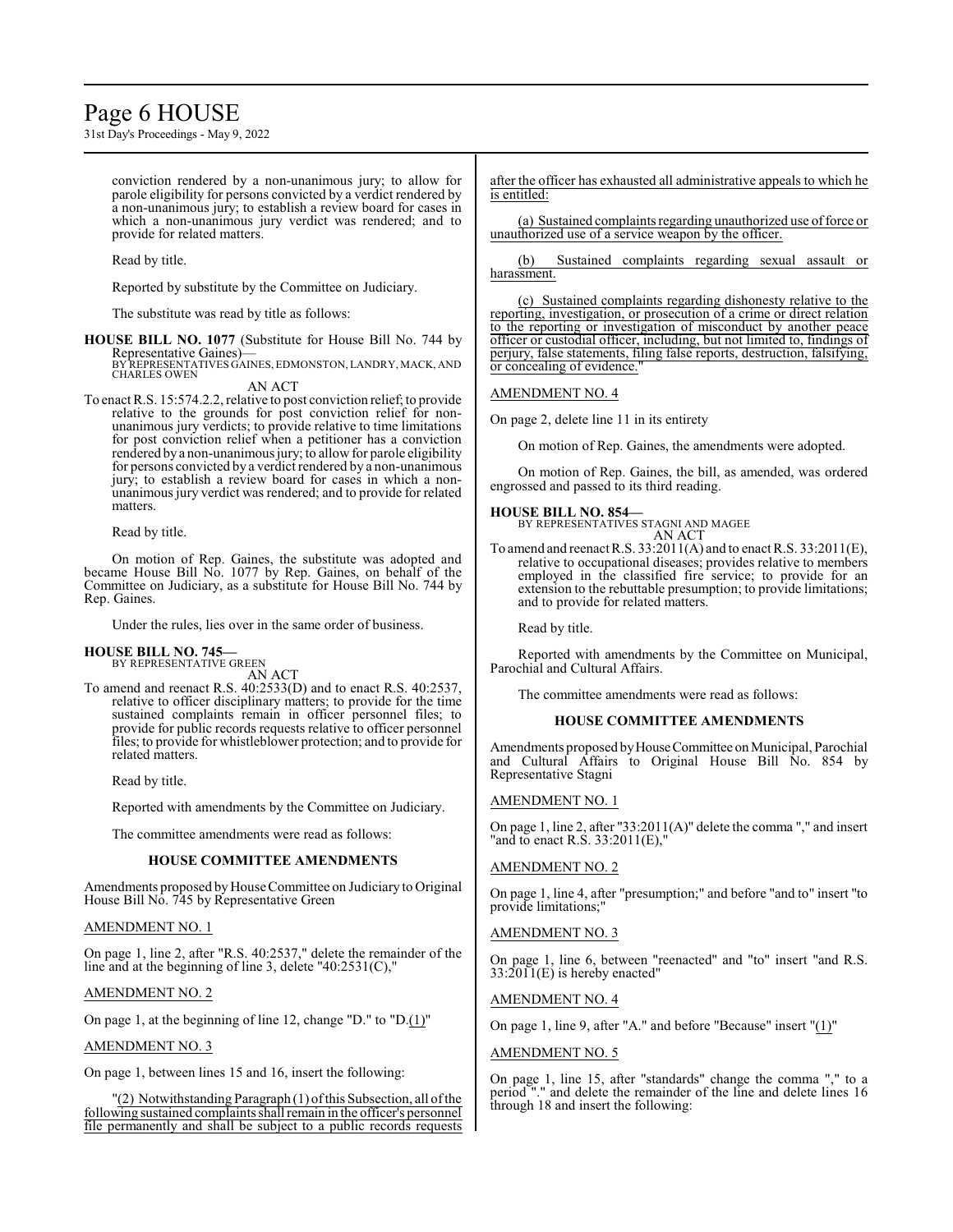"(2) The presumption shall be extended to a member following termination of service as follows:

(a) For a firefighter or retired firefighter who developed cancer prior to January 1, 2023, the presumption shall be extended for a period of three months for each full year of service, not to exceed sixty months, commencing with the last actual date of service. Any claim by such a firefighter or retired firefighter is also subject to applicable prescriptive periods for indemnity or medical claims.

(b) For a firefighter or retired firefighter who developed cancer on or after January  $\overline{1, 2023}$ , the presumption shall be extended for a period of six months for each full year of service, not to exceed one hundred eighty months, commencing with the last actual date of service.

## AMENDMENT NO. 6

On page 1, after line 19, insert the following:

"E. For claims arising under this Section that are filed on or after January 1, 2023, the obligation of the employer to furnish such care, services, treatment, drugs, and supplies, whether in state or out of state, is limited to the reimbursement determined to be the mean ofthe usual and customary charges for such care, services, treatment, drugs, and supplies, as determined under the reimbursement schedule published pursuant to R.S. 23:1034.2 or fifty percent of the actual charge for the service, whichever is less."

On motion of Rep. Edmonds, the amendments were adopted.

On motion of Rep. Edmonds, the bill, as amended, was ordered engrossed and passed to its third reading.

## **HOUSE BILL NO. 915—** BY REPRESENTATIVE CREWS

AN ACT

To enact R.S. 13:5713(A)(14), relative to coroners; to provide for duties of coroners relative to the investigation of deaths; to require an investigation of a death within a certain time period of a vaccination; and to provide for related matters.

Read by title.

Reported favorably by the Committee on Judiciary.

On motion of Rep. Gaines, the bill was ordered engrossed and passed to its third reading.

## **HOUSE BILL NO. 966—** BY REPRESENTATIVE CARRIER

AN ACT

To enact R.S. 13:5727, relative to coroners; to provide for funding; to provide for alternative funding for coroners of certain parishes; to authorize a renewable tax; and to provide for related **matters** 

Read by title.

Reported with amendments by the Committee on Judiciary.

The committee amendments were read as follows:

## **HOUSE COMMITTEE AMENDMENTS**

Amendments proposed by House Committee on Judiciary to Original House Bill No. 966 by Representative Carrier

## AMENDMENT NO. 1

On page 1, at the beginning of line 19, change "Parish, Cameron Parish" to "Parish, Bossier Parish, Cameron Parish"

## AMENDMENT NO. 2

On page 2, at the beginning of line 2, change "Parish, Plaquemines Parish" to "Parish, Natchitoches Parish, Plaquemines Parish"

On motion of Rep. Gaines, the amendments were adopted.

On motion of Rep. Gaines, the bill, as amended, was ordered engrossed and passed to its third reading.

## **HOUSE BILL NO. 1009—** BY REPRESENTATIVE TARVER

AN ACT

To amend and reenact R.S. 40:2405(A)(2)(b), relative to peace officer training; to provide relative to required training for parttime and reserve peace officers; to provide for implementation of required training for part-time and reserve peace officers; to provide for prospective and retroactive application; and to provide for related matters.

Read by title.

Reported favorably by the Committee on Judiciary.

On motion of Rep. Gaines, the bill was ordered engrossed and passed to its third reading.

**HOUSE BILL NO. 1042—** BY REPRESENTATIVE HILFERTY AN ACT

To enact R.S. 36:209.1, relative to certain agencies within the Department of Culture, Recreation and Tourism; to require the agencies to evaluate certain drainage projects; and to provide for related matters.

Read by title.

Reported with amendments by the Committee on Municipal, Parochial and Cultural Affairs.

The committee amendments were read as follows:

## **HOUSE COMMITTEE AMENDMENTS**

Amendments proposed by House Committee on Municipal, Parochial and Cultural Affairs to Original House Bill No. 1042 by Representative Hilferty

## AMENDMENT NO. 1

On page 1, line 12, after "agency" delete the colon ":" and insert "that diverts water from a municipal drainage system:"

On motion of Rep. Edmonds, the amendments were adopted.

On motion of Rep. Edmonds, the bill, as amended, was ordered engrossed and passed to its third reading.

## **HOUSE BILL NO. 1049—**

BY REPRESENTATIVES SEABAUGH AND MCFARLAND AND SENATOR ROBERT MILLS AN ACT

To enact Part IV-B of Chapter 28 of Title 3 of the Louisiana Revised Statutes of 1950, to be comprised of R.S. 3:4341.1 through 3:4341.16, relative to forestry and agriculture; to authorize the creation of timber and agriculture transportation group selfinsurance funds; to provide with respect to group self-insurance funds; to provide for requirements; to provide for definitions; to provide with respect to the qualifications for membership; to provide for regulatory authority; to provide for excess or reinsurance insurance; to provide for the management of assets and investments; to provide for liabilities and the payment of claims; to provide for audits, examinations, and investigations;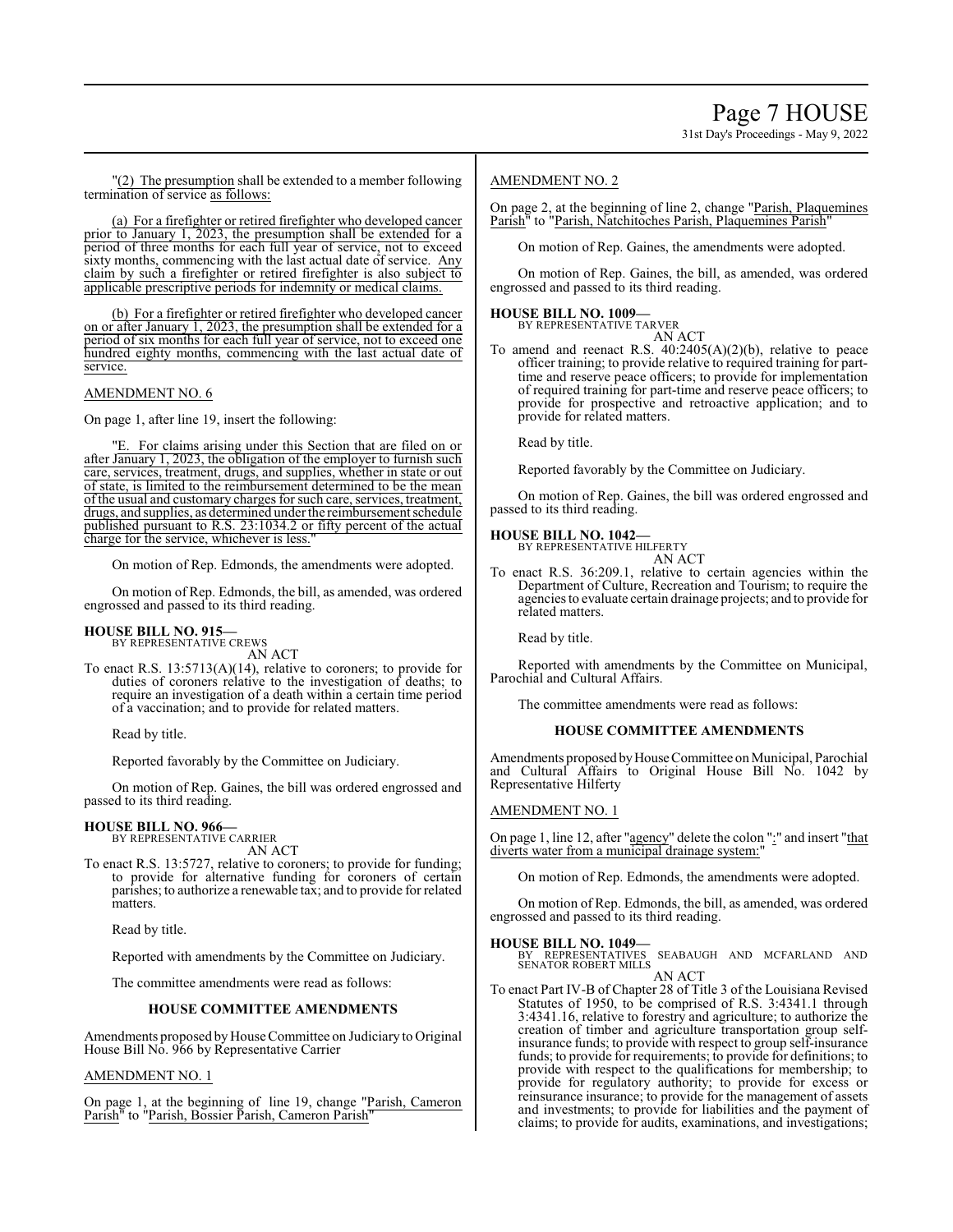## Page 8 HOUSE

31st Day's Proceedings - May 9, 2022

to provide for licensed insurance agents and brokers; to provide for insolvencies; to provide for civil actions for enforcement; to provide for reporting; to provide penalties for noncompliance; to provide for due process rights; to provide for dissolution; and to provide for related matters.

Read by title.

Reported by substitute by the Committee on Agriculture, Forestry, Aquaculture, and Rural Development.

The substitute was read by title as follows:

**HOUSE BILL NO. 1078** (Substitute for House Bill No. 1049 by Representative Seabaugh)— BY REPRESENTATIVES SEABAUGH AND MCFARLAND AND

SENATOR ROBERT MILLS AN ACT

To enact Part IV-A of Chapter 28 of Title 3 of the Louisiana Revised Statutes of 1950, to be comprised of R.S. 3:4351.1 through 4351.16, relative to forestry and agriculture; to authorize the creation of the timber and agriculture transportation group selfinsurance fund; to provide with respect to group self-insurance funds; to provide for requirements; to provide for definitions; to provide with respect to the qualifications for membership; to provide for regulatory authority; to provide for excess or reinsurance insurance; to provide for the management of assets and investments; to provide for liabilities and the payment of claims; to provide for audits, examinations, and investigations; to provide for licensed insurance producers; to provide for insolvencies; to provide for civil actions for enforcement; to provide for reporting; to provide penalties for noncompliance; to provide for due process rights; to provide for dissolution; and to provide for related matters.

Read by title.

On motion of Rep. McFarland, the substitute was adopted and became House Bill No. 1078 by Rep. Seabaugh, on behalf of the Committee on Agriculture, Forestry, Aquaculture, and Rural Development, as a substitute for House Bill No. 1049 by Rep. Seabaugh.

Under the rules, lies over in the same order of business.

## **HOUSE BILL NO. 1057—**

BY REPRESENTATIVE DESHOTEL

AN ACT To enact R.S. 29:725.7, relative to a strategic fuel reserve; to provide for a strategic reserve of fuel for the state; to designate a port for the fuel reserve; to provide for the construction of fuel storage; to provide for fuel set-asides; and to provide for related matters.

Read by title.

Reported with amendments by the Committee on Judiciary.

The committee amendments were read as follows:

## **HOUSE COMMITTEE AMENDMENTS**

Amendments proposed byHouse Committee on Judiciary to Original House Bill No. 1057 by Representative Deshotel

## AMENDMENT NO. 1

On page 1, line 17, after "the" and before the period "." change "Port of Alexandria" to "Central Louisiana Regional Port"

On motion of Rep. Gaines, the amendments were adopted.

Under the rules, the above bill, as amended, was ordered engrossed and recommitted to the Committee on Appropriations.

## **Senate Instruments on Second Reading Returned from the Legislative Bureau**

The following Senate Instruments on second reading, returned from the Legislative Bureau, were taken up and acted upon as follows:

# **SENATE BILL NO. 36—** BY SENATOR HENRY

AN ACT

To amend and reenact R.S. 14:38(B) and to enact R.S. 14:38(C), relative to the crime of simple assault; to provide for increased penalties when the offense is committed upon a store's employee during a theft; and to provide for related matters.

Read by title.

Reported favorably by the Committee on Administration of Criminal Justice.

Reported without amendments by the Legislative Bureau.

On motion of Rep. Marino, the bill was ordered passed to its third reading.

## **SENATE BILL NO. 40—**

BY SENATORS MCMATH, BARROW, LUNEAU AND MIZELL AN ACT

To enact R.S. 46:286.2, relative to protections for foster children; to provide for special identification cards for children in foster care; to provide for an effective date; and to provide for related matters.

Read by title.

Reported favorably by the Committee on Health and Welfare.

Reported without amendments by the Legislative Bureau.

On motion of Rep. Bagley, the bill was ordered passed to its third reading.

**SENATE BILL NO. 44—** BY SENATOR MIZELL AND REPRESENTATIVE SCHLEGEL AN ACT

To enact Chapter 7-A of Title 4 of the Louisiana Revised Statutes of 1950, to be comprised of R.S. 4:441 through 446, relative to athletic activities; to require that schools designate intercollegiate, interscholastic, or intramural athletic teams according to the biological sex of the team members; to provide that teams designated for females are not open to participation by biological males; to provide immunity protections for schools from certain adverse actions; to provide for causes of action; to provide for legislative findings; to provide for definitions; to provide for remedies; and to provide for related matters.

Read by title.

Reported favorably by the Committee on Education.

Reported without amendments by the Legislative Bureau.

On motion ofRep. Harris, the bill was ordered passed to its third reading.

#### **SENATE BILL NO. 53—** BY SENATOR FOIL

## AN ACT

To amend and reenact R.S. 14:95(K), relative to the crime of illegal carrying of weapons; to provide an exception to illegal carrying of weapons for certain retired federal officials; to provide definitions; and to provide for related matters.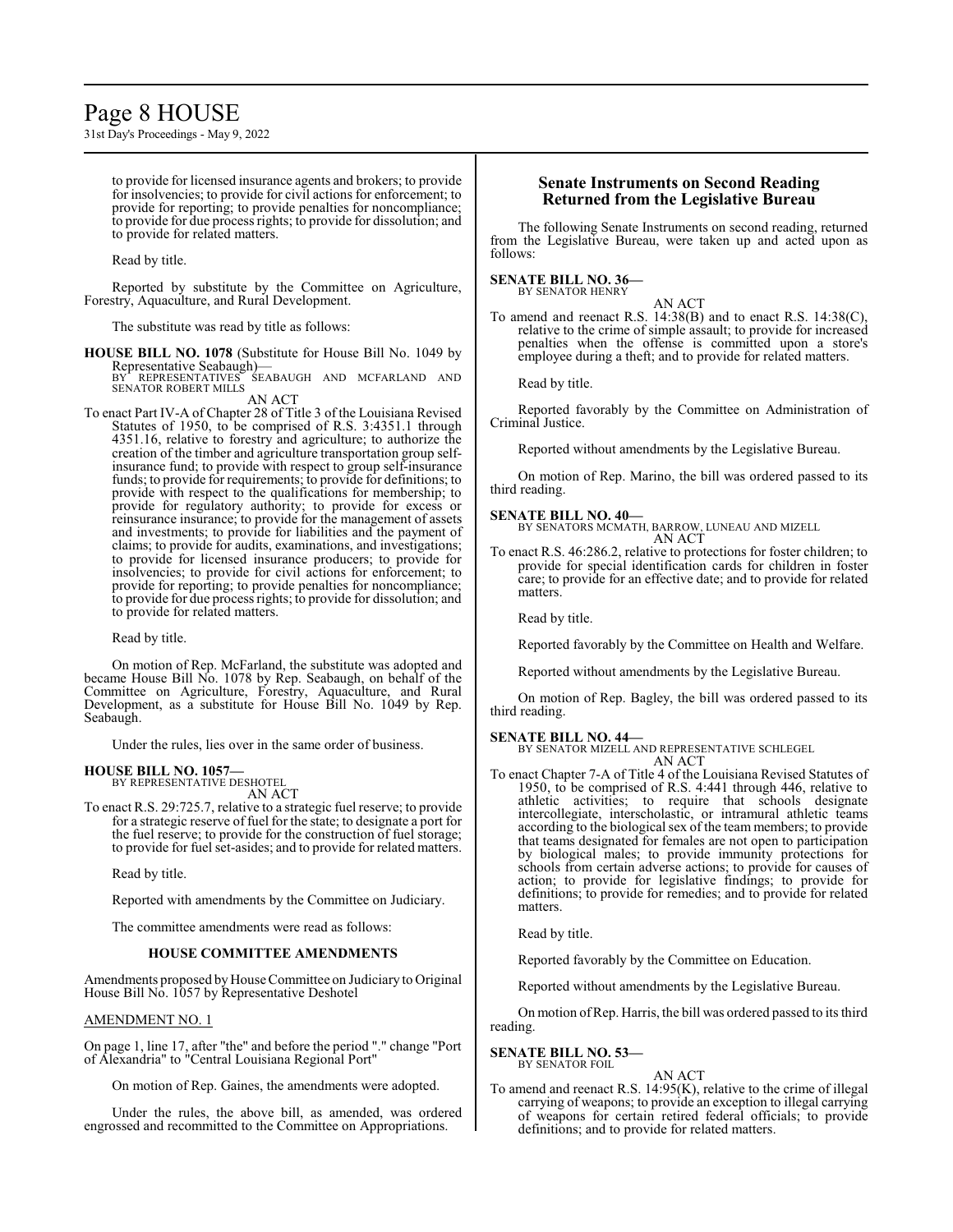## Page 9 HOUSE

31st Day's Proceedings - May 9, 2022

Read by title.

Reported with amendments by the Committee on Administration of Criminal Justice.

The committee amendments were read as follows:

## **HOUSE COMMITTEE AMENDMENTS**

Amendments proposed by House Committee on Administration of Criminal Justice to Engrossed Senate Bill No. 53 by Senator Foil

## AMENDMENT NO. 1

On page 1, line 14, after "retired" and before "investigators" insert "United States"

## AMENDMENT NO. 2

On page 2, line 4, after "attorney, or" and before "investigator" insert "United States"

## AMENDMENT NO. 3

On page 2, line 17, after "or" and before "investigator" insert "United **States** 

## AMENDMENT NO. 4

On page 2, line 26, after "retired" and before "investigator" insert "United States"

Reported without amendments by the Legislative Bureau.

On motion of Rep. Marino, the amendments were adopted.

On motion of Rep. Marino, the bill, as amended, was ordered passed to its third reading.

## **SENATE BILL NO. 66—**<br>BY SENATOR CONNICK

AN ACT

To amend and reenact R.S. 14:2(B)(50) and R.S. 14:79(B) and (C), relative to the crime of violation of protective orders; to provide for enhanced penalties for violations of a protective order when committed while in possession of a firearm; and to provide for related matters.

Read by title.

Reported favorably by the Committee on Administration of Criminal Justice.

Reported without amendments by the Legislative Bureau.

On motion of Rep. Marino, the bill was ordered passed to its third reading.

# **SENATE BILL NO. 70—**<br>BY SENATOR TALBOT

AN ACT

To enact R.S. 14:67.12 and R.S. 37:1864(A)(3), relative to misappropriation without violence; to create the crime of theft of a catalytic converter or engine control module; to provide penalties; to provide relative to entities engaged in the sale of catalytic converters or engine control modules; to provide relative to registration with law enforcement; and to provide for related matters.

Read by title.

Reported favorably by the Committee on Administration of Criminal Justice.

Reported without amendments by the Legislative Bureau.

On motion of Rep. Marino, the bill was ordered passed to its third reading.

**SENATE BILL NO. 77—** BY SENATORS LUNEAU, BARROW, BOUDREAUX, HENSGENS, MCMATH, MIZELL AND POPE AN ACT

To enact R.S. 46:153.3(C)(2), relative to Medicaid coverage for prescription drugs; to provide for prescribed drugs used to treat schizophrenia and schizotypal or delusion disorders; and to provide for related matters.

Read by title.

Reported favorably by the Committee on Health and Welfare.

Reported without amendments by the Legislative Bureau.

On motion of Rep. Bagley, the bill was ordered passed to its third reading.

## **SENATE BILL NO. 94—**

BY SENATOR JACKSON

AN ACT To amend and reenact R.S.  $17:81(Y)(1)$  and (3) and to enact R.S. 17:7(16), relative to instruction and posting of information in public schools regarding child assault awareness and prevention; to provide for responsibilities of the State Board of Elementary and Secondary Education and local public school governing authorities; and to provide for related matters.

Read by title.

Reported favorably by the Committee on Education.

Reported without amendments by the Legislative Bureau.

On motion ofRep. Harris, the bill was ordered passed to its third reading.

## **SENATE BILL NO. 98—**

BY SENATORS HEWITT,BARROW, HENSGENS, LUNEAU AND MIZELL AN ACT

To amend and reenact R.S. 46:2351 through 2354, to enact R.S. 46:2355, and to repeal R.S. 46:2356, relative to the Louisiana Commission for the Deaf; to provide for definitions; to provide for the Louisiana Commission for the Deaf; to provide for a governing board; to provide for commission employees; to provide for commission funds; to provide for an effective date; and to provide for related matters.

Read by title.

Reported favorably by the Committee on Health and Welfare.

Reported with amendments by the Legislative Bureau.

The Legislative Bureau amendments were read as follows:

## **LEGISLATIVE BUREAU AMENDMENTS**

Amendments proposed by Legislative Bureau to Engrossed Senate Bill No. 98 by Senator Hewitt

AMENDMENT NO. 1

On page 3, line 21, delete "governor's"

AMENDMENT NO. 2

On page 4, line 28, delete "Louisiana"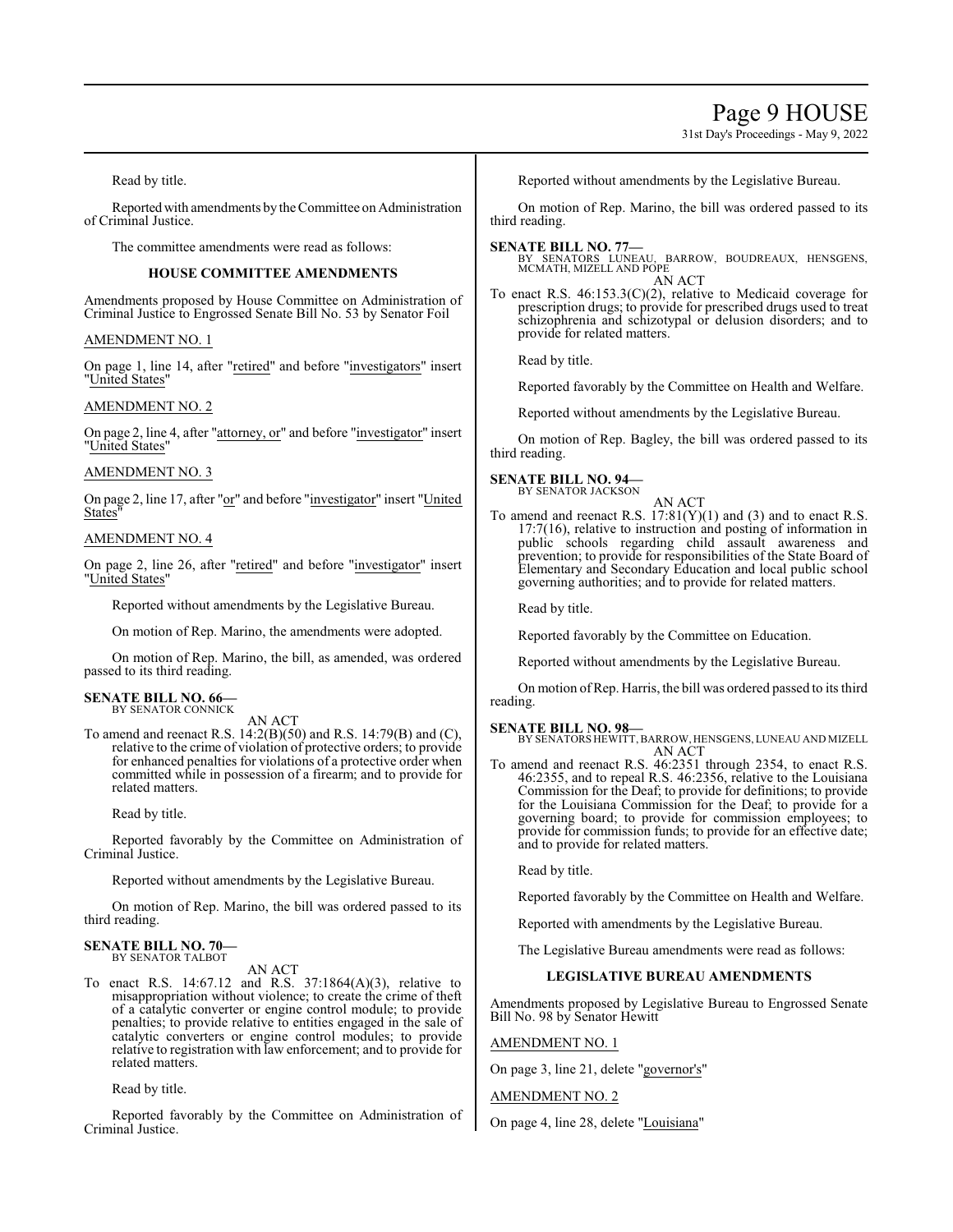## Page 10 HOUSE

31st Day's Proceedings - May 9, 2022

On motion of Rep. Bagley, the amendments were adopted.

On motion of Rep. Bagley, the bill, as amended, was ordered passed to its third reading.

## **SENATE BILL NO. 136—**

BY SENATOR CONNICK AND REPRESENTATIVE DUSTIN MILLER AN ACT

To amend and reenact R.S. 14:34.8(A)(1), (B)(3), and (C) and to enact R.S. 14:2(B)(56), 38.5, and 40.9, relative to crimes of violence; to provide enhanced penalties for the crime of battery of emergency room personnel, emergency services personnel, or a healthcare professional; to create the crime of assault on emergency room personnel, emergency services personnel, or a healthcare professional; to create the crime of unlawful disruption of the operation of a healthcare facility; to provide definitions; to provide penalties; and to provide for related matters.

Read by title.

Reported favorably by the Committee on Administration of Criminal Justice.

Reported without amendments by the Legislative Bureau.

On motion of Rep. Marino, the bill was ordered passed to its third reading.

**SENATE BILL NO. 148—**<br>BY SENATORS MIZELL, ABRAHAM, BARROW, BERNARD, BOUIE,<br>CARTER, CATHEY, CLOUD, CONNICK, CORTEZ, FESI, FIELDS, FOIL,<br>HENRY, HEWITT, JACKSON, LAMBERT, MCMATH, MILLIGAN, FRED<br>MILLS, ROBERT MILLS, MORRIS, P AN ACT

To amend and reenact Code of Criminal Procedure Art. 983(H) and (I) and R.S. 14:46.2(A)(1), (C)(1) and (3)(b) and (f), and (D), to enact Code of Criminal Procedure Art. 983(J) and 997, and R.S.  $14:46.2(C)(3)(k)$  and (l), relative to human trafficking; to provide relative to expungement of records of arrest and conviction for certain offenses related to human trafficking; to provide for immunity from prosecution for victims of human trafficking; and to provide for related matters.

Read by title.

Reported favorably by the Committee on Administration of Criminal Justice.

Reported without amendments by the Legislative Bureau.

On motion of Rep. Marino, the bill was ordered passed to its third reading.

## **SENATE BILL NO. 161—**

BY SENATORS TALBOT, BERNARD, CONNICK, CORTEZ, FESI,<br>HENRY, HENSGENS, HEWITT, MCMATH, MILLIGAN, FRED MILLS,<br>ROBERT MILLS, MIZELL, MORRIS, PEACOCK, POPE, SMITH, STINE,<br>WHITE AND WOMACK

AN ACT

To amend and reenact R.S. 14:64.2(B), relative to the crime of carjacking; to increase the penalty for carjacking when committed with a firearm or other dangerous weapon; and to provide for related matters.

Read by title.

Reported with amendments bytheCommittee on Administration of Criminal Justice.

The committee amendments were read as follows:

## **HOUSE COMMITTEE AMENDMENTS**

Amendments proposed by House Committee on Administration of Criminal Justice to Reengrossed Senate Bill No. 161 by Senator Talbot

## AMENDMENT NO. 1

On page 1, line 14, after "than" and before "years" change "eight" to "ten"

Reported without amendments by the Legislative Bureau.

On motion of Rep. Marino, the amendments were adopted.

On motion of Rep. Marino, the bill, as amended, was ordered passed to its third reading.

#### **SENATE BILL NO. 169—** BY SENATOR MIZELL

AN ACT

To amend and reenact R.S. 17:407.101(E)(8)(introductory paragraph) and (b)(i), (F), and (G) and to repeal Sections 3 and 4(B) of Act 180 of the 2020 Regular Session, relative to the Early Childhood Care and Education Commission; to provide relative to the officers and duties of a task force of the commission; to provide relative to meetings and reports of the commission; to repeal the termination date of the commission; and to provide for related matters.

Read by title.

Reported favorably by the Committee on Education.

Reported without amendments by the Legislative Bureau.

On motion of Rep. Harris, the bill was ordered passed to its third reading.

#### **SENATE BILL NO. 191—** BY SENATOR HEWITT

AN ACT

To amend and reenact the introductory paragraph of R.S. 17:5025 and (5) and to enact R.S. 17:5025.5, relative to high school core curriculum requirements for the Taylor Opportunity Program for Students; to authorize courses in computer science to be included in the core curriculum; and to provide for related matters.

Read by title.

Reported favorably by the Committee on Education.

Reported without amendments by the Legislative Bureau.

On motion ofRep. Harris, the bill was ordered passed to its third reading.

## **SENATE BILL NO. 194—**

BY SENATOR HEWITT AN ACT

To enact R.S. 17:2048.51(C)(23), relative to the membership of the Louisiana Health Works Commission; to add a member representing the Louisiana State Nurses Association; and to provide for related matters.

Read by title.

Reported favorably by the Committee on Health and Welfare.

Reported without amendments by the Legislative Bureau.

On motion of Rep. Bagley, the bill was ordered passed to its third reading.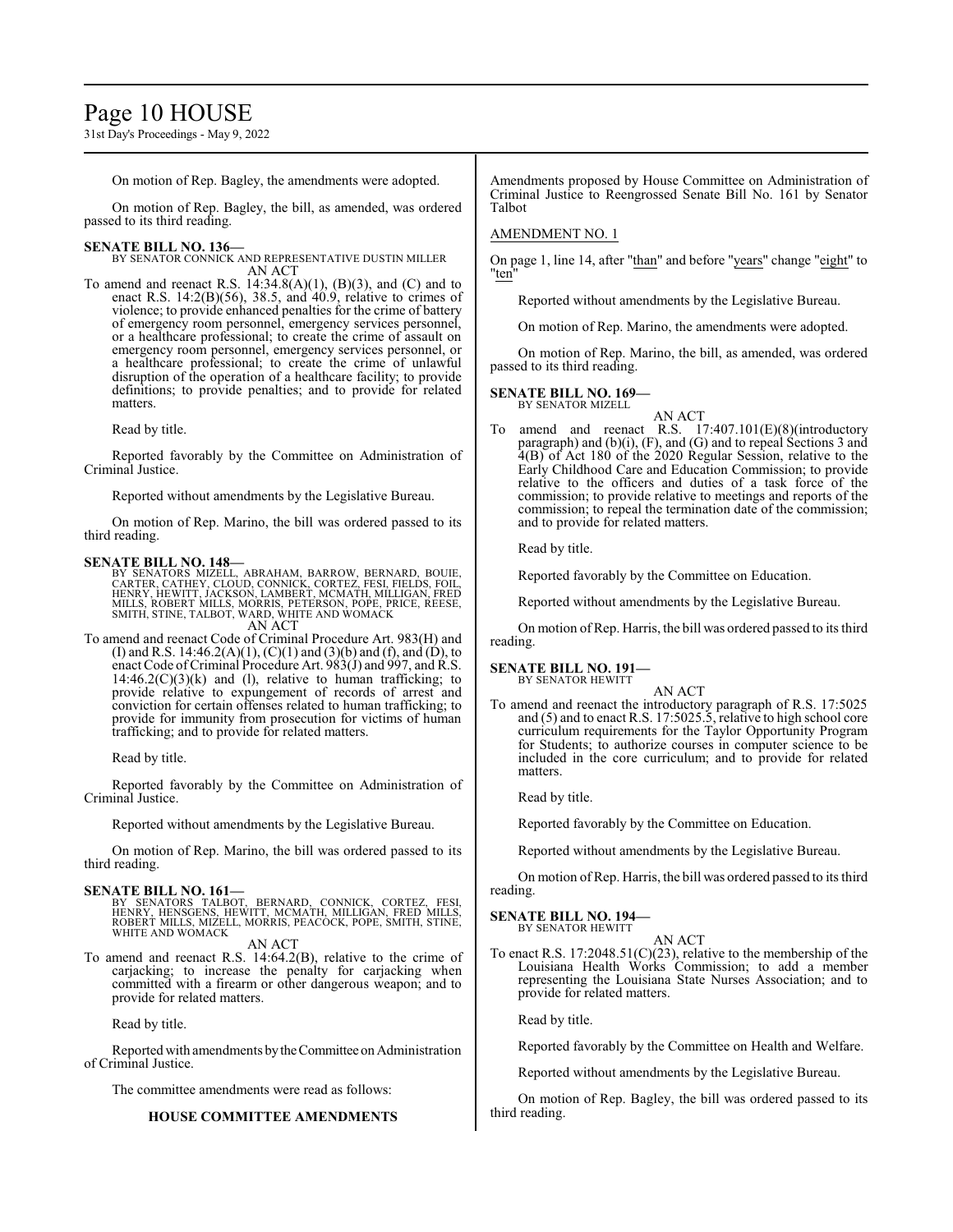31st Day's Proceedings - May 9, 2022

## **SENATE BILL NO. 198—**

BY SENATORS TALBOT, BERNARD, FESI, JACKSON, PEACOCK, SMITH AND STINE AN ACT

To enact R.S. 22:46(14.1) and 1897, relative to the adjustment of claims; to provide for definitions; to provide for a written status report; to provide for a primary contact with the insurer; and to provide for related matters.

Read by title.

Reported with amendments by the Committee on Insurance.

The committee amendments were read as follows:

## **HOUSE COMMITTEE AMENDMENTS**

Amendments proposed by House Committee on Insurance to Engrossed Senate Bill No. 198 by Senator Talbot

## AMENDMENT NO. 1

On page 2, line 4, change "an insurance" to "a personal residential insurance"

## AMENDMENT NO. 2

On page 2, line 17, delete "for the insured"

Reported without amendments by the Legislative Bureau.

On motion of Rep. Huval, the amendments were adopted.

On motion of Rep. Huval, the bill, as amended, was ordered passed to its third reading.

#### **SENATE BILL NO. 206—** BY SENATOR JACKSON

AN ACT

To enact R.S. 15:147(B)(20), relative to the powers and duties of the Public Defender Board; to provide for entering into contracts with the University of Louisiana at Monroe; to provide for an effective date; and to provide for related matters.

Read by title.

Reported with amendments by the Committee on Administration of Criminal Justice.

The committee amendments were read as follows:

## **HOUSE COMMITTEE AMENDMENTS**

Amendments proposed by House Committee on Administration of Criminal Justice to Engrossed Senate Bill No. 206 by Senator Jackson

AMENDMENT NO. 1

On page 1, at the end of line 14, insert the following:

"Any contract or contracts formed pursuant to this Paragraph shall use existing funds appropriated by the legislature."

Reported with amendments by the Legislative Bureau.

The Legislative Bureau amendments were read as follows:

## **LEGISLATIVE BUREAU AMENDMENTS**

Amendments proposed by Legislative Bureau to Engrossed Senate Bill No. 206 by Senator Jackson

## AMENDMENT NO. 1

On page 1, line 2, before "Public" insert "Louisiana"

On motion of Rep. Marino, the amendments were adopted.

On motion of Rep. Marino, the bill, as amended, was ordered passed to its third reading.

#### **SENATE BILL NO. 230—** BY SENATOR MORRIS

AN ACT

To amend and reenact R.S. 22:512(11)(b) and the introductory paragraph of R.S. 22:513(C) and R.S. 22:513(C)(2) and to enact R.S. 22:512(1.1), (9.1), and (12.1), relative to title insurance producers; to provide for definitions; to provide for qualifications ofindividual title insurance producers; to provide for the qualifications of agency title insurance products; and to provide for related matters.

Read by title.

Reported with amendments by the Committee on Insurance.

The committee amendments were read as follows:

## **HOUSE COMMITTEE AMENDMENTS**

Amendments proposed by House Committee on Insurance to Reengrossed Senate Bill No. 230 by Senator Morris

AMENDMENT NO. 1

On page 1, line 14, change "Business(es)" to "business"

AMENDMENT NO. 2

On page 2, line 1, change "Employee" shall mean" to "employee" means"

## AMENDMENT NO. 3

On page 2, line 9, delete "shall mean" and insert "means"

Reported without amendments by the Legislative Bureau.

On motion of Rep. Huval, the amendments were adopted.

On motion of Rep. Huval, the bill, as amended, was ordered passed to its third reading.

**SENATE BILL NO. 320—** BY SENATOR HENRY

## AN ACT

To enact R.S. 27:244(D), relative to the casino operating contract; to temporarily suspend the requirement of certain provisions; to clarify that certain activities are not suspended; and to provide for related matters.

Read by title.

Reported favorably by the Committee on Administration of Criminal Justice.

Reported without amendments by the Legislative Bureau.

On motion of Rep. Marino, the bill was ordered passed to its third reading.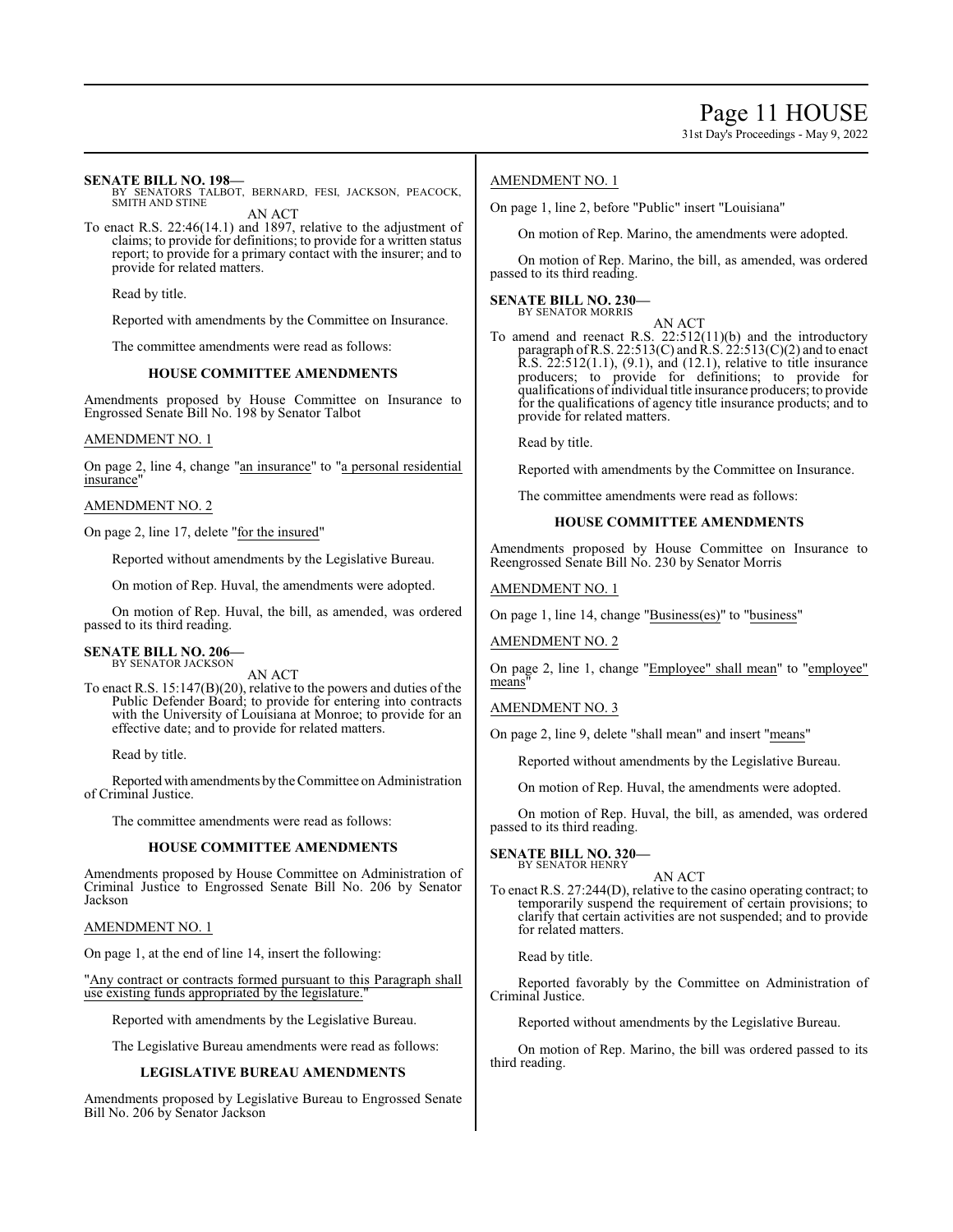# Page 12 HOUSE

31st Day's Proceedings - May 9, 2022

#### **SENATE BILL NO. 360—** BY SENATOR FOIL

AN ACT

To amend and reenact Code of Criminal Procedure Art. 331(I), (J), and (K) and to enact Code of Criminal Procedure Art. 331(L), relative to the discharge of bail obligations; to provide relative to the surrender of the defendant during a statewide public health emergency; to provide relative to bond forfeiture due to the defendant's failure to appear; to provide for procedures; and to provide for related matters.

Read by title.

Reported favorably by the Committee on Administration of Criminal Justice.

Reported without amendments by the Legislative Bureau.

On motion of Rep. Marino, the bill was ordered passed to its third reading.

#### **SENATE BILL NO. 366—** BY SENATOR HARRIS

AN ACT

To amend and reenact R.S. 22:976.1(D) and to enact R.S. 22:976.1(E), relative to health insurance; to prohibit certain health insurance cost-sharing practices; to provide definitions; to provide for fairness in enrollee cost-sharing practices; and to provide for related matters.

Read by title.

Reported with amendments by the Committee on Insurance.

The committee amendments were read as follows:

## **HOUSE COMMITTEE AMENDMENTS**

Amendments proposed by House Committee on Insurance to Engrossed Senate Bill No. 366 by Senator Harris

## AMENDMENT NO. 1

On page 1, line 2, after "amend and reenact" delete the remainder of the line and insert "R.S. 22:976.1(B) and (D), relative to health"

## AMENDMENT NO. 2

On page 1, at the end of line 3, insert "for"

## AMENDMENT NO. 3

On page 1, line 4, after "practices;" insert "to provide for effectiveness;"

## AMENDMENT NO. 4

On page 1, delete lines 7 and 8 in their entirety and insert the following:

"Section 1. R.S. 22:976.1(B) and (D) are hereby amended and reenacted to read as follows:"

## AMENDMENT NO. 5

On page 1, line 9, delete "cost-sharing" and insert "cost sharing"

## AMENDMENT NO. 6

On page 1, delete lines 11 through 17 in their entirety and insert the following:

"B. Cost-sharing calculation. When calculating an enrollee's contribution to any applicable cost-sharing requirement, a health insurance issuer shall include any cost-sharing amounts paid by the enrollee or on behalf of the enrollee by another person. If application of this requirement results in health savings account ineligibility under 26 U.S.C. 223, this requirement shall apply for health savings account-qualified high deductible health plans with respect to the deductible of the plan after the enrollee has satisfied the minimum deductible under 26 U.S.C. 223, except with respect to items or services that are preventive care pursuant to  $26$  U.S.C.  $223(c)(2)(C)$ , in which case the requirements of this Subsection shall apply regardless of whether the minimum deductible under 26 U.S.C. has been satisfied.

\* \* \*

D. The commissioner of insurance may promulgate rules and regulations in accordance with the Administrative Procedure Act as are necessary to implement this Section."

## AMENDMENT NO. 7

On page 2, delete lines 1 through 6 in their entirety

Reported without amendments by the Legislative Bureau.

On motion of Rep. Huval, the amendments were adopted.

On motion of Rep. Huval, the bill, as amended, was ordered passed to its third reading.

## **SENATE BILL NO. 377—**

BY SENATORS PEACOCK, BARROW, BERNARD, BOUDREAUX,<br>BOUIE,CARTER,CATHEY,CLOUD,CONNICK,CORTEZ,FESI,FIELDS,<br>HEWITT,JACKSON, LAMBERT, MCMATH, FRED MILLS, ROBERT<br>MILLS, MIZELL, POPE, PRICE, REESE, SMITH, STINE, TALBOT,<br>TARVER AND AN ACT

To amend and reenact R.S. 17:7(6)(b), (c), and (e), 7.1(A)(3)(b) and  $(B)(1)$ , to enact R.S. 17:7.1(A)(1) and 7.2(A)(7), and to repeal R.S.  $17:7.1(A)(7)$  and  $7.2(A)(4)$ , relative to the certification of teachers; to provide relative to the responsibilities of the State Board of Elementary and Secondary Education; to provide for teaching certification qualifications and requirements; to provide eligibility criteria; to provide for the granting of teaching certifications; to provide relative to approved teacher education programs; and to provide for related matters.

Read by title.

Reported favorably by the Committee on Education.

Reported with amendments by the Legislative Bureau.

The Legislative Bureau amendments were read as follows:

## **LEGISLATIVE BUREAU AMENDMENTS**

Amendments proposed byLegislative Bureau to Reengrossed Senate Bill No. 377 by Senator Peacock

AMENDMENT NO. 1

On page 6, line 9, following "hundred" delete "and"

AMENDMENT NO. 2

On page 8, line 14, following "hundred" delete "and"

On motion of Rep. Harris, the amendments were adopted.

On motion of Rep. Harris, the bill, as amended, was ordered passed to its third reading.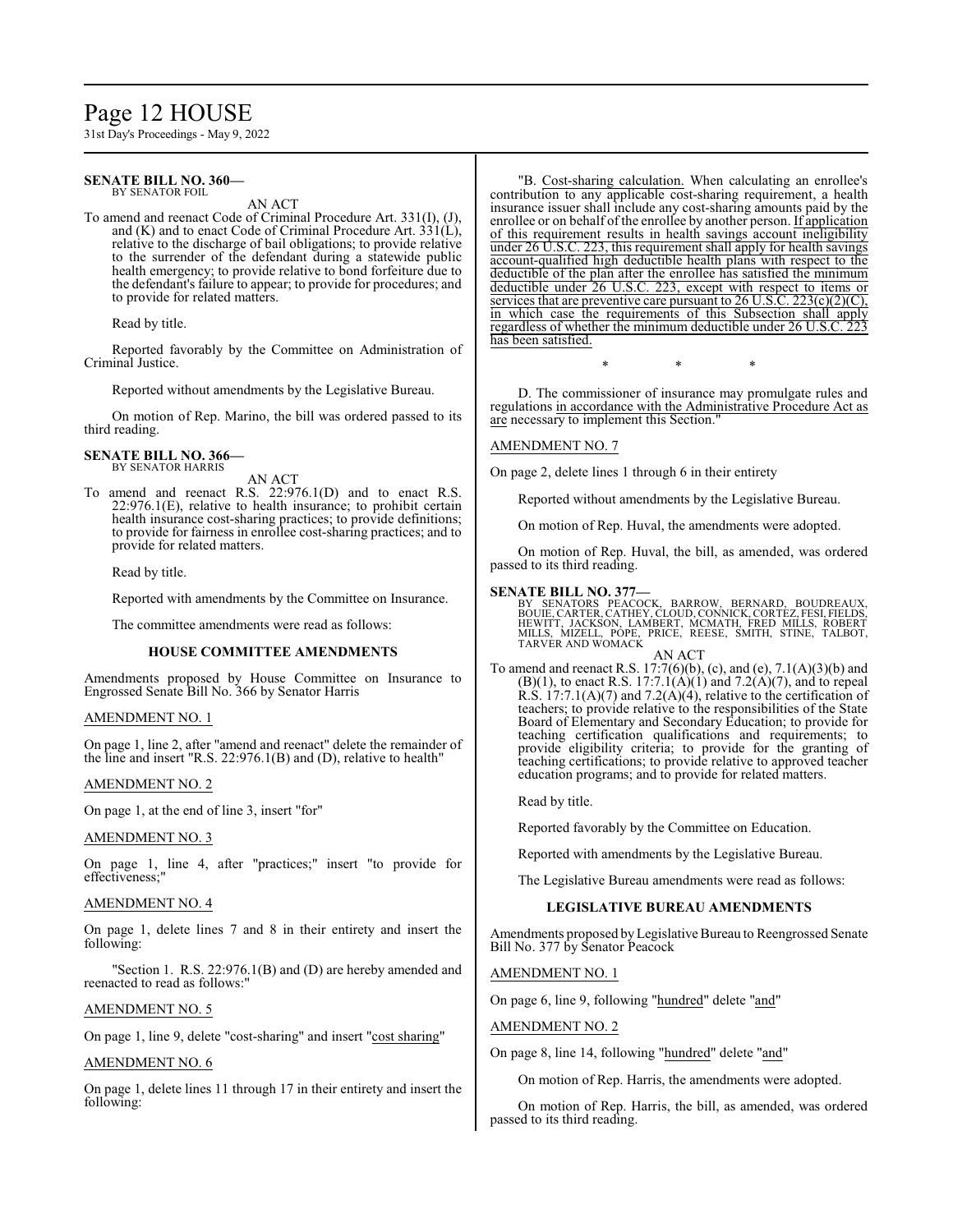Page 13 HOUSE

31st Day's Proceedings - May 9, 2022

## **SENATE BILL NO. 411—**

BY SENATORS WHITE AND BARROW AN ACT

To amend and reenact R.S. 40:2841, 2842(3), 2843(A), 2844(B)(3), (15), (16), (17), (20), and (23), (C), and (D), and 2845(A)(1) and  $(2)(b)$  and  $(C)(1)$ , relative to the Louisiana Emergency Response Network; to provide for legislative purpose; to provide for definitions; to provide for the Louisiana Emergency Response Network; to provide for the governing board; to provide for an annual report; and to provide for related matters.

Read by title.

Reported favorably by the Committee on Health and Welfare.

Reported without amendments by the Legislative Bureau.

On motion of Rep. Bagley, the bill was ordered passed to its third reading.

#### **SENATE BILL NO. 447—** BY SENATOR HENSGENS

AN ACT

To enact R.S. 56:325.5, relative to the commercial menhaden fishery; to provide for commercial menhaden harvest reporting; to provide for required data; to provide for confidentiality; to provide for reports to legislative committees; to provide for the powers and duties of the Louisiana Wildlife and Fisheries Commission; to provide for a definition; and to provide for related matters.

Read by title.

Reported favorably by the Committee on Natural Resources and Environment.

Reported without amendments by the Legislative Bureau.

On motion of Rep. Coussan, the bill was ordered passed to its third reading.

## **SENATE BILL NO. 448—** BY SENATOR LUNEAU

AN ACT

To amend and reenact R.S. 56:40.3(E), relative to civil and aquatic life penalties; to provide for the collection of civil penalties for restitution of wildlife; to provide with respect to hearing officer rulings; to provide with respect to legal delays; to provide relative to administrative hearing; and to provide for related matters.

Read by title.

Reported favorably by theCommittee on Natural Resources and Environment.

Reported without amendments by the Legislative Bureau.

On motion of Rep. Coussan, the bill was ordered passed to its third reading.

#### **SENATE BILL NO. 449—** BY SENATOR LUNEAU

AN ACT

To enact R.S. 18:1300.26, relative to video draw poker devices; to authorize the governing authority of Natchitoches Parish to call and conduct a referendum election on a proposition to allow the operation of video draw poker devices in the parish; to provide for procedures for the calling and holding of the election; and to provide for related matters.

Read by title.

Reported favorably by the Committee on Administration of Criminal Justice.

Reported without amendments by the Legislative Bureau.

On motion of Rep. Marino, the bill was ordered passed to its third reading.

## **Senate Bills on Second Reading Reported by Committee**

The following Senate Bills and Joint Resolutions on second reading reported by committee were taken up and acted upon as follows:

## **SENATE BILL NO. 5—**

BY SENATOR PRICE AND REPRESENTATIVE LARVADAIN AN ACT

To enact R.S. 11:542.3, relative to the Louisiana State Employees' Retirement System; to provide with respect to a nonrecurring lump-sum supplemental payment to certain retirees and beneficiaries; to provide relative to eligibility for and calculation of such payment; to provide for an effective date; and to provide for related matters.

Read by title.

Reported favorably by the Committee on Retirement.

Under the rules, the bill was recommitted to the Committee on Appropriations.

## **SENATE BILL NO. 6—**

BY SENATORS PRICE, FIELDS, HENSGENS, ROBERT MILLS, MIZELL, PEACOCK AND TALBOT AND REPRESENTATIVE LARVADAIN AN ACT

To provide a permanent benefit increase to retirees and beneficiaries of the Teachers' Retirement System of Louisiana; to authorize payments funded by the retirement system's experience account; to provide for qualifications for receipt of such payments; to provide relative to the amount of such payments; to provide for an effective date; and to provide for related matters.

Read by title.

Reported favorably by the Committee on Retirement.

Under the rules, the bill was recommitted to the Committee on Appropriations.

**SENATE BILL NO. 7—**<br>BY SENATORS PRICE, ROBERT MILLS, PEACOCK AND TALBOT AND<br>REPRESENTATIVE LARVADAIN AN ACT

To provide a permanent benefit increase to retirees and beneficiaries of the Louisiana State Police Retirement System; to authorize payments funded bythe retirement system's experience account; to provide for qualifications for receipt of such payments; to provide relative to the amount of such payments; to provide for an effective date; and to provide for related matters.

Read by title.

Reported favorably by the Committee on Retirement.

Under the rules, the bill was recommitted to the Committee on Appropriations.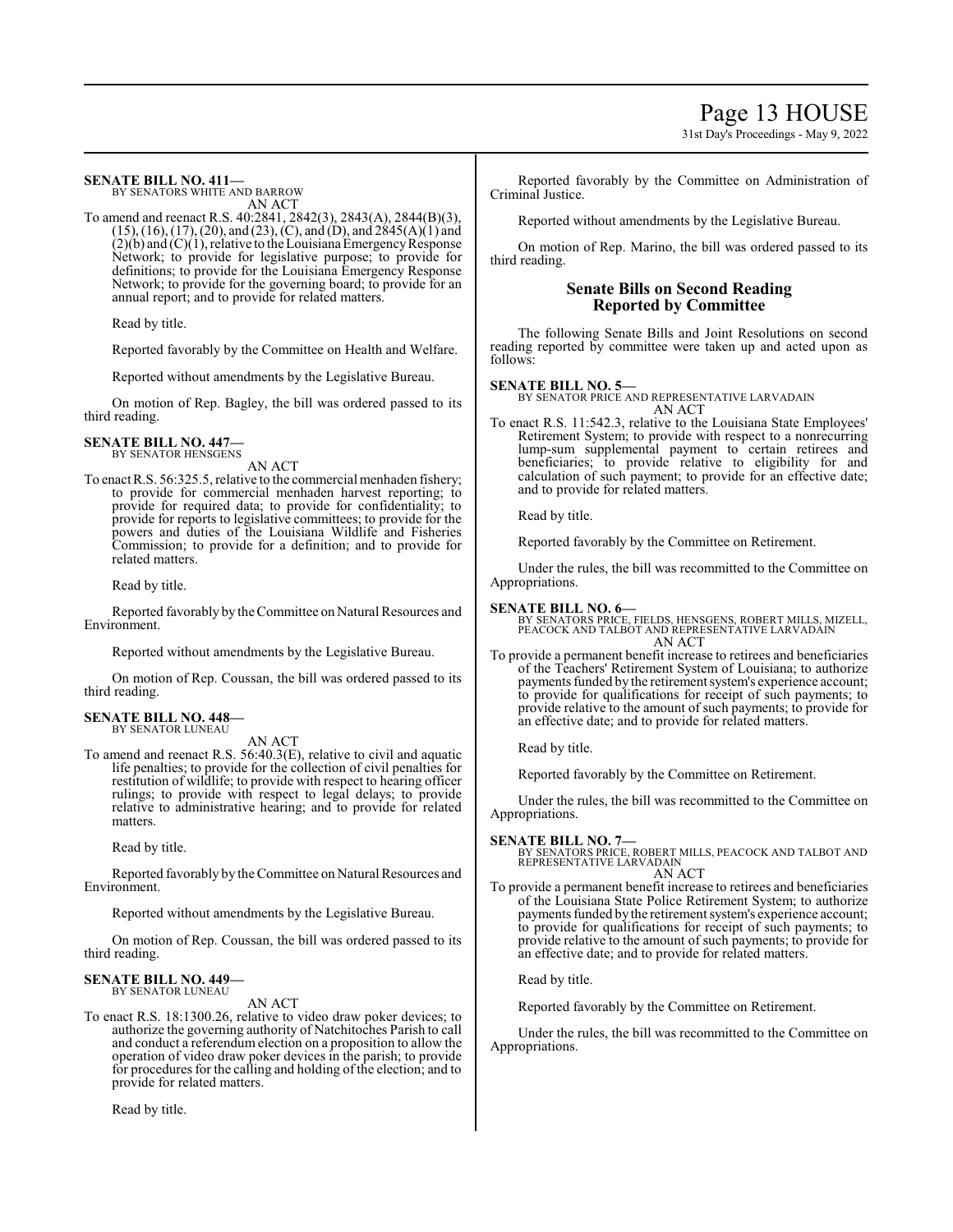## Page 14 HOUSE

31st Day's Proceedings - May 9, 2022

#### **SENATE BILL NO. 8—** BY SENATOR PRICE

AN ACT

To amend and reenact R.S. 11:1307(E), 1310(A)(2)(a), 1312.1(A)(2) and the introductory paragraph of  $(D)(2)$ , 1318, 1321 $(A)(1)$ , 1322(B) and (D),  $1323(\dot{B})(1)$ , (C), and (D)(1), and 1345.8(B)(1), and to enact R.S. 11:1322.1, relative to the Louisiana State Police Retirement System; to provide with respect to benefits; to provide relative to qualifications for payment; to provide for clarification of statutory language; to provide relative to payment of benefits to a trust for specific beneficiaries; to provide for an effective date; and to provide for related matters.

Read by title.

Reported favorably by the Committee on Retirement.

Under the rules, the bill was recommitted to the Committee on Appropriations.

#### **SENATE BILL NO. 135—** BY SENATOR BOUDREAUX

AN ACT

To amend and reenact R.S. 44:4.1(B)(31) andR.S. 46:121(1) and (4),  $122(B)(1)$ ,  $123(B)(1)$  and  $(2)$ ,  $(D)(1)$ ,  $(E)$ ,  $(G)(1)$  and  $(2)$ , and  $(K)(2)$  through  $(4)$ , and to enact R.S.  $46:123(M)$ , and to repeal R.S.  $46:121(1)(c)$  and (6), relative to the Military Family Assistance Fund; to provide an exception relative to public records for Military Family Assistance Fund applications; to provide for definitions; to clarify the requirements for needbased Military Family Assistance Fund applications; to provide for remote operations; and to provide for related matters.

Read by title.

Reported favorably by the Committee on Judiciary.

Under the rules, the bill was recommitted to the Committee on House and Governmental Affairs.

## **Reconsideration**

The following legislative instruments on reconsideration were taken up and acted upon as follows:

## **HOUSE BILL NO. 398—**

BY REPRESENTATIVE DUPLESSIS AN ACT

To amend and reenact R.S. 30:2025(E)(1)(a) and (2), relative to civil penalties assessed by the Department of Environmental Quality or the courts; to increase the daily penalty allowable for each violation; and to provide for related matters.

Read by title.

On motion of Rep. Duplessis, the vote by which the above House Bill failed to pass on the previous legislative day was reconsidered.

Returned to the calendar under the rules.

## **HOUSE BILL NO. 649—**

BY REPRESENTATIVES HILFERTY, FREIBERG, AND LANDRY AN ACT

To amend and reenact R.S. 17:81.6(A), 235.1(B)(4)(a), and 416.1(B), relative to student discipline; to prohibit corporal punishment in public schools; and to provide for related matters.

Read by title.

On motion of Rep. Hilferty, the vote by which the above House Bill failed to pass on the previous legislative day was reconsidered. Returned to the calendar under the rules.

## **House Bills and Joint Resolutions on Third Reading and Final Passage**

The following House Bills and Joint Resolutions on third reading and final passage were taken up and acted upon as follows:

## **HOUSE BILL NO. 865—**

BY REPRESENTATIVE NELSON AN ACT

To amend and reenact R.S. 17:24.10(A)(4), relative to literacy; to require public schools to ensure that certain textbooks and instructional materials are not used in reading instruction; and to provide for related matters.

Read by title.

Rep. Nelson moved the final passage of the bill.

## **ROLL CALL**

The roll was called with the following result:

## YEAS

Mr. Speaker Gadberry McMahen<br>Adams Gaines Miguez Adams Gaines Miguez<br>Amedee Garofalo Miller I Amedee Garofalo Miller, D.<br>Bacala Geymann Miller G. Bacala Geymann Miller, G. Bagley Goudeau<br>Beaullieu Green Green Muscarello<br>Harris Nelson Bishop Harris Nelson<br>Bourriaque Hilferty Newell Bourriaque Hilferty<br>Boyd Hodges Boyd Hodges Orgeron<br>Brown Hollis Owen, C Hollis Owen, C.<br>Horton Pierre Bryant Horton Pierre<br>Butler Hughes Presslv Hughes Pressl<br>Huval Riser Carpenter Huv<br>Carrier HIIg Carrier IIIg Romero<br>Carter, R. Ivev Schame Carter, R. Ivey Schamerhorn<br>
Cormier Iefferson Schlegel Cormier Jefferson<br>Coussan Jenkins Coussan Jenkins Seabaugh<br>
Davis Johnson, M. Selders Davis Johnson, M. Selders<br>Deshotel Johnson, T. St. Blanc Johnson, T. St. Blanch<br>Jordan Stagni DeVillier Jordan<br>DuBuisson Kerner DuBuisson Kerner Stefanski Duplessis LaCombe Tarver LaFleur Thomas<br>Landry Thomason Edmonds Landry Thomp<br>Edmonston Larvadain Turner Edmonston Larvadain Turner<br>Emerson Lyons Villio Emerson Lyons Villio<br>Farnum Mack Wheat Farnum Mack Wheat<br>Firment Magee White Firment Magee White<br>
Fisher Marcelle Willard Marcelle Willard<br>
Marino Wright Fontenot Marino Wright<br>
Freeman McCormick Zeringue Freeman McCormick<br>
Freiberg McFarland Freiberg McFarland<br>Frieman McKnight McKnight Total - 97 NAYS Total - 0 ABSENT Brass Crews Owen, R.<br>Carter, W. Glover Phelps Carter, W. Cox Moore

Total - 8

The Chair declared the above bill was finally passed.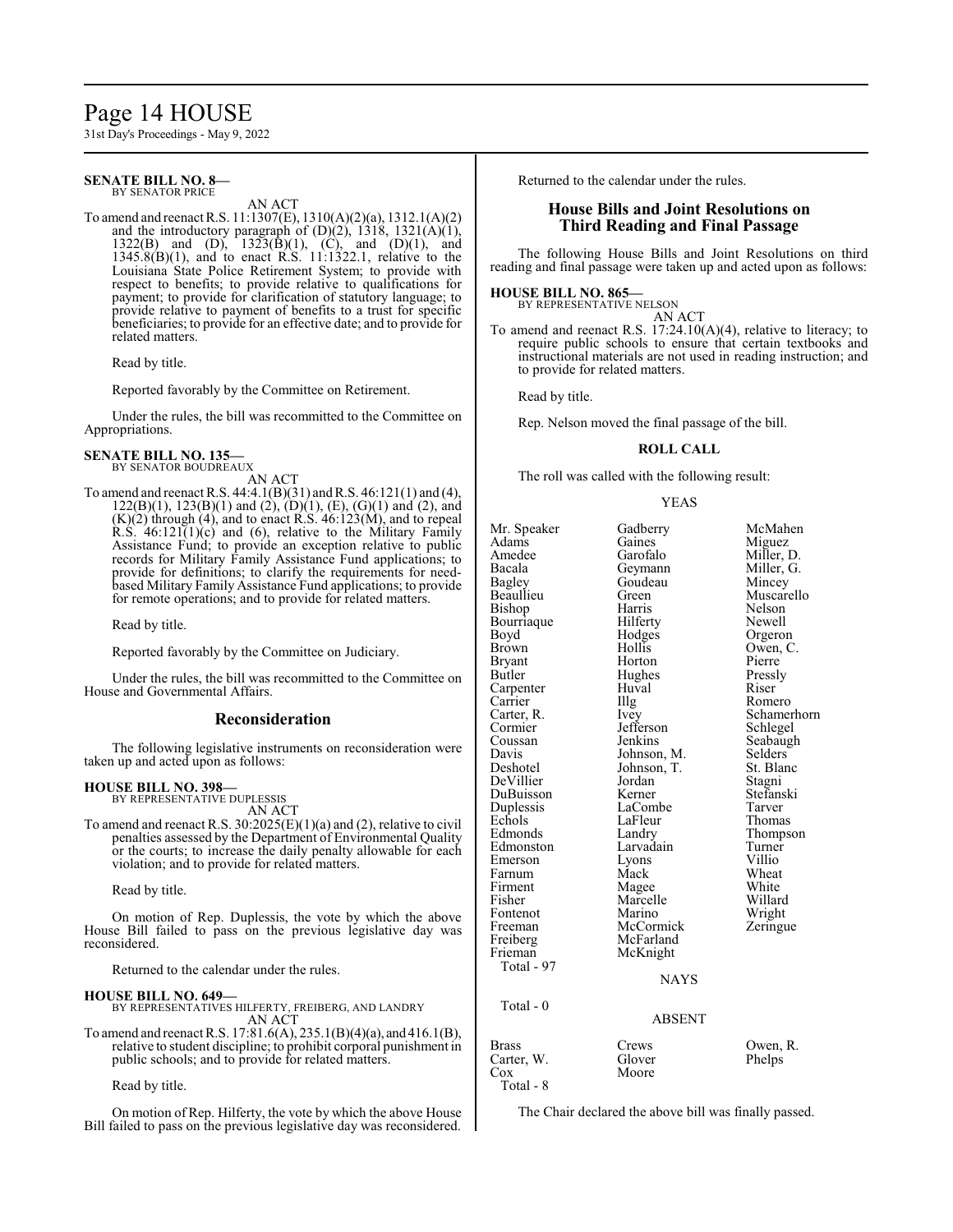## Page 15 HOUSE

31st Day's Proceedings - May 9, 2022

The title of the above bill was read and adopted.

Rep. Nelson moved to reconsider the vote by which the above bill was finally passed, and, on his own motion, the motion to reconsider was laid on the table.

## **Consent to Correct a Vote Record**

Rep. Miguez requested the House consent to record his vote on final passage of House Bill No. 865 as yea, which consent was unanimously granted.

## **HOUSE BILL NO. 926—** BY REPRESENTATIVE ADAMS

AN ACT

To enact R.S. 40:971.4, relative to the Uniform Controlled Dangerous Substances Law; to provide relative to publication of arrests for the production, manufacturing, distribution, or dispensing or possessing with intent to produce, manufacture, or distribute heroin, fentanyl, or carfentanil; to provide relative to duties of law enforcement agencies or officers; to provide for an effective date; and to provide for related matters.

Read by title.

## **Motion**

On motion of Rep. Adams, the bill was returned to the calendar.

- **HOUSE BILL NO. 927—** BY REPRESENTATIVES SELDERS, CARPENTER, FREIBERG, AND MCKNIGHT AN ACT
- To amend and reenact R.S. 17:1855.2 and to enact R.S. 17:3351.22, relative to university laboratory schools; to authorize a tuition increase at certain laboratory schools; to provide a maximum increase amount; and to provide for related matters.

Read by title.

Rep. Selders moved the final passage of the bill.

## **ROLL CALL**

The roll was called with the following result:

#### YEAS

| Mr. Speaker | Goudeau     | McFarland  |  |
|-------------|-------------|------------|--|
| Adams       | Green       | McKnight   |  |
| Bacala      | Harris      | McMahen    |  |
| Bishop      | Hilferty    | Miller, G. |  |
| Boyd        | Hollis      | Mincey     |  |
| Brass       | Hughes      | Muscarello |  |
| Brown       | Huval       | Nelson     |  |
| Bryant      | Ivey        | Newell     |  |
| Carrier     | Jefferson   | Phelps     |  |
| Carter, R.  | Jenkins     | Pierre     |  |
| Cormier     | Johnson, M. | Riser      |  |
| Davis       | Johnson, T. | Romero     |  |
| Deshotel    | Jordan      | Schlegel   |  |
| DuBuisson   | Kerner      | Selders    |  |
| Duplessis   | LaCombe     | St. Blanc  |  |
| Echols      | LaFleur     | Stagni     |  |
| Fisher      | Landry      | Turner     |  |
| Fontenot    | Larvadain   | Wheat      |  |
| Freeman     | Lyons       | White      |  |
| Freiberg    | Magee       | Willard    |  |
| Gadberry    | Marcelle    | Wright     |  |
| Gaines      | Marino      | Zeringue   |  |
| Total - 66  |             |            |  |
| NAYS        |             |            |  |

Amedee Farnum Owen, C.<br>Ragley Firment Pressly Bagley Firment<br>Beaullieu Garofalo Bourriaque Hodges<br>Butler Horton Butler Horton Stefanski<br>Crews IIIg Thomas Crews Illg Thomas<br>
DeVillier Mack Thomps DeVillier Mack Thompson<br>Edmonds McCormick Villio Edmonston<br>Emerson Total - 28

McCormick<br>Miguez Orgeron

Miller, D.

Garofalo Schamerhorn<br>Hodges Seabaugh

## ABSENT

Carpenter Frieman Moore<br>Carter. W. Geymann Owen. R. Coussan Glover<br>Cox Miller, Total - 11

Geymann Owen,<br>Glover Tarver

The Chair declared the above bill, not having received a twothirds vote of the elected members, failed to pass.

Motion to reconsider pending.

## **Consent to Correct a Vote Record**

Rep. Miguez requested the House consent to record his vote on final passage of House Bill No. 927 as nay, which consent was unanimously granted.

## **HOUSE BILL NO. 936—** BY REPRESENTATIVE HUVAL

AN ACT

To amend and reenact R.S. 22:1892(A)(1), (3), and (4), relative to the payment and adjustment of certain insurance claims; to provide for the payment of any undisputed amount due on a claim; to provide for initiation of loss adjustment; to provide for requests for certain documents; to provide for written notice; and to provide for related matters.

Read by title.

Rep. Huval moved the final passage of the bill.

## **ROLL CALL**

The roll was called with the following result:

## YEAS

Mr. Speaker Freiberg McKnight<br>
Adams Frieman McMahen Adams Frieman McMahen<br>Amedee Gadberry Miguez Amedee Gadberry<br>Bacala Gaines Bacala Gaines Miller, G. Bagley Garofalo Mincey Bagley Garofalo<br>Beaullieu Geymann Bourriaque Green<br>Bovd Harris Boyd Harris Orgeron<br>Brass Hilferty Owen C Brass Hilferty Owen, C.<br>Brown Hodges Owen, R. Bryant Hollis Phelps<br>Butler Horton Pierre Butler Horton Pierre Carpenter Hughes Pressly<br>Carrier Huval Riser Carrier Huval Riser<br>Carter, R. Illg Romero Carter, R.<br>Cormier Coussan Jefferson<br>Crews Jenkins Crews Jenkins Seabaugh<br>
Davis Johnson, M. Selders Davis Johnson, M. Selder:<br>Deshotel Johnson, T. Stagni DeVillier

Goudeau Nelson<br>Green Newell

Beaullieu Geymann Muscarello<br>Bishop Goudeau Nelson Hodges Owen, R.<br>Hollis Phelps Cormier Ivey Schamerhorn<br>
Coussan Jefferson Schlegel Johnson, T. Stagni<br>Jordan Stefanski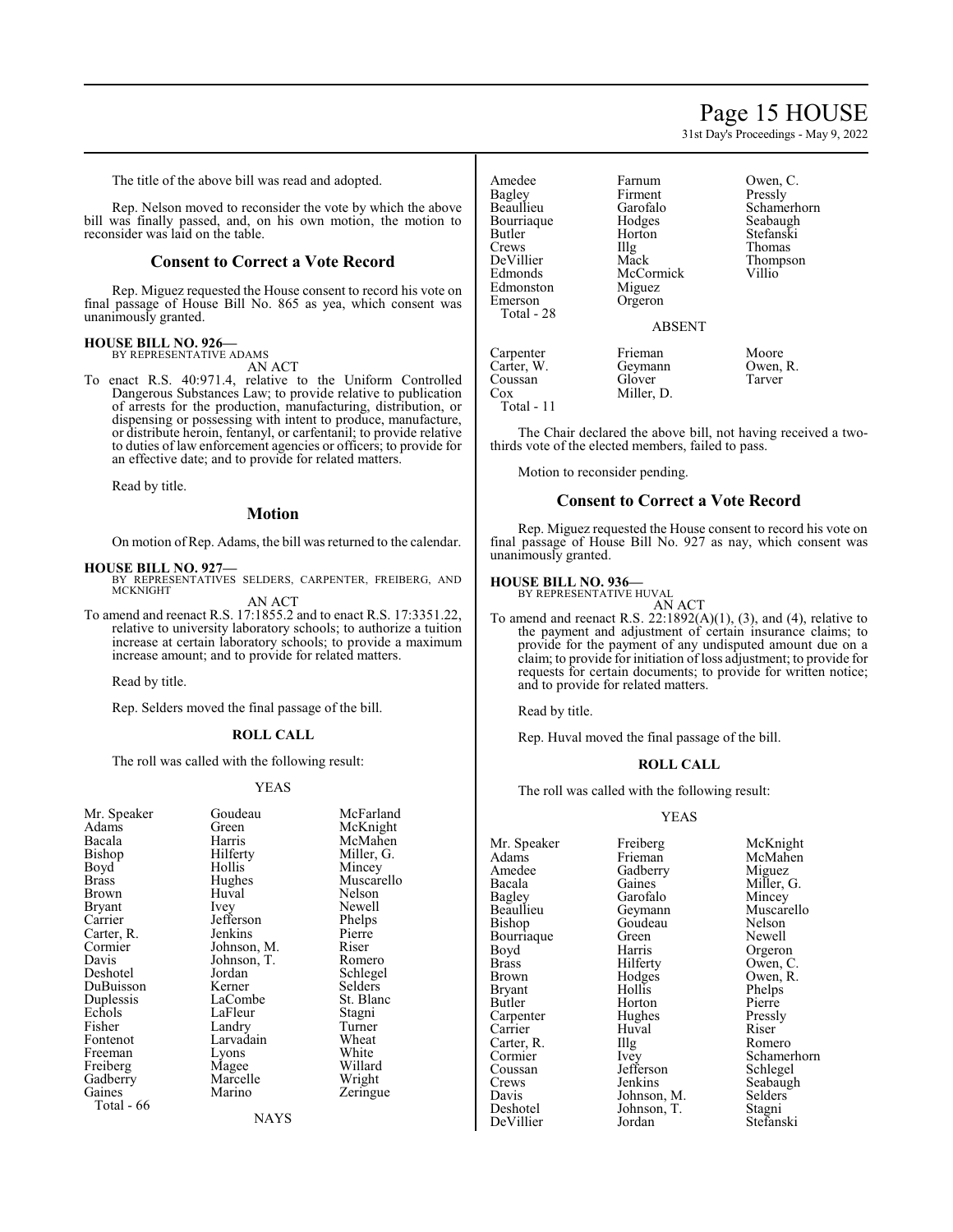# Page 16 HOUSE

31st Day's Proceedings - May 9, 2022

| DuBuisson<br>Duplessis<br>Echols<br>Edmonds<br>Edmonston<br>Emerson<br>Farnum<br>Firment<br>Fisher<br>Fontenot<br>Freeman<br>Total - 98 | Kerner<br>LaCombe<br>LaFleur<br>Landry<br>Larvadain<br>Lyons<br>Mack<br>Magee<br>Marino<br>McCormick<br>McFarland<br><b>NAYS</b> | Tarver<br>Thomas<br>Thompson<br>Turner<br>Villio<br>Wheat<br>White<br>Willard<br>Wright<br>Zeringue |
|-----------------------------------------------------------------------------------------------------------------------------------------|----------------------------------------------------------------------------------------------------------------------------------|-----------------------------------------------------------------------------------------------------|
| Total - 0                                                                                                                               | <b>ABSENT</b>                                                                                                                    |                                                                                                     |
| Carter, W.<br>Cox<br>Glover<br>Total - 7                                                                                                | Marcelle<br>Miller, D.<br>Moore                                                                                                  | St. Blanc                                                                                           |

The Chair declared the above bill was finally passed.

The title of the above bill was read and adopted.

Rep. Huval moved to reconsider the vote by which the above bill was finally passed, and, on his own motion, the motion to reconsider was laid on the table.

## **Consent to Correct a Vote Record**

Rep. Miguez requested the House consent to record his vote on final passage of House Bill No. 936 as yea, which consent was unanimously granted.

#### **HOUSE BILL NO. 969—** BY REPRESENTATIVE SEABAUGH

AN ACT

To amend and reenact R.S. 24:10, relative to vetoes, to provide for procedures relative to vetoed bills and items; to provide for reconsideration by the legislature; to provide relative to veto sessions; to provide for effectiveness; and to provide for related matters.

Read by title.

Rep. Seabaugh moved the final passage of the bill.

## **ROLL CALL**

The roll was called with the following result:

## YEAS

| Mr. Speaker   | Freiberg  | McMahen     |
|---------------|-----------|-------------|
| Adams         | Frieman   | Miguez      |
| Amedee        | Gadberry  | Miller, D.  |
| Bacala        | Gaines    | Miller, G.  |
| <b>Bagley</b> | Geymann   | Mincey      |
| Beaullieu     | Goudeau   | Muscarello  |
| Bishop        | Green     | Nelson      |
| Bourriaque    | Harris    | Orgeron     |
| Boyd          | Hilferty  | Owen, C.    |
| <b>Brass</b>  | Hodges    | Owen, R.    |
| <b>Brown</b>  | Hollis    | Phelps      |
| <b>Bryant</b> | Horton    | Pierre      |
| Butler        | Huval     | Pressly     |
| Carpenter     | Illg      | Riser       |
| Carrier       | Ivey      | Romero      |
| Cormier       | Jefferson | Schamerhorn |

| Coussan<br>Crews<br>Davis<br>Deshotel<br>DeVillier<br>DuBuisson<br>Duplessis<br>Echols<br>Edmonds<br>Edmonston<br>Emerson<br>Farnum<br>Firment<br>Fisher<br>Fontenot<br>Freeman<br>Total - 96 | Jenkins<br>Johnson, M.<br>Johnson, T.<br>Jordan<br>Kerner<br>LaCombe<br>LaFleur<br>Landry<br>Larvadain<br>Lyons<br>Mack<br>Magee<br>Marino<br>McCormick<br>McFarland<br>McKnight<br><b>NAYS</b> | Schlegel<br>Seabaugh<br>Selders<br>St. Blanc<br>Stagni<br>Stefanski<br>Tarver<br>Thomas<br>Thompson<br>Turner<br>Villio<br>Wheat<br>White<br>Willard<br>Wright<br>Zeringue |
|-----------------------------------------------------------------------------------------------------------------------------------------------------------------------------------------------|-------------------------------------------------------------------------------------------------------------------------------------------------------------------------------------------------|----------------------------------------------------------------------------------------------------------------------------------------------------------------------------|
| Carter, R.<br>Total - 1                                                                                                                                                                       | ABSENT                                                                                                                                                                                          |                                                                                                                                                                            |
| Carter, W.<br>Cox<br>Garofalo                                                                                                                                                                 | Glover<br>Hughes<br>Marcelle                                                                                                                                                                    | Moore<br>Newell                                                                                                                                                            |

The Chair declared the above bill was finally passed.

The title of the above bill was read and adopted.

Rep. Seabaugh moved to reconsider the vote by which the above bill was finally passed, and, on his own motion, the motion to reconsider was laid on the table.

## **Consent to Correct a Vote Record**

Rep. Emerson requested the House consent to record her vote on final passage of House Bill No. 969 as yea, which consent was unanimously granted.

## **HOUSE BILL NO. 989—** BY REPRESENTATIVE CREWS

Garofalo Total - 8

AN ACT

To amend and reenact R.S. 40:1061.14(B)(2) through (13), (C), and (D) and to enact R.S.  $40:1061.14(B)(14)$  and  $(15)'$  and  $(E)$ , relative to minors who undergo abortions; to provide for the report of certain information in connection with such abortions; to provide for the requisite court findings; to provide for severability; and to provide for related matters.

Read by title.

## **Point of Order**

Rep. Freeman asked for a ruling from the Chair as to whether or not a fiscal note was needed for the above bill.

## **Ruling of the Chair**

The Chair ruled a fiscal note was not needed.

## **Suspension of the Rules**

On motion of Rep. Goudeau, the rules were suspended to limit the author or proponent handling the legislative instrument to three minutes for opening remarks and all subsequent speakers on the instrument to three minutes.

## **Point of Order**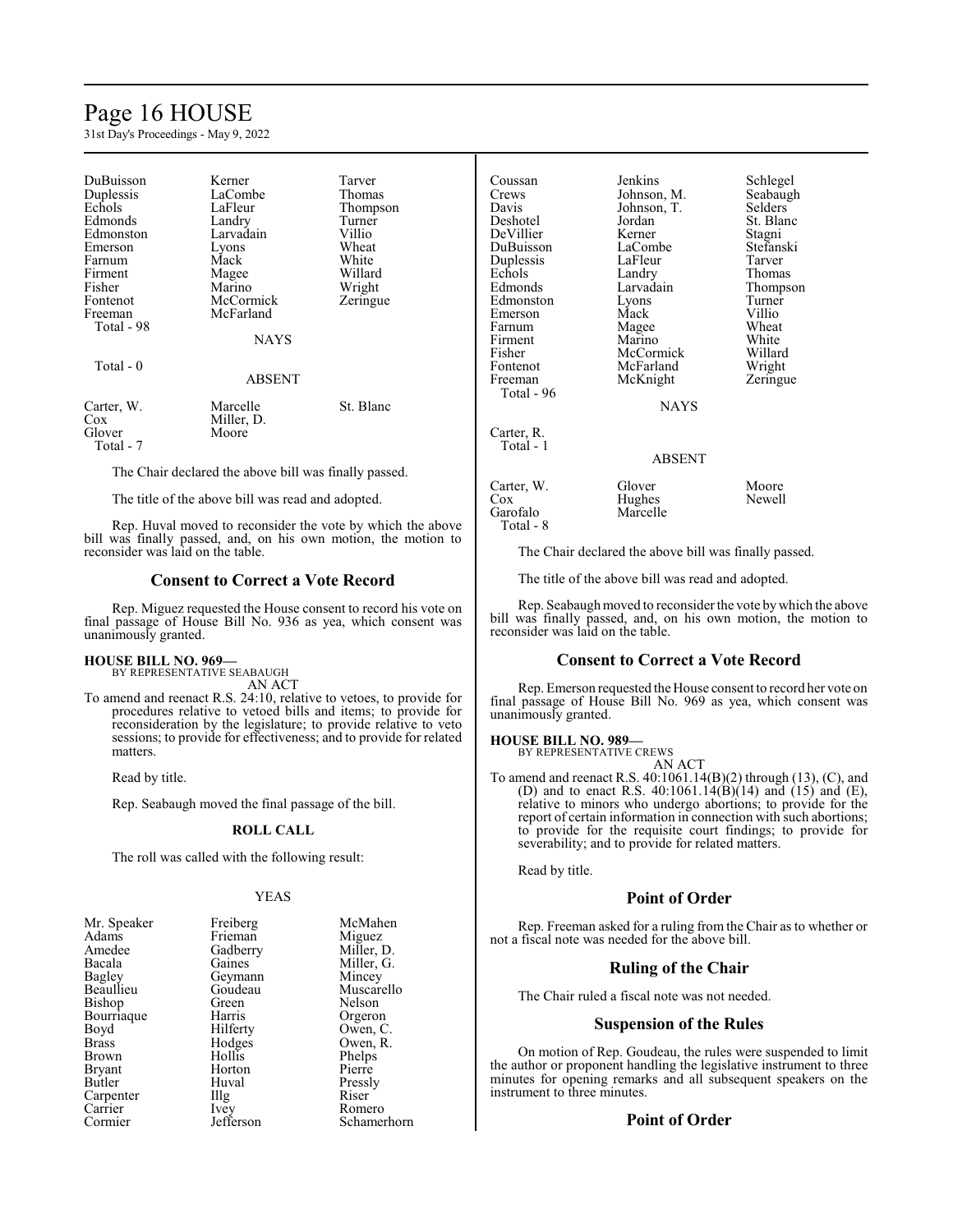## Page 17 HOUSE

31st Day's Proceedings - May 9, 2022

Rep. Landry asked for a ruling from the Chair to review the bill again as to whether or not a fiscal note was required.

## **Ruling of the Chair**

The Chair ruled after reviewing the bill again, the bill did require a fiscal note.

## **Motion**

On motion of Rep. Crews, the bill was returned to the calendar.

## **Speaker Schexnayder in the Chair**

## **HOUSE BILL NO. 999—** BY REPRESENTATIVE FIRMENT

AN ACT

To amend and reenact R.S. 22:1706(H) and to enact R.S.  $22:1704(E)(6)$  through  $(8)$  and  $1706(I)$  through  $(P)$ , relative to public adjusters; to provide for certain disclosure; to provide for standards of conduct; to provide for prohibitions; to provide for penalties; and to provide for related matters.

Read by title.

Rep. Firment moved the final passage of the bill.

## **ROLL CALL**

The roll was called with the following result:

## YEAS

| Mr. Speaker<br>Adams<br>Amedee<br>Bacala<br>Bagley<br>Beaullieu<br>Bishop<br>Bourriaque<br>Boyd<br><b>Brass</b><br>Brown<br>Bryant<br>Butler<br>Carpenter<br>Carrier<br>Carter, R.<br>Carter, W.<br>Cormier<br>Coussan<br>Crews<br>Davis<br>Deshotel<br>DeVillier<br>DuBuisson<br>Duplessis<br>Echols<br>Edmonds | טרש ו<br>Freeman<br>Freiberg<br>Frieman<br>Gadberry<br>Gaines<br>Garofalo<br>Goudeau<br>Green<br>Harris<br>Hilferty<br>Hodges<br>Hollis<br>Horton<br>Hughes<br>Huval<br>Illg<br>Ivey<br>Jefferson<br>Jenkins<br>Johnson, M.<br>Johnson, T.<br>Jordan<br>Kerner<br>LaCombe<br>LaFleur<br>Landry<br>Larvadain | McFarland<br>McKnight<br>McMahen<br>Miguez<br>Miller, G.<br>Mincey<br>Muscarello<br>Nelson<br>Newell<br>Owen, C.<br>Owen, R.<br>Phelps<br>Pierre<br>Pressly<br>Riser<br>Romero<br>Schamerhorn<br>Schlegel<br>Seabaugh<br>Selders<br>St. Blanc<br>Stagni<br>Stefanski<br>Tarver<br>Thomas<br>Thompson<br>Turner | Mr. Speaker<br>Adams<br>Amedee<br>Bacala<br>Bagley<br>Beaullieu<br>Bishop<br>Bourriaque<br>Boyd<br><b>Brass</b><br><b>Brown</b><br><b>Bryant</b><br>Butler<br>Carpenter<br>Carrier<br>Carter, R.<br>Carter, W.<br>Cormier<br>Coussan<br>Crews<br>Davis<br>Deshotel<br>DeVillier<br>DuBuisson<br>Duplessis<br>Echols<br>Edmonds<br>Edmonston<br>Emerson | Freeman<br>Freiberg<br>Frieman<br>Gadberry<br>Gaines<br>Garofalo<br>Goudeau<br>Green<br>Harris<br>Hilferty<br>Hodges<br>Hollis<br>Horton<br>Hughes<br>Huval<br>Illg<br>Ivey<br>Jefferson<br>Jenkins<br>Johnson, M.<br>Jordan<br>Kerner<br>LaCombe<br>LaFleur<br>Landry<br>Larvadain<br>Lyons<br>Mack<br>Magee | McMahen<br>Miguez<br>Miller, D.<br>Miller, G.<br>Mincey<br>Muscarello<br>Nelson<br>Newell<br>Owen, C.<br>Owen, R.<br>Phelps<br>Pierre<br>Pressly<br>Riser<br>Romero<br>Schamerhorn<br>Schlegel<br>Seabaugh<br><b>Selders</b><br>St. Blanc<br>Stagni<br>Stefanski<br>Tarver<br>Thomas<br>Thompson<br>Turner<br>Villio<br>Wheat<br>White |
|------------------------------------------------------------------------------------------------------------------------------------------------------------------------------------------------------------------------------------------------------------------------------------------------------------------|-------------------------------------------------------------------------------------------------------------------------------------------------------------------------------------------------------------------------------------------------------------------------------------------------------------|----------------------------------------------------------------------------------------------------------------------------------------------------------------------------------------------------------------------------------------------------------------------------------------------------------------|--------------------------------------------------------------------------------------------------------------------------------------------------------------------------------------------------------------------------------------------------------------------------------------------------------------------------------------------------------|---------------------------------------------------------------------------------------------------------------------------------------------------------------------------------------------------------------------------------------------------------------------------------------------------------------|----------------------------------------------------------------------------------------------------------------------------------------------------------------------------------------------------------------------------------------------------------------------------------------------------------------------------------------|
|                                                                                                                                                                                                                                                                                                                  |                                                                                                                                                                                                                                                                                                             |                                                                                                                                                                                                                                                                                                                |                                                                                                                                                                                                                                                                                                                                                        |                                                                                                                                                                                                                                                                                                               |                                                                                                                                                                                                                                                                                                                                        |
|                                                                                                                                                                                                                                                                                                                  |                                                                                                                                                                                                                                                                                                             |                                                                                                                                                                                                                                                                                                                |                                                                                                                                                                                                                                                                                                                                                        |                                                                                                                                                                                                                                                                                                               |                                                                                                                                                                                                                                                                                                                                        |
|                                                                                                                                                                                                                                                                                                                  |                                                                                                                                                                                                                                                                                                             |                                                                                                                                                                                                                                                                                                                |                                                                                                                                                                                                                                                                                                                                                        |                                                                                                                                                                                                                                                                                                               |                                                                                                                                                                                                                                                                                                                                        |
|                                                                                                                                                                                                                                                                                                                  |                                                                                                                                                                                                                                                                                                             |                                                                                                                                                                                                                                                                                                                |                                                                                                                                                                                                                                                                                                                                                        |                                                                                                                                                                                                                                                                                                               |                                                                                                                                                                                                                                                                                                                                        |
|                                                                                                                                                                                                                                                                                                                  |                                                                                                                                                                                                                                                                                                             |                                                                                                                                                                                                                                                                                                                |                                                                                                                                                                                                                                                                                                                                                        |                                                                                                                                                                                                                                                                                                               |                                                                                                                                                                                                                                                                                                                                        |
| Edmonston<br>Emerson                                                                                                                                                                                                                                                                                             | Lyons<br>Mack                                                                                                                                                                                                                                                                                               | Villio<br>Wheat                                                                                                                                                                                                                                                                                                | Farnum<br>Firment                                                                                                                                                                                                                                                                                                                                      | Marino<br>McCormick                                                                                                                                                                                                                                                                                           | Willard<br>Wright                                                                                                                                                                                                                                                                                                                      |
| Farnum<br>Firment<br>Fisher                                                                                                                                                                                                                                                                                      | Magee<br>Marcelle<br>Marino                                                                                                                                                                                                                                                                                 | White<br>Willard<br>Wright                                                                                                                                                                                                                                                                                     | Fisher<br>Fontenot<br>Total - 98                                                                                                                                                                                                                                                                                                                       | McFarland<br>McKnight                                                                                                                                                                                                                                                                                         | Zeringue                                                                                                                                                                                                                                                                                                                               |
| Fontenot<br>Total - 99                                                                                                                                                                                                                                                                                           | McCormick                                                                                                                                                                                                                                                                                                   | Zeringue                                                                                                                                                                                                                                                                                                       |                                                                                                                                                                                                                                                                                                                                                        | <b>NAYS</b>                                                                                                                                                                                                                                                                                                   |                                                                                                                                                                                                                                                                                                                                        |
|                                                                                                                                                                                                                                                                                                                  | <b>NAYS</b>                                                                                                                                                                                                                                                                                                 |                                                                                                                                                                                                                                                                                                                | Total - 0                                                                                                                                                                                                                                                                                                                                              | <b>ABSENT</b>                                                                                                                                                                                                                                                                                                 |                                                                                                                                                                                                                                                                                                                                        |
| Total - 0                                                                                                                                                                                                                                                                                                        | <b>ABSENT</b>                                                                                                                                                                                                                                                                                               |                                                                                                                                                                                                                                                                                                                | Cox                                                                                                                                                                                                                                                                                                                                                    | Johnson, T.                                                                                                                                                                                                                                                                                                   | Orgeron                                                                                                                                                                                                                                                                                                                                |

Total - 6

Cox Glover Moore<br>Geymann Miller, D. Orgeron Miller, D.

The Chair declared the above bill was finally passed.

The title of the above bill was read and adopted.

Rep. Firment moved to reconsider the vote by which the above bill was finally passed, and, on his own motion, the motion to reconsider was laid on the table.

## **HOUSE BILL NO. 1005—**

BY REPRESENTATIVES LARVADAIN, COX, JORDAN, AND PHELPS AN ACT

To amend and reenact R.S. 22:47(14) and (18), relative to surety insurance; to repeal a prohibition against private deposit insurance in excess of that provided by certain insurers; to provide for excess share insurance; to reclassify certain forms of surety insurance; to provide for licensure; to provide for effectiveness; and to provide for related matters.

Read by title.

Rep. Larvadain moved the final passage of the bill.

## **ROLL CALL**

The roll was called with the following result:

#### YEAS

| Pressly     |
|-------------|
| Riser       |
| Romero      |
| Schamerhori |
| Schlegel    |
| Seabaugh    |
| Selders     |
| St. Blanc   |
| Stagni      |
| Stefanski   |
| Tarver      |
| Thomas      |
| Thompson    |
| Turner      |
| Villio      |
| Wheat       |
| White       |
| Willard     |
| Wright      |
| Zeringue    |
|             |
|             |
|             |
|             |

Orgeron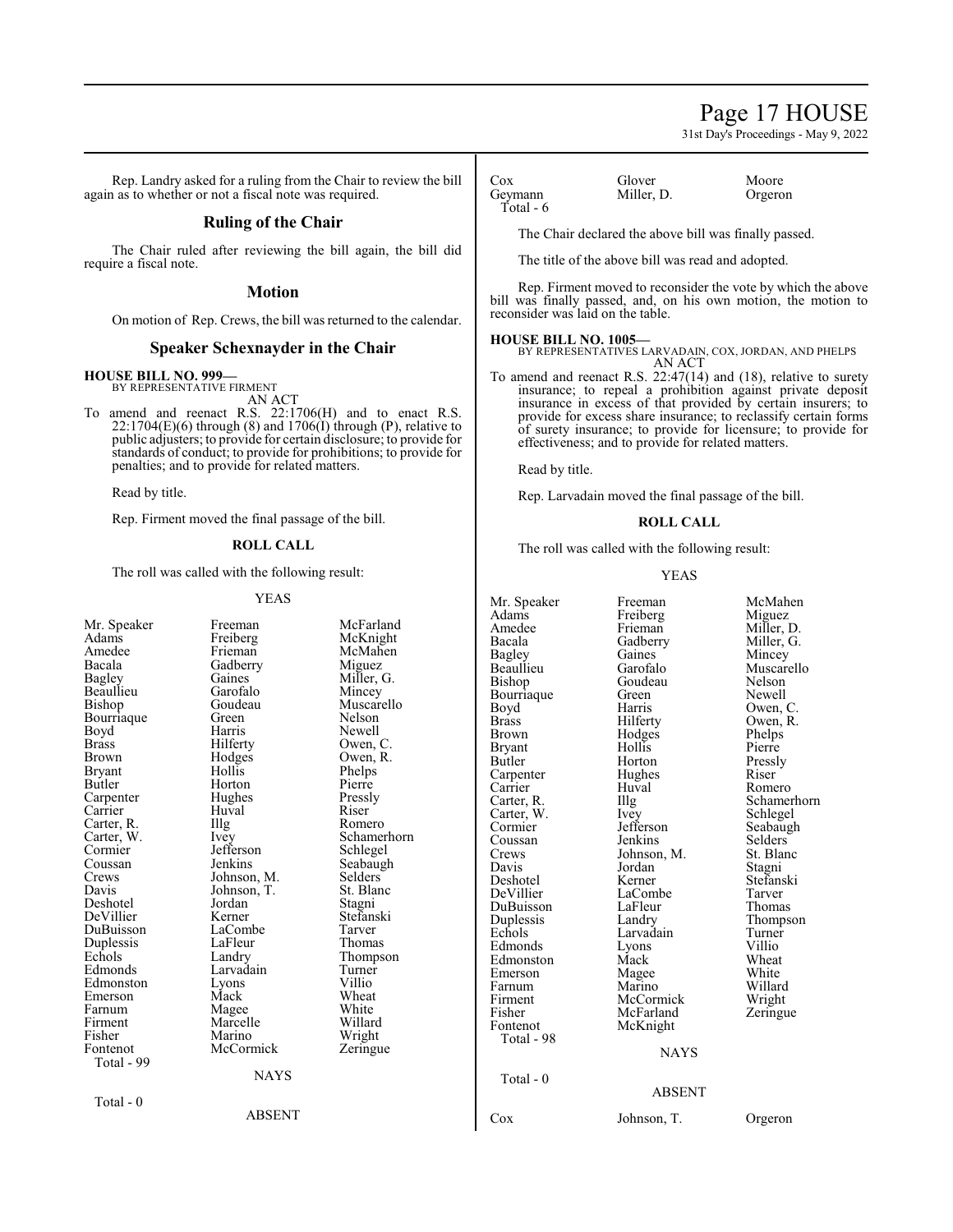## Page 18 HOUSE

31st Day's Proceedings - May 9, 2022

Geymann Marcelle<br>Glover Moore Glover Total - 7

The Chair declared the above bill was finally passed.

The title of the above bill was read and adopted.

Rep. Larvadain moved to reconsider the vote by which the above bill was finally passed, and, on his own motion, the motion to reconsider was laid on the table.

#### **HOUSE BILL NO. 1012—** BY REPRESENTATIVE LYONS

AN ACT

To enact Part VI of Chapter 5-E of Title 40 of the Louisiana Revised Statutes of 1950, to be comprised of R.S. 40:1257.1 through 1257.4, relative to the medical assistance program of this state known commonly as Medicaid; to provide relative to Medicaidfunded non-emergency medical transportation services; to provide for duties of the Louisiana Department of Health with respect to such services; to provide for standards for such services; to require promulgation of administrative rules; and to provide for related matters.

Read by title.

Rep. Lyons moved the final passage of the bill.

## **ROLL CALL**

The roll was called with the following result:

#### YEAS

McKnight McMahen Miguez Miller, D. Miller, G. Mincey Muscarello Nelson Newell Owen, C. Owen, R. Phelps Pierre Pressly<br>Riser

Romero Schamerhorn Schlegel Seabaugh Selders<sup>®</sup> St. Blanc Stagni Stefanski<br>Tarver

Thomas Thompson Turner Villio<br>Wheat

Willard Wright Zeringue

| Mr. Speaker   | Freiberg    | McKn    |
|---------------|-------------|---------|
| Adams         | Frieman     | McMa    |
| Amedee        | Gadberry    | Migue   |
| Bacala        | Gaines      | Miller  |
| <b>Bagley</b> | Garofalo    | Miller  |
| Beaullieu     | Goudeau     | Mince   |
| Bishop        | Green       | Musca   |
| Bourriaque    | Harris      | Nelson  |
| Boyd          | Hilferty    | Newel   |
| <b>Brass</b>  | Hodges      | Owen,   |
| Brown         | Hollis      | Owen,   |
| <b>Bryant</b> | Horton      | Phelps  |
| Butler        | Hughes      | Pierre  |
| Carpenter     | Huval       | Pressly |
| Carrier       | Illg        | Riser   |
| Carter, R.    | Ivey        | Romer   |
| Carter, W.    | Jefferson   | Scham   |
| Cormier       | Jenkins     | Schleg  |
| Coussan       | Johnson, M. | Seabai  |
| Crews         | Johnson, T. | Selder  |
| Davis         | Jordan      | St. Bla |
| Deshotel      | Kerner      | Stagni  |
| DeVillier     | LaCombe     | Stefan  |
| DuBuisson     | LaFleur     | Tarver  |
| Duplessis     | Landry      | Thoma   |
| Edmonds       | Larvadain   | Thomp   |
| Edmonston     | Lyons       | Turnei  |
| Emerson       | Mack        | Villio  |
| Farnum        | Magee       | Wheat   |
| Firment       | Marcelle    | White   |
| Fisher        | Marino      | Willar  |
| Fontenot      | McCormick   | Wrigh   |
| Freeman       | McFarland   | Zering  |
| Total - 99    |             |         |
|               | NAYS        |         |
|               |             |         |

 $Total - 0$ 

ABSENT

Cox Geymann Moore<br>
Echols Glover Orgero Total - 6

Orgeron

The Chair declared the above bill was finally passed.

The title of the above bill was read and adopted.

Rep. Lyons moved to reconsider the vote by which the above bill was finally passed, and, on his own motion, the motion to reconsider was laid on the table.

**HOUSE BILL NO. 1064** (Substitute for House Bill No. 1023 by Representative Farnum)— BY REPRESENTATIVES FÁRNUM, BOURRIAQUE, WILFORD CARTER,<br>DAVIS, GEYMANN, ROMERO, AND TARVER AND SENATOR STINE

AN ACT To amend and reenact R.S. 6:337 and 338, relative to the disbursement of insurance proceeds for damages to residential property; to provide for prompt endorsement; to require prompt payment to borrower-payees in certain circumstances; to require placement of settlement proceeds in a segregated account; to provide for requirements for a residential mortgagee or mortgage servicer; to provide for the payment of proceeds relative to additional living expenses and contents insurance; to provide for notice by a mortgagee or mortgage servicer in certain circumstances; to provide for the release of proceeds held by a mortgagee or mortgage servicer; to provide for civil money penalties; to provide for the payment of interest accrued on settlement proceeds; to provide for release of excess funds upon written request; to provide for applicability; and to provide for related matters.

Read by title.

Rep. Farnum sent up floor amendments which were read as follows:

## **HOUSE FLOOR AMENDMENTS**

Amendments proposed by Representative Farnum to Original House Bill No. 1064 by Representative Farnum

## AMENDMENT NO. 1

On page 2, line 4, after "loans" and before "in" insert "secured by a property that contains one to four residential dwelling units'

## AMENDMENT NO. 2

On page 4, line 3, after "servicer" and before "has received" insert "does not require a property inspection be conducted and"

#### AMENDMENT NO. 3

On page 4, line 7, after "proceeds." delete the remainder of the line and delete lines 8 through 12 in their entirety

#### AMENDMENT NO. 4

On page 4, between lines 18 and 19, insert the following:

"(3)(a) Property inspections related to residential mortgage loans covered by this Section shall be conducted not later than the fifteenth business day after reciept by the mortgagee or mortgage servicer of both a request by the borrower-payee for a property inspection and receipt of sufficient evidence of the borrower-payee's compliance with the requirements specified by the mortgagee or mortgage servicer pursuant to Paragraph (1) of this Subsection, provided that the borrower-payee is cooperative and that the premises are accessible.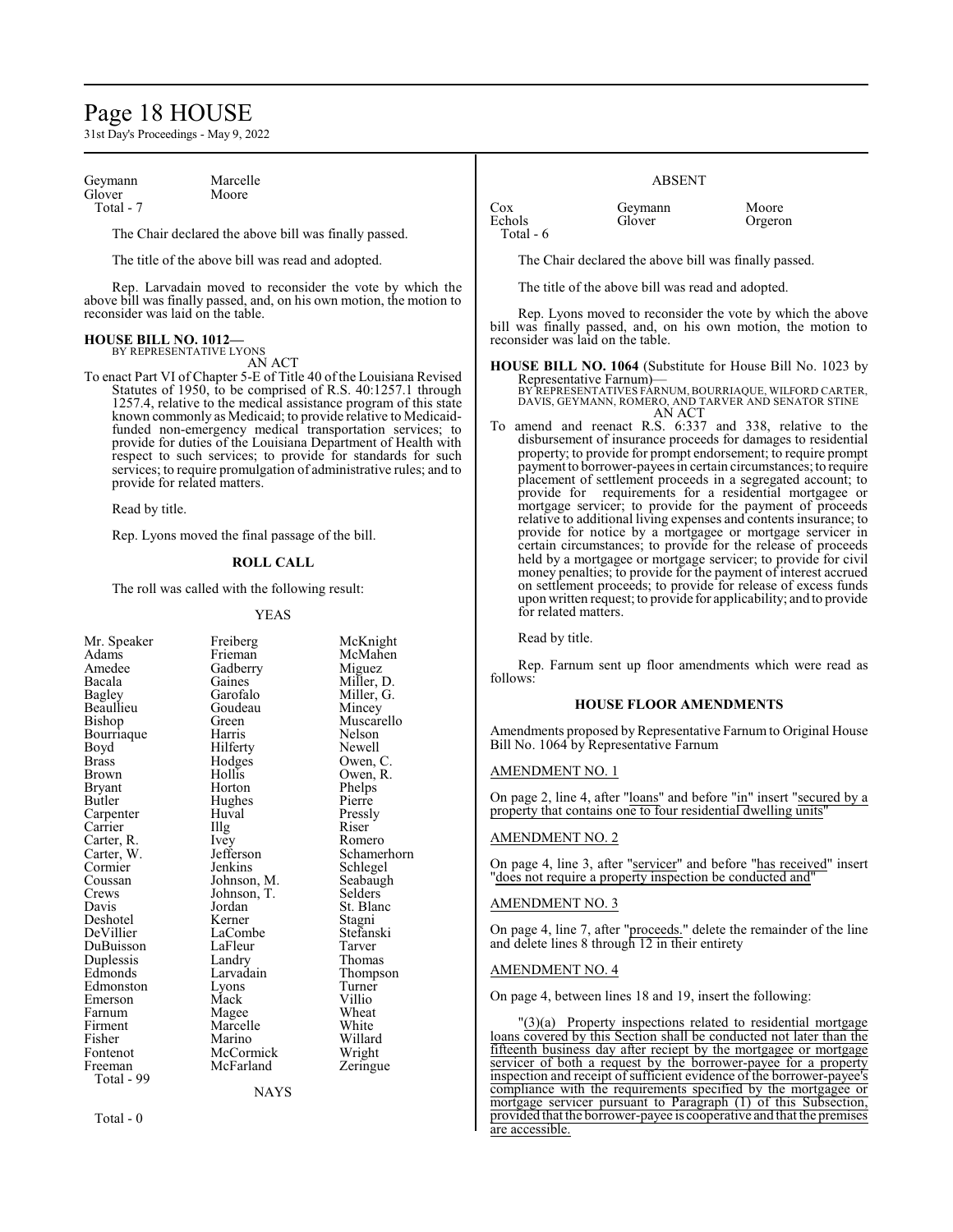## Page 19 HOUSE

31st Day's Proceedings - May 9, 2022

(b) A mortgagee or mortgage servicer may, at their discretion, allow property inspections to be conducted in person, through photographic or video evidence submitted by the borrower-payee, through a servicer-directed video call with the borrower-payee, or by any other means to document the progress or completion of repairs of the property.

(c) Photographic or video evidence shall also clearly identify the repairs that are being documented and confirm the repairs were completed in accordance with the repair plan. Any photographic or video evidence provided to a mortgagee or mortgage servicer may not be accepted if it does not allow the mortgagee or mortgage servicer to determine the repairs are from the location of the property subject to the mortgage loan, does not authenticate when it was taken, or if it is believed by the mortgagee or mortgage servicer to have been altered in any way."

## AMENDMENT NO. 5

On page 4, line 19, change " $(3)(a)$ " to " $(4)(a)$ "

## AMENDMENT NO. 6

On page 4, at the end of line 21, insert "The penalties provided by this Paragraph shall not exceed five thousand dollars per violation."

## AMENDMENT NO. 7

On page 5, line 13, after "loans" and before the period ".' insert "secured by a property that contains one to four residential dwelling units."

## AMENDMENT NO. 8

On page 5, line 24, change "ten" to "fifteen"

## AMENDMENT NO. 9

On page 5, at the end of line 27, insert the following:

"The fifteen-business day timeline for releasing excess funds provided by this Section shall not apply when the insurance proceeds check, draft, or other negotiable instrument requires the endorsement of multiple mortgagees or lien holders.

## AMENDMENT NO. 10

On page 6, at the end of line 13, insert "The penalties provided in this Paragraph shall not exceed five thousand dollars per violation."

## AMENDMENT NO. 11

On page 6, line 22, after "residential mortgage loans" and before the period "." insert "secured by a property that contains one to four residential dwelling units."

On motion of Rep. Farnum, the amendments were adopted.

Rep. Farnum moved the final passage of the bill, as amended.

## **ROLL CALL**

The roll was called with the following result:

## YEAS

Mr. Speaker Frieman Miguez<br>Adams Gadberry Miller, 0 Amedee Gaines<br>Bacala Garofalo Bacala Garofalo Muscarello Beaullieu

Gadberry Miller, G.<br>Gaines Mincey Geymann Nelson<br>Goudeau Newell

Total - 0

Hodges Phelps<br>
Hollis Pierre Hollis<br>Horton Hughes Riser<br>Huval Rome Johnson, M. St. Bla<br>Jordan Stagni Jordan<br>Kerner LaFleur<br>Landry Lyons<br>Mack Magee Wheat<br>
Marino White McKnight McMahen

Green Orgeron<br>Bishop Green Communist<br>Communist Communist Communist Communist Communist Communist Communist Communist Communist Communist Communist Communist Communist Communist Communist Communist Communist Communist Commu Harris Owen, C.<br>Hilferty Owen, R. Owen, R.<br>Phelps Pressly Huval Romero<br>Illg Schame Illg Schamerhorn<br>Ivev Schlegel Schlegel<br>Seabaugh Jefferson Seabaug<br>Jenkins Selders Jenkins Selders<br>Johnson, M. St. Blanc Stefanski LaCombe Tarver<br>
LaFleur Thomas Thompson<br>Turner Villio<br>Wheat Marino White<br>
McCormick Willard McCormick Willard<br>
McFarland Wright McFarland Wright<br>
McKnight Zeringue

## **NAYS**

## ABSENT

| Cox<br>Crews<br>Edmonston<br>Fisher | Glover<br>Johnson, T.<br>Larvadain<br>Marcelle | Miller, D.<br>Moore |
|-------------------------------------|------------------------------------------------|---------------------|
| Total $-10$                         |                                                |                     |

The Chair declared the above bill was finally passed.

The title of the above bill was read and adopted.

Rep. Farnum moved to reconsider the vote by which the above bill was finally passed, and, on his own motion, the motion to reconsider was laid on the table.

## **HOUSE BILL NO. 237—**

BY REPRESENTATIVE JENKINS AN ACT

To amend and reenact Item (g)(4)(b) of Paragraph 22 of Article XIV, Section 15.1 of the 1921 Constitution of Louisiana, as amended, continued as a statute pursuant to Article X, Section 18 of the 1974 Constitution of Louisiana, and R.S. 33:2492(7)(d)(ii) and to repeal R.S.  $33:2552(7)(d)(ii)$ , relative to the municipal fire and police civil service; to provide relative to the administration of tests by the state examiner; to make certain provisions applicable only to the city of Shreveport; and to provide for related matters.

Read by title.

Rep. Jenkins moved the final passage of the bill.

## **ROLL CALL**

The roll was called with the following result:

## YEAS

| Mr. Speaker | Freiberg | Miguez     |
|-------------|----------|------------|
| Adams       | Frieman  | Miller, D. |
| Amedee      | Gadberry | Miller, G. |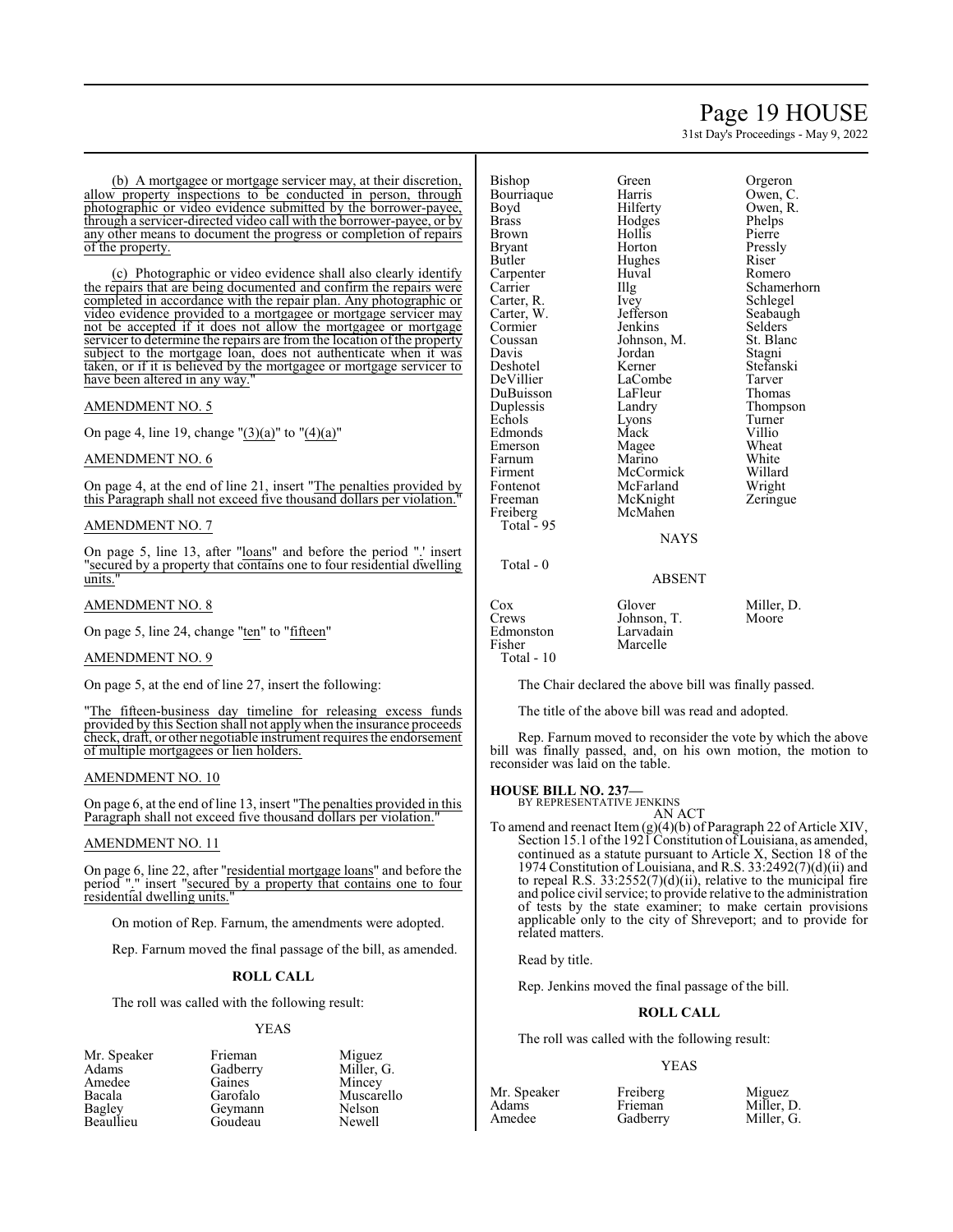# Page 20 HOUSE

31st Day's Proceedings - May 9, 2022

| Bacala       | Gaines      | Mincey      |
|--------------|-------------|-------------|
| Bagley       | Geymann     | Muscarello  |
| Beaullieu    | Goudeau     | Nelson      |
| Bishop       | Green       | Newell      |
| Bourriaque   | Harris      | Orgeron     |
| Boyd         | Hilferty    | Owen, C.    |
| Brass        | Hodges      | Owen, R.    |
| <b>Brown</b> | Hollis      | Phelps      |
| Bryant       | Horton      | Pierre      |
| Butler       | Hughes      | Pressly     |
| Carpenter    | Huval       | Riser       |
| Carrier      | Illg        | Romero      |
| Carter, R.   | <i>lvey</i> | Schamerhorn |
| Carter, W.   | Jefferson   | Schlegel    |
| Cormier      | Jenkins     | Seabaugh    |
| Coussan      | Johnson, M. | Selders     |
| Davis        | Jordan      | St. Blanc   |
| Deshotel     | Kerner      | Stagni      |
| DeVillier    | LaCombe     | Stefanski   |
| DuBuisson    | LaFleur     | Tarver      |
| Duplessis    | Landry      | Thomas      |
| Echols       | Larvadain   | Thompson    |
| Edmonds      | Lyons       | Turner      |
| Edmonston    | Mack        | Villio      |
| Emerson      | Magee       | Wheat       |
| Farnum       | Marino      | White       |
| Firment      | McCormick   | Willard     |
| Fisher       | McFarland   | Wright      |
| Fontenot     | McKnight    | Zeringue    |
| Freeman      | McMahen     |             |
| Total - 98   |             |             |
|              | <b>NAYS</b> |             |
| Total - 0    |             |             |
|              | ABSENT      |             |
| Cox          | Glover      | Moore       |
| Crews        | Johnson, T. |             |
| Garofalo     | Marcelle    |             |
| Total - 7    |             |             |

The Chair declared the above bill, having received a two-thirds vote of the elected members, was finally passed.

The title of the above bill was read and adopted.

Rep. Jenkins moved to reconsider the vote by which the above bill was finally passed, and, on his own motion, the motion to reconsider was laid on the table.

# **HOUSE BILL NO. 553—** BY REPRESENTATIVE MCKNIGHT

AN ACT To amend and reenact R.S. 40:1047(A)(introductory paragraph) and (2) and (B) and (C), and to repeal R.S.  $40:1047(A)(3)$  through  $(6)$ ,  $(B)(1)$  through  $(3)$ ,  $(D)$ , and  $(E)$ , relative to suitability requirements for persons associated with production of therapeutic marijuana; to provide for definitions; to prohibit government agencies fromconducting suitability investigations and criminal background checks as a requirement for licensure to produce therapeutic marijuana; to permit contractors to

conduct background checks as a condition of employment; to provide for an effective date; and to provide for related matters.

Read by title.

Rep. Mincey sent up floor amendments which were read as follows:

## **HOUSE FLOOR AMENDMENTS**

Amendments proposed by Representative Mincey to Engrossed House Bill No. 553 by Representative McKnight

## AMENDMENT NO. 1

On page 1, line 2, following "(2)" and before "and (C)" change "and  $(B)$ <sup>"</sup> to ",  $(B)$ ,"

## AMENDMENT NO. 2

On page 1, line 6, following "investigations" and before "as" delete "and criminal background checks"

## AMENDMENT NO. 3

On page 1, line 7, following "marijuana;" and before "to" insert "to require employees of contractors to submit to criminal background checks;"

## AMENDMENT NO. 4

On page 1, line 3, following "(6)," and before "(D)," delete "(B)(1) through  $(3)$ ,"

## AMENDMENT NO. 5

On page 2, line 9, after "B." insert "(1)"

## AMENDMENT NO. 6

On page 2, line 13, following "investigation" delete the remainder of the line and at the beginning of line 14, delete "background check"

## AMENDMENT NO. 7

On page 2, between lines 15 and 16, insert the following:

"(1) To submit a full set of fingerprints, in a form and manner prescribed by the department.

(2) To permit the department to request and obtain state and national criminal history record information on the applicant. A contractor shall submit to a criminal history background check conducted by a government agency or private entity subject to any applicable terms and conditions of the contract between the university licensee and contractor. The requirement to undergo a criminal history background check shall be limited to employees of a contractor for the production of recommended marijuana for therapeutic use. The government agency designated to regulate licensees for the production of recommended marijuana for therapeutic use pursuant to R.S. 40:1046 shall issue a provisional permit to the contractor and shall be converted to an unconditional permit upon successful completion of the criminal history background check.

 $(3)$  To pay the reasonable costs to be incurred by the department in requesting and obtaining state and national criminal history record information on the applicant."

## AMENDMENT NO. 8

On page 2, line 25, following " $(6)$ ," and before " $(D)$ ," delete " $(B)(1)$ through  $(3)$ ,"

On motion of Rep. Mincey, the amendments were adopted.

Rep. McKnight moved the final passage of the bill, as amended.

#### **ROLL CALL**

The roll was called with the following result: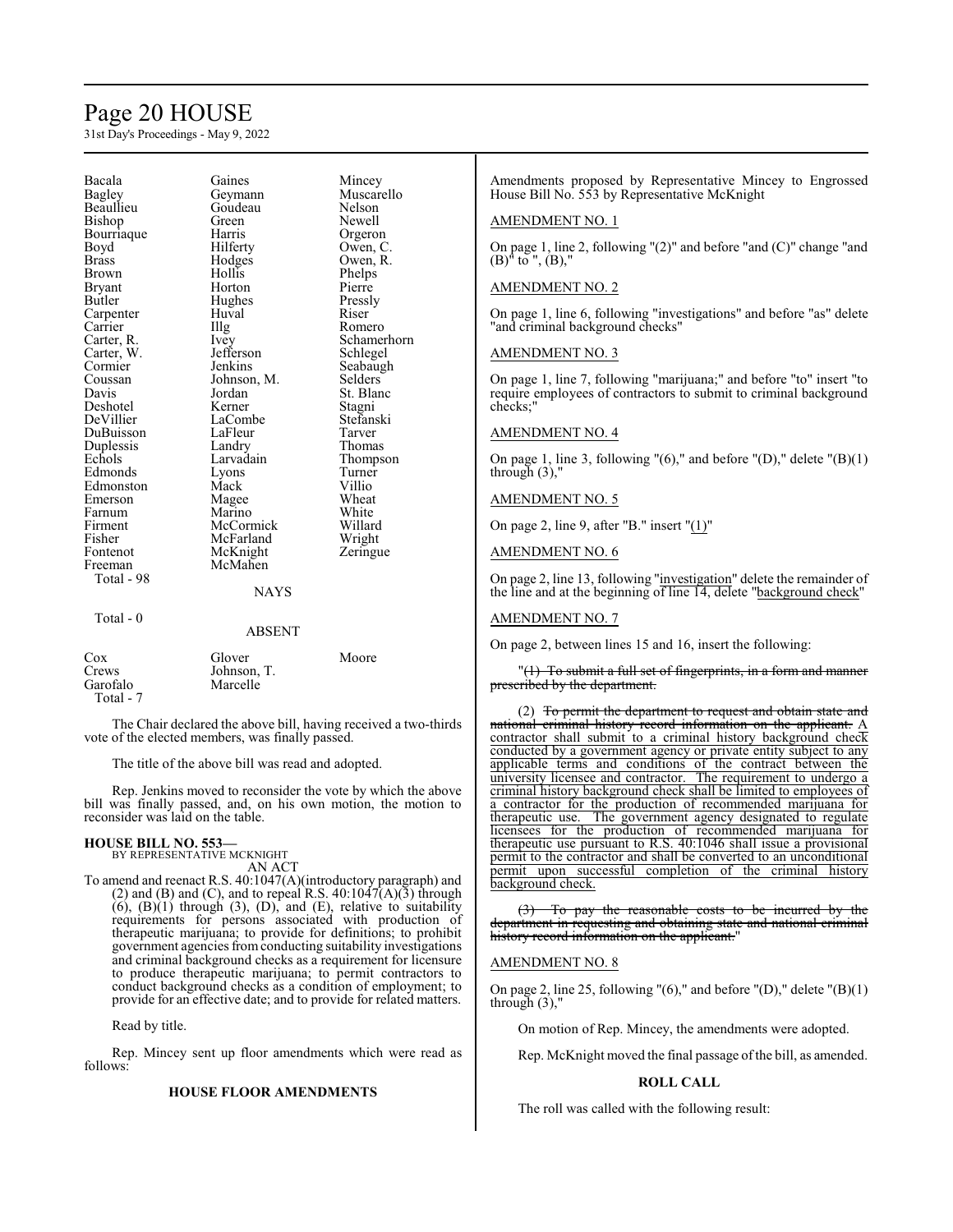## Page 21 HOUSE

31st Day's Proceedings - May 9, 2022

Mr. Speaker Geymann Miller, G.<br>Adams Goudeau Mincey Adams Goudeau<br>Amedee Green Amedee Green Muscarello<br>
Bacala Harris Nelson Bacala Harris Nelson Beaullieu Hodges Orgeron Bourriaque Hollis<br>Boyd Horton Boyd Horton Owen, R.<br>Brass Hughes Phelps Brass Hughes Phelps<br>Brown Huval Pierre Carpenter IIIg Pressl<br>Carrier Ivey Riser Carrier Ivey Riser<br>Carter, R. Jefferson Romero Carter, R. Jefferson<br>Carter, W. Jenkins Cormier Johnson, M. Schlegel<br>Coussan Johnson, T. Seabaugh Coussan Johnson, T.<br>Crews Jordan Deshotel Kerner St. Blanc St. Blanc Stagni<br>
DeVillier LaCombe Stagni DuBuisson LaFleur Stefans<br>
Duplessis Landry Tarver Duplessis Landry Tarver Edmonston Lyons Turner<br>Emerson Mack Villio Emerson Mack Villio<br>
Fisher Magee Wheat Fisher Magee Wheat<br>Fontenot Marino White Fontenot Marino White<br>
Freeman McCormick Willard Freeman McCormick Willard<br>
Freiberg McKnight Wright Freiberg McKnight Wright<br>
Frieman McMahen Zeringue Gadberry<br>Gaines Total - 91

YEAS

Hilferty Newell<br>
Hodges Orgeron Huval Pierre<br>Illg Pressly Carter, W. Jenkins Schamerhorn<br>Cormier Johnson, M. Schlegel Jordan Selders<br>
Kerner St. Blanc LaCombe Stagni<br>LaFleur Stefanski Larvadain Thoma<br>Lyons Turner

## **NAYS**

ABSENT

Total - 0

| Bishop     | Edmonds  | Marcelle  |
|------------|----------|-----------|
| Bryant     | Farnum   | McFarland |
| Butler     | Firment  | Moore     |
| Cox        | Garofalo | Thompson  |
| Davis      | Glover   |           |
| Total - 14 |          |           |

McMahen<br>Miguez

Miller, D.

The Chair declared the above bill was finally passed.

The title of the above bill was read and adopted.

Rep. McKnight moved to reconsider the vote by which the above bill was finally passed, and, on his own motion, the motion to reconsider was laid on the table.

## **HOUSE BILL NO. 554—**

BY REPRESENTATIVE MINCEY AN ACT

To amend and reenact R.S. 26:241(17), 271(A)(5), and 271.1, relative to microbrewery operations; to provide for definitions; to provide relative to permitting; to provide relative to wholesale limited sales; to provide relative to taxation; and to provide for related matters.

Read by title.

## **Motion**

On motion ofRep. Mincey, the bill was returned to the calendar.

## **Notice of Intention to Call**

Pursuant to House Rule No. 8.20(A), Rep. Mincey gave notice of his intention to call House Bill No. 554 from the calendar on Thursday, May 12, 2022.

## **HOUSE BILL NO. 662—**

BY REPRESENTATIVE ZERINGUE

AN ACT To amend and reenact R.S. 13:61(E), relative to the Judicial Council; to provide relative to the review of judicial districts and appellate circuits; to provide for annual reporting; to provide relative to judgeships; and to provide for related matters.

Read by title.

Rep. Zeringue moved the final passage of the bill.

## **ROLL CALL**

The roll was called with the following result:

## YEAS

Mr. Speaker Gadberry Miguez<br>Adams Gaines Miller, I Adams Gaines Miller, D.<br>Amedee Garofalo Miller, G. Amedee Garofalo Miller, G.<br>Bacala Geymann Mincey Bacala Geymann<br>Bagley Goudeau Beaullieu Green<br>Bishop Harris Bourriaque Hilferty<br>Boyd Hodges Boyd Hodges Owen, C.<br>Brass Hollis Owen, R. Brass Hollis Owen, R. Brown Horton Phelps<br>Bryant Hughes Pierre Bryant Hughes<br>Butler Huval Carpenter Illg<br>Carrier Ivev Carrier Ivey Romero<br>Carter, R. Jefferson Schamer Carter, W. Jenkins Schlegel<br>Cormier Johnson, M. Seabaugh Cormier Johnson, M. Seabaug<br>Coussan Johnson, T. Selders Coussan Johnson, T.<br>Crews Jordan Crews Jordan St. Blanc<br>
Davis Kerner Stagni Davis Kerner Stagni<br>
Deshotel LaCombe Stefanski DeVillier LaFleur Tarver DuBuisson Landry<br>
Duplessis Larvadain Echols Lyons Turner<br>Emerson Mack Villio Emerson Mack Villio<br>Firment Magee Wheat Firment Magee Wheat<br>
Fisher Marino Willard Fisher Marino Willard Fontenot McCormick Wright<br>
Freeman McFarland Zeringue Freeman McFarland<br>Freiberg McKnight Freiberg McKnight<br>Frieman McMahen McMahen Total - 97 Total - 0

Goudeau Muscarello<br>Green Nelson Harris Newell<br>Hilferty Orgeron Huval Pressly<br>Illg Riser Jefferson Schamerhorn<br>Jenkins Schlegel LaCombe<br>LaFleur Stefans<br>Tarver Larvadain Thompson<br>Lyons Turner

## **NAYS**

## ABSENT

| Cox       | Farnum   | Moore |
|-----------|----------|-------|
| Edmonds   | Glover   | White |
| Edmonston | Marcelle |       |
| Total - 8 |          |       |

The Chair declared the above bill was finally passed.

The title of the above bill was read and adopted.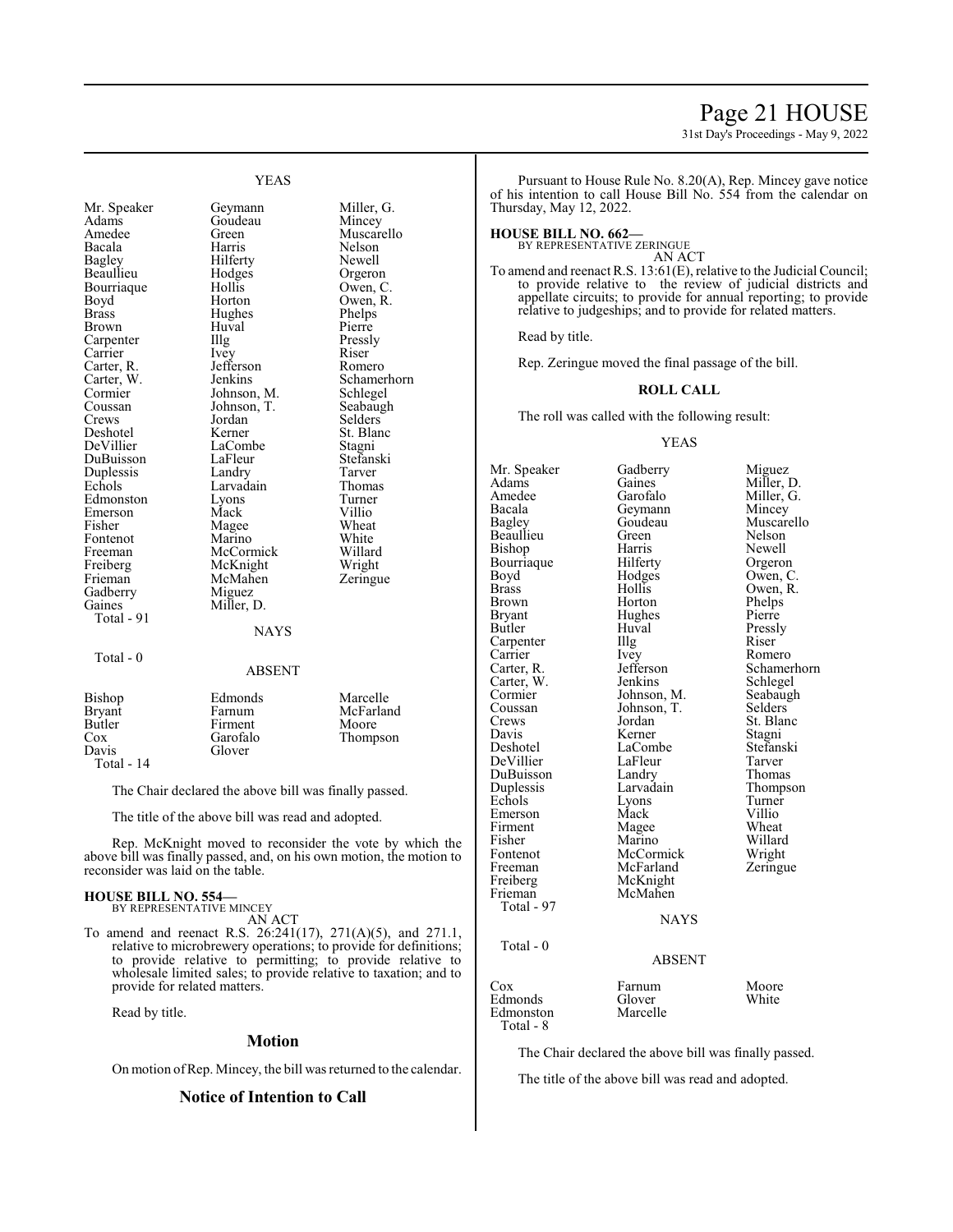## Page 22 HOUSE

31st Day's Proceedings - May 9, 2022

Rep. Zeringue moved to reconsider the vote by which the above bill was finally passed, and, on his own motion, the motion to reconsider was laid on the table.

## **HOUSE BILL NO. 777—**

BY REPRESENTATIVE GLOVER

AN ACT

To amend and reenact R.S. 33:2476.6, relative to the municipal fire and police civil service board in certain municipalities; to provide relative to the office of board secretary; to provide relative to the salary and benefits of the secretary; and to provide for related matters.

Read by title.

## **Motion**

On motion of Rep. Glover, the bill was returned to the calendar.

## **Notice of Intention to Call**

Pursuant to House Rule No. 8.20(A), Rep. Glover gave notice of his intention to call House Bill No. 777 from the calendar on Tuesday, May 10, 2022.

**HOUSE BILL NO. 818—** BY REPRESENTATIVE HUGHES

AN ACT

To amend and reenact R.S. 13:2575(A)(2), (B)(2), (D)(2), and (F)(2), relative to administrative adjudication; to provide relative to blighted or abandoned property; to provide for procedures; to provide for exemptions for certain populations; and to provide for related matters.

Read by title.

Rep. Hughes moved the final passage of the bill.

## **ROLL CALL**

The roll was called with the following result:

## YEAS

| Mr. Speaker<br>Adams<br>Amedee<br>Bagley<br>Beaullieu<br>Bishop<br>Bourriaque<br>Boyd<br><b>Brass</b><br>Brown<br>Bryant<br>Butler<br>Carpenter<br>Carrier<br>Carter, R. | Gadberry<br>Gaines<br>Garofalo<br>Geymann<br>Goudeau<br>Green<br>Harris<br>Hilferty<br>Hodges<br>Hollis<br>Horton<br>Hughes<br>Huval<br>Illg<br>Ivey | Miguez<br>Miller, I<br>Miller, 0<br>Mincey<br>Muscare<br>Nelson<br>Newell<br>Orgeron<br>Owen, C<br>Owen, F<br>Phelps<br>Pierre<br>Pressly<br>Riser<br>Romero |
|--------------------------------------------------------------------------------------------------------------------------------------------------------------------------|------------------------------------------------------------------------------------------------------------------------------------------------------|--------------------------------------------------------------------------------------------------------------------------------------------------------------|
| Carter, W.<br>Cormier                                                                                                                                                    | Jefferson<br>Jenkins                                                                                                                                 | Schame                                                                                                                                                       |
| Coussan                                                                                                                                                                  | Johnson, M.                                                                                                                                          | Schlegel<br>Selders                                                                                                                                          |
| Crews                                                                                                                                                                    | Johnson, T.                                                                                                                                          | St. Blan                                                                                                                                                     |
| Davis                                                                                                                                                                    | Jordan                                                                                                                                               | Stagni                                                                                                                                                       |
| Deshotel                                                                                                                                                                 | Kerner                                                                                                                                               | Stefansk                                                                                                                                                     |
| DeVillier                                                                                                                                                                | LaCombe                                                                                                                                              | Tarver                                                                                                                                                       |
| DuBuisson                                                                                                                                                                | LaFleur                                                                                                                                              | Thomas                                                                                                                                                       |
| Duplessis                                                                                                                                                                | Landry                                                                                                                                               | Thomps                                                                                                                                                       |
| Echols                                                                                                                                                                   | Larvadain                                                                                                                                            | Turner                                                                                                                                                       |
| Edmonston                                                                                                                                                                | Lyons                                                                                                                                                | Villio                                                                                                                                                       |
| Emerson                                                                                                                                                                  | Mack                                                                                                                                                 | Wheat                                                                                                                                                        |
| Firment                                                                                                                                                                  | Magee                                                                                                                                                | White                                                                                                                                                        |
|                                                                                                                                                                          |                                                                                                                                                      |                                                                                                                                                              |

Miller, D. Miller, G. Mincey Muscarello<br>Nelson Newell Orgeron Owen, C. Owen, R. Phelps Pierre Pressly<br>Riser R<sub>omero</sub> Schamerhorn Schlegel Selders St. Blanc Stagni Stefanski Tarver Thomas Thompson Turner<br>Villio Wheat

| Fisher<br>Fontenot<br>Freeman<br>Freiberg<br>Frieman<br>Total - 97 | Marino<br>McCormick<br>McFarland<br>McKnight<br>McMahen<br><b>NAYS</b> | Willard<br>Wright<br>Zeringue |
|--------------------------------------------------------------------|------------------------------------------------------------------------|-------------------------------|
| Total $-0$                                                         | <b>ABSENT</b>                                                          |                               |
| Bacala<br>Cox<br>Edmonds<br>Total - 8                              | Farnum<br>Glover<br>Marcelle                                           | Moore<br>Seabaugh             |

The Chair declared the above bill was finally passed.

The title of the above bill was read and adopted.

Rep. Hughes moved to reconsider the vote by which the above bill was finally passed, and, on his own motion, the motion to reconsider was laid on the table.

#### **HOUSE BILL NO. 874—** BY REPRESENTATIVE STAGNI

AN ACT

To amend and reenact Subparagraphs(9)(b), (c), and (e), and Subsubparagraph(9)(d)(i) of Article XIV, Section 15.1 of the 1921 Constitution of Louisiana, as amended, continued as a statute pursuant to Article X, Section 18 of the 1974 Constitution of Louisiana, and R.S. 33:2479(H), relative to the municipal fire and police civil service; to provide relative to the appointment, supervision, and discharge of the deputy state examiner; to remove certain powers granted to the State Civil Service Commission with respect to the deputy state examiner; and to provide for related matters.

Read by title.

Rep. Stagni moved the final passage of the bill.

## **ROLL CALL**

The roll was called with the following result:

## YEAS

| Mr. Speaker   | Gadberry    | McMahen     |
|---------------|-------------|-------------|
| Adams         | Gaines      | Miguez      |
| Amedee        | Garofalo    | Miller, D.  |
| Bacala        | Geymann     | Miller, G.  |
| <b>Bagley</b> | Goudeau     | Mincey      |
| Beaullieu     | Green       | Muscarello  |
|               | Harris      | Nelson      |
| Bishop        |             |             |
| Bourriaque    | Hilferty    | Newell      |
| Boyd          | Hodges      | Orgeron     |
| <b>Brass</b>  | Hollis      | Owen, C.    |
| Brown         | Horton      | Owen, R.    |
| Bryant        | Hughes      | Phelps      |
| Butler        | Huval       | Pierre      |
| Carpenter     | Illg        | Pressly     |
| Carrier       | Ivey        | Riser       |
| Carter, R.    | Jefferson   | Romero      |
| Cormier       | Jenkins     | Schamerhorn |
| Coussan       | Johnson, M. | Schlegel    |
| Crews         | Johnson, T. | Seabaugh    |
| Davis         | Jordan      | Selders     |
| Deshotel      | Kerner      | St. Blanc   |
| DeVillier     | LaCombe     | Stagni      |
| DuBuisson     | LaFleur     | Stefanski   |
| Duplessis     | Landry      | Tarver      |
|               |             |             |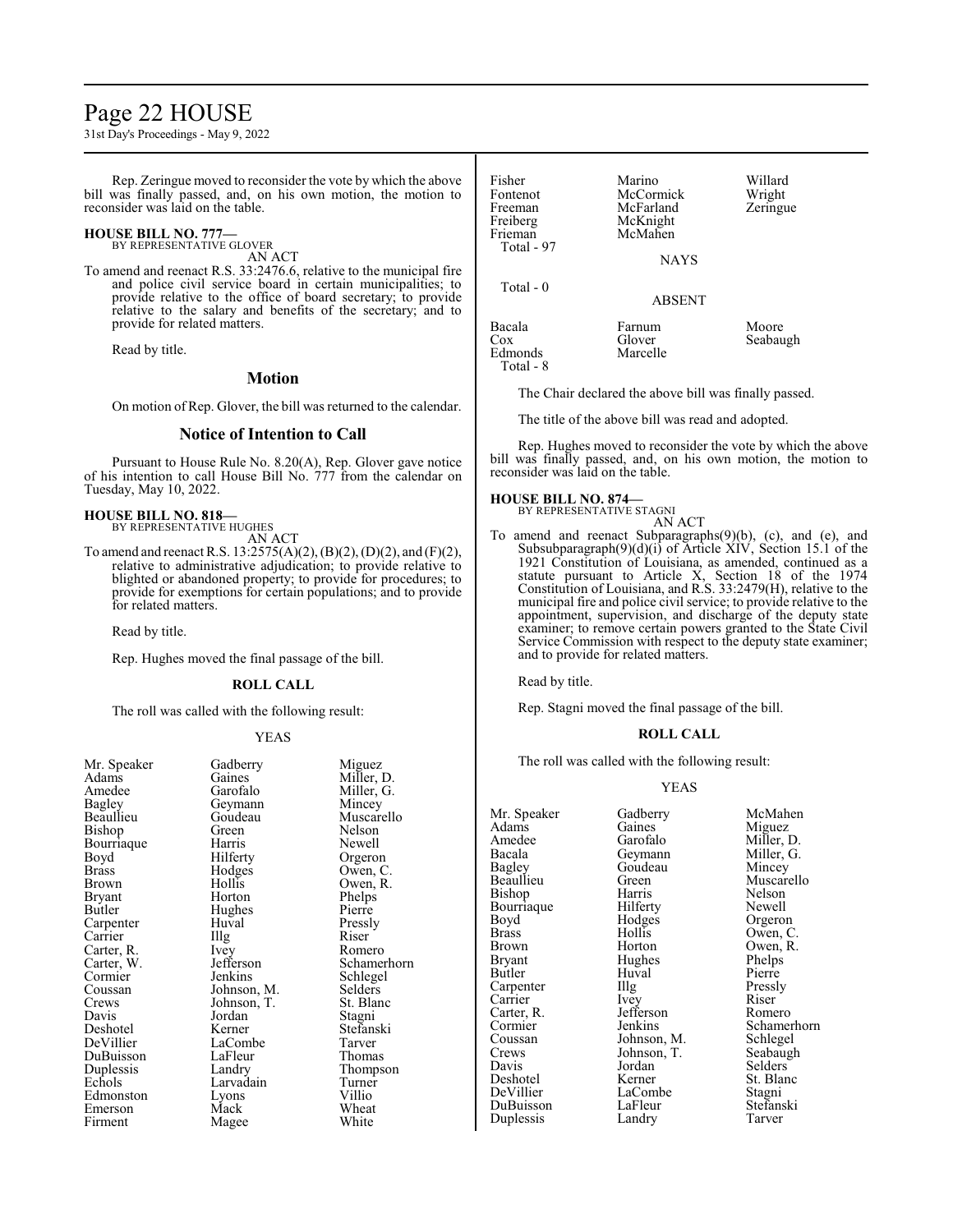## Page 23 HOUSE

31st Day's Proceedings - May 9, 2022

| Echols<br>Edmonston<br>Emerson<br>Firment<br>Fisher<br>Fontenot<br>Freeman<br>Freiberg<br>Frieman<br>Total - 99<br>Total - 0 | Larvadain<br>Lyons<br>Mack<br>Magee<br>Marcelle<br>Marino<br>McCormick<br>McFarland<br>McKnight<br><b>NAYS</b><br><b>ABSENT</b> | Thomas<br>Thompson<br>Turner<br>Villio<br>Wheat<br>White<br>Willard<br>Wright<br>Zeringue |
|------------------------------------------------------------------------------------------------------------------------------|---------------------------------------------------------------------------------------------------------------------------------|-------------------------------------------------------------------------------------------|
| Carter, W.<br>Cox<br>Total - 6                                                                                               | Edmonds<br>Farnum                                                                                                               | Glover<br>Moore                                                                           |

The Chair declared the above bill, having received a two-thirds vote of the elected members, was finally passed.

The title of the above bill was read and adopted.

Rep. Stagni moved to reconsider the vote by which the above bill was finally passed, and, on his own motion, the motion to reconsider was laid on the table.

## **HOUSE BILL NO. 879—** BY REPRESENTATIVE GADBERRY

AN ACT

To amend and reenact R.S. 33:1233(A)(3), relative to parish governing authorities; to provide relative to the compensation of parish governing authority members; to provide relative to an authorized expense allowance; to increase the maximumamount authorized to be paid; and to provide for related matters.

Read by title.

Rep. Gadberry moved the final passage of the bill.

## **ROLL CALL**

The roll was called with the following result:

#### YEAS

| Mr. Speaker | Frieman     | Migue   |
|-------------|-------------|---------|
| Adams       | Gadberry    | Miller, |
| Amedee      | Gaines      | Mince   |
| Bacala      | Garofalo    | Musca   |
| Bagley      | Geymann     | Nelsor  |
| Beaullieu   | Goudeau     | Newel   |
| Bishop      | Green       | Orgero  |
| Bourriaque  | Harris      | Owen,   |
| Boyd        | Hilferty    | Owen,   |
| Brass       | Hodges      | Pierre  |
| Brown       | Hollis      | Pressly |
| Bryant      | Horton      | Riser   |
| Carpenter   | Hughes      | Romer   |
| Carrier     | Huval       | Scham   |
| Carter, R.  | Illg        | Schleg  |
| Cormier     | Ivey        | Seabau  |
| Coussan     | Jefferson   | Selder  |
| Crews       | Jenkins     | St. Bla |
| Davis       | Johnson, M. | Stagni  |
| Deshotel    | Johnson, T. | Stefan  |
| DeVillier   | Kerner      | Tarver  |
| DuBuisson   | LaCombe     | Thoma   |
| Duplessis   | LaFleur     | Thomp   |
| Echols      | Landry      | Turner  |
| Edmonds     | Larvadain   | Villio  |

Miguez Miller, D. Mincey Muscarello Nelson Newell Orgeron Owen, C. Owen, R.<br>Pierre Pressly<br>Riser Romero Schamerhorn Schlegel Seabaugh Selders St. Blanc Stagni Stefanski<br>Tarver Thomas Thompson Turner<br>Villio

| Edmonston<br>Emerson<br>Firment<br>Fisher<br>Fontenot<br>Freeman<br>Freiberg<br>Total $-94$ | Mack<br>Magee<br>Marcelle<br>Marino<br>McCormick<br>McKnight<br>McMahen<br><b>NAYS</b> | Wheat<br>White<br>Willard<br>Wright<br>Zeringue |
|---------------------------------------------------------------------------------------------|----------------------------------------------------------------------------------------|-------------------------------------------------|
| Total $-0$                                                                                  | <b>ABSENT</b>                                                                          |                                                 |
| <b>Butler</b><br>Carter, W.<br>$\cos$<br>Farnum<br>Total - 11                               | Glover<br>Jordan<br>Lyons<br>McFarland                                                 | Miller, G.<br>Moore<br>Phelps                   |

The Chair declared the above bill was finally passed.

The title of the above bill was read and adopted.

Rep. Gadberrymoved to reconsider the vote by which the above bill was finally passed, and, on his own motion, the motion to reconsider was laid on the table.

## **HOUSE BILL NO. 886—**

BY REPRESENTATIVE STAGNI AN ACT

To amend and reenact R.S. 33:2493(A)(5)(introductory paragraph) and (e) and 2553(A)(5)(introductory paragraph) and (e), relative to the municipal fire and police civil service; to provide relative to the admission to tests; to provide relative to test applications; to grant certain powers to the state examiner with respect to such applications; and to provide for related matters.

Read by title.

## **Motion**

On motion of Rep. Stagni, the bill was returned to the calendar.

## **HOUSE BILL NO. 906—**

BY REPRESENTATIVE WHEAT

AN ACT To repeal R.S. 33:383(A)(3), relative to municipal elections in certain Lawrason Act municipalities; to remove a requirement to use the gubernatorial election date for such elections by certain municipalities; and to provide for related matters.

Read by title.

Rep. Wheat moved the final passage of the bill.

## **ROLL CALL**

The roll was called with the following result:

## YEAS

| Mr. Speaker   | Frieman  | McMahen    |
|---------------|----------|------------|
| Adams         | Gaines   | Miguez     |
| Amedee        | Garofalo | Miller, D. |
| Bacala        | Geymann  | Miller, G. |
| <b>Bagley</b> | Goudeau  | Mincey     |
| Beaullieu     | Green    | Muscarello |
| Bishop        | Harris   | Nelson     |
| Bourriaque    | Hilferty | Newell     |
| Boyd          | Hodges   | Orgeron    |
| <b>Brass</b>  | Hollis   | Owen, C.   |
| <b>Brown</b>  | Horton   | Owen. R.   |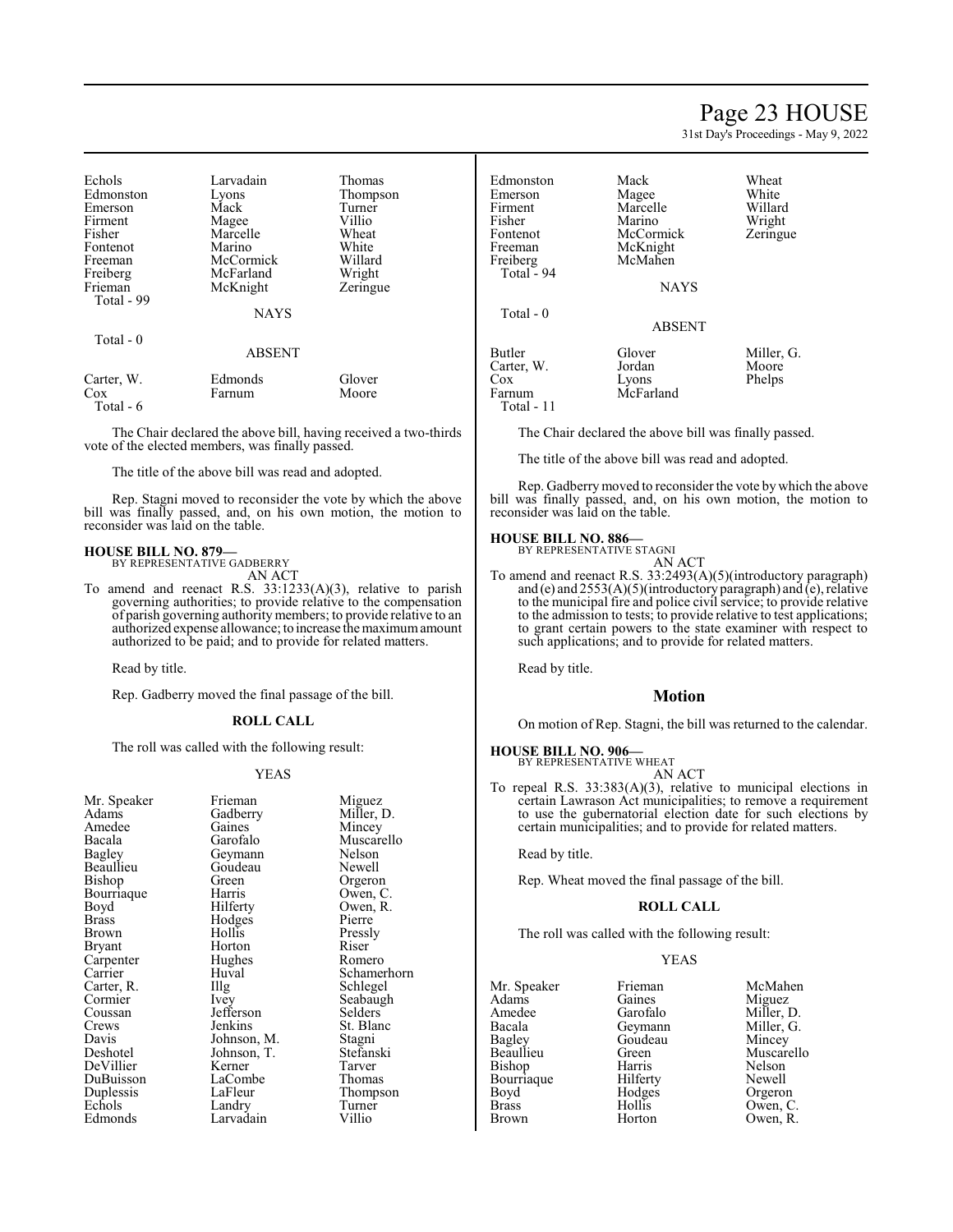## Page 24 HOUSE

31st Day's Proceedings - May 9, 2022

| Bryant<br>Carpenter<br>Carrier<br>Carter, R.<br>Cormier<br>Coussan<br>Crews<br>Davis<br>Deshotel<br>DeVillier<br>DuBuisson<br>Duplessis<br>Echols<br>Edmonds<br>Edmonston<br>Emerson<br>Farnum<br>Firment<br>Fisher<br>Fontenot<br>Freeman<br>Freiberg<br>Total - 99 | Hughes<br>Huval<br>Illg<br>Ivey<br>Jefferson<br>Jenkins<br>Johnson, M.<br>Johnson, T.<br>Jordan<br>Kerner<br>LaCombe<br>LaFleur<br>Landry<br>Larvadain<br>Lyons<br>Mack<br>Magee<br>Marcelle<br>Marino<br>McCormick<br>McFarland<br>McKnight<br>NAYS | Phelps<br>Pierre<br>Pressly<br>Riser<br>Romero<br>Schamerhorn<br>Schlegel<br>Seabaugh<br>Selders<br>St. Blanc<br>Stagni<br>Stefanski<br>Tarver<br>Thomas<br>Thompson<br>Turner<br>Villio<br>Wheat<br>White<br>Willard<br>Wright<br>Zeringue |
|----------------------------------------------------------------------------------------------------------------------------------------------------------------------------------------------------------------------------------------------------------------------|------------------------------------------------------------------------------------------------------------------------------------------------------------------------------------------------------------------------------------------------------|---------------------------------------------------------------------------------------------------------------------------------------------------------------------------------------------------------------------------------------------|
|                                                                                                                                                                                                                                                                      |                                                                                                                                                                                                                                                      |                                                                                                                                                                                                                                             |
|                                                                                                                                                                                                                                                                      |                                                                                                                                                                                                                                                      |                                                                                                                                                                                                                                             |
| Total - 0                                                                                                                                                                                                                                                            | <b>ABSENT</b>                                                                                                                                                                                                                                        |                                                                                                                                                                                                                                             |
| Butler<br>Carter, W.                                                                                                                                                                                                                                                 | Cox<br>Gadberry                                                                                                                                                                                                                                      | Glover<br>Moore                                                                                                                                                                                                                             |

Total - 6

The Chair declared the above bill was finally passed.

The title of the above bill was read and adopted.

Rep. Wheat moved to reconsider the vote by which the above bill was finally passed, and, on his own motion, the motion to reconsider was laid on the table.

**HOUSE BILL NO. 1065** (Substitute for House Bill No. 680 by Representative Newell) BY REPRESENTATIVE NEWELL

AN ACT

To amend and reenact R.S. 18:535(B) and to enact R.S. 18:536(C), relative to polling places locations; to provide for notice of location and changes to polling locations; and to provide for related matters.

Read by title.

Rep. Newell sent up floor amendments which were read as follows:

## **HOUSE FLOOR AMENDMENTS**

Amendments proposed by Representative Newell to Engrossed House Bill No. 1065 by Representative Newell

## AMENDMENT NO. 1

On page 1, line 16, after "may" delete "sign up" and insert "<u>subscribe</u>"

## AMENDMENT NO. 2

On page 2, line 5, after "may" delete "sign up" and insert "subscribe"

On motion of Rep. Newell, the amendments were adopted.

Rep. Newell moved the final passage of the bill, as amended.

## **ROLL CALL**

The roll was called with the following result:

## YEAS

Adams Gadberry<br>Amedee Gaines Amedee Gaines Miller, D.<br>Bacala Garofalo Miller, G. Bacala Garofalo Miller, G.<br>Bagley Geymann Mincey Bagley Geymann<br>Beaullieu Goudeau Bishop Green Nelson<br>Bourriaque Harris Newell Bourriaque Harris Newell<br>Bovd Hilferty Orgeron Brass Brass Hodges Owen, C.<br>Brown Hollis Owen, R. Brown Hollis Owen, R.<br>Bryant Horton Phelps Bryant Horton Phelps<br>Butler Hughes Pierre Carpenter Huval Pressl<br>Carrier Hugh Riser Carrier IIIg Riser<br>Carter, R. Ivey Romero Carter, R. Ivey<br>Cormier Jefferson Cormier Jefferson Schamerhorn<br>
Coussan Jenkins Schlegel Coussan Jenkins Schlegel<br>Crews Johnson, M. Seabaugh Crews Johnson, M. Seabaugh<br>
Davis Johnson, T. Selders Davis Johnson, T.<br>Deshotel Jordan DeVillier Kerner Stagni<br>DuBuisson LaCombe Stefanski Duplessis LaFleur<br>Echols Landry Echols Landry Thomas<br>Edmonds Larvadain Thomps Edmonston Lyons Turner<br>Emerson Mack Villio Emerson Mack Villio<br>
Farnum Magee Wheat Farnum Magee Wheat<br>Firment Marcelle White Firment Marcelle White<br>
Fisher Marino Willard Fontenot McCormick Wright<br>
Freeman McFarland Zeringue

Mr. Speaker Frieman McMahen<br>Adams Gadberry Miguez Goudeau Muscarello<br>Green Nelson Hilferty Hughes Pierre<br>Huval Pressly Jordan St. Blanc<br>Kerner Stagni LaCombe Stefans<br>LaFleur Tarver Larvadain Thompson<br>Lyons Turner Marino Willard<br>
McCormick Wright McFarland<br>McKnight Freiberg McKnight **NAYS** 

## Total - 0

Total - 101

ABSENT

| Carter, W. | Glover |
|------------|--------|
| Cox        | Moore  |
| Total - 4  |        |

The Chair declared the above bill was finally passed.

The title of the above bill was read and adopted.

Rep. Newell moved to reconsider the vote by which the above bill was finally passed, and, on her own motion, the motion to reconsider was laid on the table.

**HOUSE BILL NO. 1066** (Substitute for House Bill No. 711 by Representative Turner)— BY REPRESENTATIVE TURNER

AN ACT

To amend and reenact R.S. 37:1315(A)(11) and 1316, to enact R.S. 37:1326(A)(10), and to repeal R.S. 37:1315(A)(7) and (B)(2), relative to recommendations on discipline by the Clinical Laboratory Personnel Committee; to provide for receipt and disbursement provisions; to provide for additional violations in accordance with the Louisiana Clinical Laboratory Personnel Law; and to provide for related matters.

Read by title.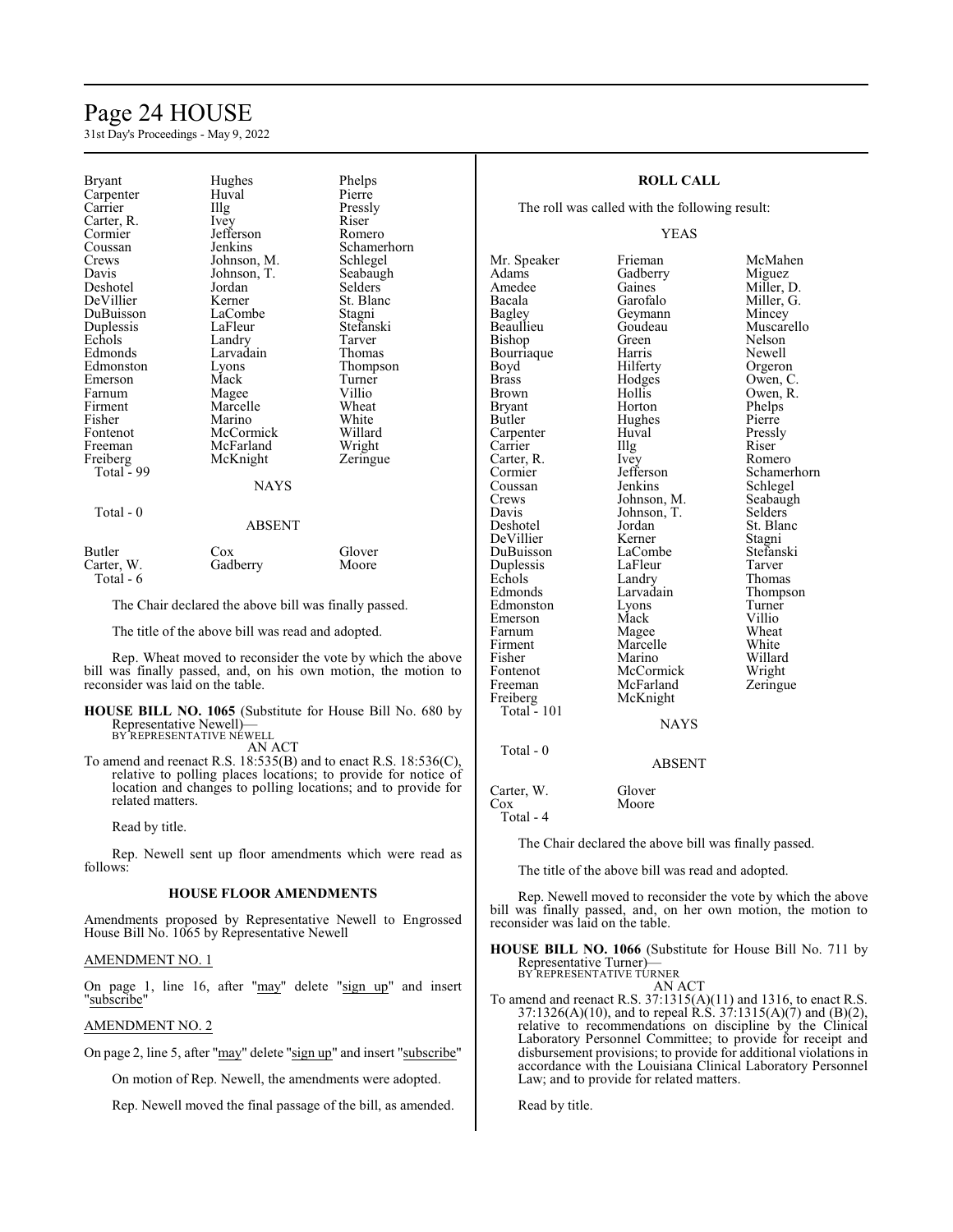31st Day's Proceedings - May 9, 2022

## **Motion**

On motion of Rep. Turner, the bill was returned to the calendar.

## **Notice of Intention to Call**

Pursuant to House Rule No. 8.20(A), Rep. Turner gave notice of his intention to call House Bill No. 1066 from the calendar on Tuesday, May 10, 2022.

## **HOUSE BILL NO. 63—** BY REPRESENTATIVE FREEMAN

AN ACT

amend and reenact R.S.  $39:51.1(B)(1)$ , relative to nongovernmental entity funding request forms; to exempt certain entities from providing certain information on the request form; and to provide for related matters.

Read by title.

Rep. Freeman moved the final passage of the bill.

## **ROLL CALL**

The roll was called with the following result:

## YEAS

| Mr. Speaker<br>Adams<br>Amedee<br>Bacala<br><b>Bagley</b><br>Beaullieu<br>Bishop<br>Bourriaque<br>Boyd<br><b>Brass</b><br><b>Brown</b><br>Bryant<br>Butler<br>Carpenter<br>Carrier<br>Carter, R.<br>Cormier<br>Coussan<br>Crews<br>Davis<br>Deshotel<br>DeVillier<br>DuBuisson<br>Duplessis<br>Echols<br>Edmonds<br>Edmonston<br>Emerson | Frieman<br>Gadberry<br>Gaines<br>Garofalo<br>Goudeau<br>Green<br>Harris<br>Hilferty<br>Hodges<br>Hollis<br>Horton<br>Hughes<br>Huval<br>Illg<br>Ivey<br>Jefferson<br>Jenkins<br>Johnson, M.<br>Johnson, T.<br>Jordan<br>Kerner<br>LaCombe<br>LaFleur<br>Landry<br>Larvadain<br>Lyons<br>Mack<br>Magee | Miguez<br>Miller, D.<br>Miller, G.<br>Mincey<br>Muscarello<br>Nelson<br>Newell<br>Orgeron<br>Owen, C.<br>Owen, R.<br>Phelps<br>Pierre<br>Pressly<br>Riser<br>Romero<br>Schamerhorn<br>Schlegel<br>Seabaugh<br>Selders<br>St. Blanc<br>Stagni<br>Stefanski<br>Tarver<br>Thomas<br>Thompson<br>Turner<br>Villio<br>Wheat |
|------------------------------------------------------------------------------------------------------------------------------------------------------------------------------------------------------------------------------------------------------------------------------------------------------------------------------------------|-------------------------------------------------------------------------------------------------------------------------------------------------------------------------------------------------------------------------------------------------------------------------------------------------------|------------------------------------------------------------------------------------------------------------------------------------------------------------------------------------------------------------------------------------------------------------------------------------------------------------------------|
|                                                                                                                                                                                                                                                                                                                                          |                                                                                                                                                                                                                                                                                                       |                                                                                                                                                                                                                                                                                                                        |
| Farnum<br>Firment                                                                                                                                                                                                                                                                                                                        | Marcelle<br>Marino                                                                                                                                                                                                                                                                                    | White<br>Willard                                                                                                                                                                                                                                                                                                       |
| Fisher                                                                                                                                                                                                                                                                                                                                   | McCormick                                                                                                                                                                                                                                                                                             | Wright                                                                                                                                                                                                                                                                                                                 |
| Fontenot<br>Freeman<br>Freiberg<br>Total $-100$                                                                                                                                                                                                                                                                                          | McFarland<br>McKnight<br>McMahen                                                                                                                                                                                                                                                                      | Zeringue                                                                                                                                                                                                                                                                                                               |
|                                                                                                                                                                                                                                                                                                                                          | <b>NAYS</b>                                                                                                                                                                                                                                                                                           |                                                                                                                                                                                                                                                                                                                        |
| Total - 0                                                                                                                                                                                                                                                                                                                                | <b>ABSENT</b>                                                                                                                                                                                                                                                                                         |                                                                                                                                                                                                                                                                                                                        |
| Carter, W.<br>Cox<br>Total - 5                                                                                                                                                                                                                                                                                                           | Geymann<br>Glover                                                                                                                                                                                                                                                                                     | Moore                                                                                                                                                                                                                                                                                                                  |

The Chair declared the above bill was finally passed.

The title of the above bill was read and adopted.

Rep. Freeman moved to reconsider the vote by which the above bill was finally passed, and, on her own motion, the motion to reconsider was laid on the table.

**HOUSE BILL NO. 146—** BY REPRESENTATIVE CHARLES OWEN AN ACT

To amend and reenact Civil Code Article 358 and to enact Code of Civil Procedure Article 4566.1, relative to interdiction and persons under continuing tutorship; to provide relative to consent to abortion or sterilization; to provide for judicial authorization; to provide for attorney appointment; to provide for procedure; to provide for notice; to provide for legislative intent; and to provide for related matters.

Read by title.

Rep. Charles Owen sent up floor amendments which were read as follows:

## **HOUSE FLOOR AMENDMENTS**

Amendments proposed by Representative Charles Owen to Engrossed House Bill No. 146 by Representative Charles Owen

## AMENDMENT NO. 1

On page 2, line 8, after "except" delete the remainder of the line and delete line 9 in its entirety and insert "when the curator or tutor complies with all the following procedures:

## AMENDMENT NO. 2

On page 2, line 27, after "link" and before the period "." insert "to the extent practicable"

On motion of Rep. Charles Owen, the amendments were adopted.

Rep. Gregory Miller sent up floor amendments which were read as follows:

## **HOUSE FLOOR AMENDMENTS**

Amendments proposed by Representative Gregory Miller to Engrossed House Bill No. 146 by Representative Charles Owen

#### AMENDMENT NO. 1

On page 1, line 6, after "legislative intent;" and before "and" insert "to provide for exceptions in certain cases;

## AMENDMENT NO. 2

On page 3, after line 9, insert the following:

"D. The provisions of this Article shall not apply for medical emergencies when a pregnancy must be terminated for the express purpose of saving the life, preventing the permanent impairment of a life-sustaining organ or organs, or preventing a substantial risk of death of the pregnant female when deemed necessary by a treating physician and there is not sufficient time to hold an expedited contradictory hearing.

On motion of Rep. Gregory Miller, the amendments were adopted.

## **Motion**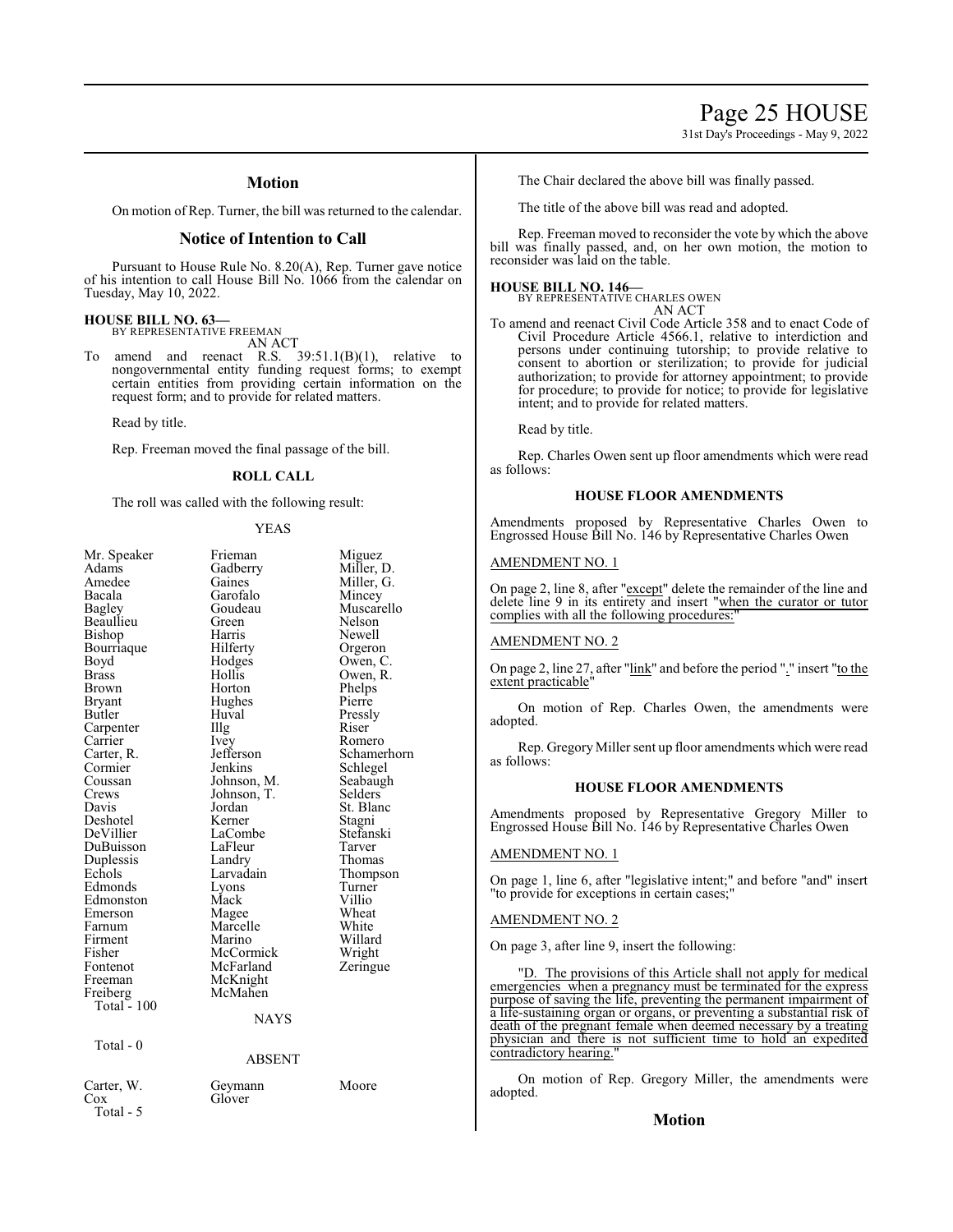## Page 26 HOUSE

31st Day's Proceedings - May 9, 2022

On motion of Rep. Charles Owen, the bill was returned to the calendar.

## **Notice of Intention to Call**

Pursuant to House Rule No. 8.20(A), Rep. Charles Owen gave notice of his intention to call House Bill No. 146 from the calendar on Tuesday, May 10, 2022.

**HOUSE BILL NO. 438—** BY REPRESENTATIVES BACALA, HARRIS, AND MCFARLAND AN ACT

To amend and reenact R.S. 47:321.1(A), (B), and (C), relative to state sales and use taxes; to provide for the tax rate; to provide for an effective date; and to provide for related matters.

Read by title.

Rep. Bacala moved the final passage of the bill.

## **ROLL CALL**

The roll was called with the following result:

#### YEAS

| Mr. Speaker<br>Amedee<br>Bacala<br>Bagley<br>Beaullieu<br>Bishop<br>Bourriaque<br>Carrier<br>Coussan<br>Crews<br>Davis<br>Deshotel<br>DeVillier<br>DuBuisson<br>Echols<br>Edmonds<br>Edmonston<br>Emerson<br>Farnum<br>Firment<br>Fontenot<br>Freiberg<br>Frieman<br>Total - 67 | Gadberry<br>Garofalo<br>Geymann<br>Goudeau<br>Harris<br>Hilferty<br>Hodges<br>Horton<br>Huval<br>Illg<br>Ivey<br>Johnson, M.<br>Kerner<br>Mack<br>Magee<br>Marino<br>McCormick<br>McFarland<br>McKnight<br>McMahen<br>Miguez<br>Miller, G.<br>Mincey<br><b>NAYS</b> | Muscarello<br>Nelson<br>Orgeron<br>Owen, C.<br>Owen, R.<br>Pressly<br>Riser<br>Romero<br>Schamerhorn<br>Schlegel<br>Seabaugh<br>St. Blanc<br>Stefanski<br>Tarver<br>Thomas<br>Thompson<br>Turner<br>Villio<br>Wheat<br>Wright<br>Zeringue |
|---------------------------------------------------------------------------------------------------------------------------------------------------------------------------------------------------------------------------------------------------------------------------------|---------------------------------------------------------------------------------------------------------------------------------------------------------------------------------------------------------------------------------------------------------------------|-------------------------------------------------------------------------------------------------------------------------------------------------------------------------------------------------------------------------------------------|
| Adams<br>Boyd<br>Brass<br>Brown<br><b>Bryant</b><br>Carpenter<br>Carter, R.<br>Cormier<br>Duplessis<br>Fisher<br>Total - 30                                                                                                                                                     | Freeman<br>Gaines<br>Green<br>Hughes<br>Jefferson<br>Jenkins<br>Johnson, T.<br>Jordan<br>LaCombe<br>LaFleur<br><b>ABSENT</b>                                                                                                                                        | Landry<br>Larvadain<br>Lyons<br>Newell<br>Phelps<br>Pierre<br>Selders<br>Stagni<br>White<br>Willard                                                                                                                                       |
| Butler<br>Carter, W.<br>$\cos$<br>Total - 8                                                                                                                                                                                                                                     | Glover<br>Hollis<br>Marcelle<br>The Chair declared the above bill was finally passed                                                                                                                                                                                | Miller, D.<br>Moore                                                                                                                                                                                                                       |

The Chair declared the above bill was finally passed.

The title of the above bill was read and adopted.

Rep. Bacala moved to reconsider the vote by which the above bill was finally passed, and, on his own motion, the motion to reconsider was laid on the table.

#### **HOUSE BILL NO. 557—**

BY REPRESENTATIVE WILLARD AN ACT

To enact R.S. 22:1033.1 and Subpart E of Part I of Chapter 5-E of Title 40 of the Louisiana Revised Statutes of 1950, to be comprised of R.S. 40:1248.21, relative to the dispensation of contraceptives; to require a health coverage plan to provide reimbursement for a six-month supply of contraceptive drugs dispensed at one time; to provide for the Louisiana Department of Health relative to requiring health plans of the state Medicaid program to provide reimbursement for a six-month supply of contraceptive drugs dispensed at one time; to provide for a required usage period; to provide for definitions; and to provide for related matters.

Read by title.

Rep. Willard sent up floor amendments which were read as follows:

## **HOUSE FLOOR AMENDMENTS**

Amendments proposed by Representative Willard to Engrossed House Bill No. 557 by Representative Willard

## AMENDMENT NO. 1

On page 1, line 2, delete "R.S. 22:1033.1 and"

AMENDMENT NO. 2

On page 1, line 4, after "contraceptives;" delete the remainder of the line and delete line 5 in its entirety

## AMENDMENT NO. 3

On page 1, delete lines 11 through 20 in their entirety

## AMENDMENT NO. 4

On page 2, delete lines 1 through 10 in their entirety

## AMENDMENT NO. 5

On page 2, at the beginning of line 11, change "Section 2." to "Section 1."

## AMENDMENT NO. 6

On page 2, line 17, delete "dispensing of contraceptive drugs with a six-month supply" and insert "dispensing of a six-month supply of contraceptive drugs"

On motion of Rep. Willard, the amendments were adopted.

Rep. Willard moved the final passage of the bill, as amended.

#### **ROLL CALL**

The roll was called with the following result:

#### YEAS

Mr. Speaker Freiberg McKnight<br>
Adams Frieman McMahen Adams Frieman McMahen<br>Amedee Gadberry Miguez

Gadberry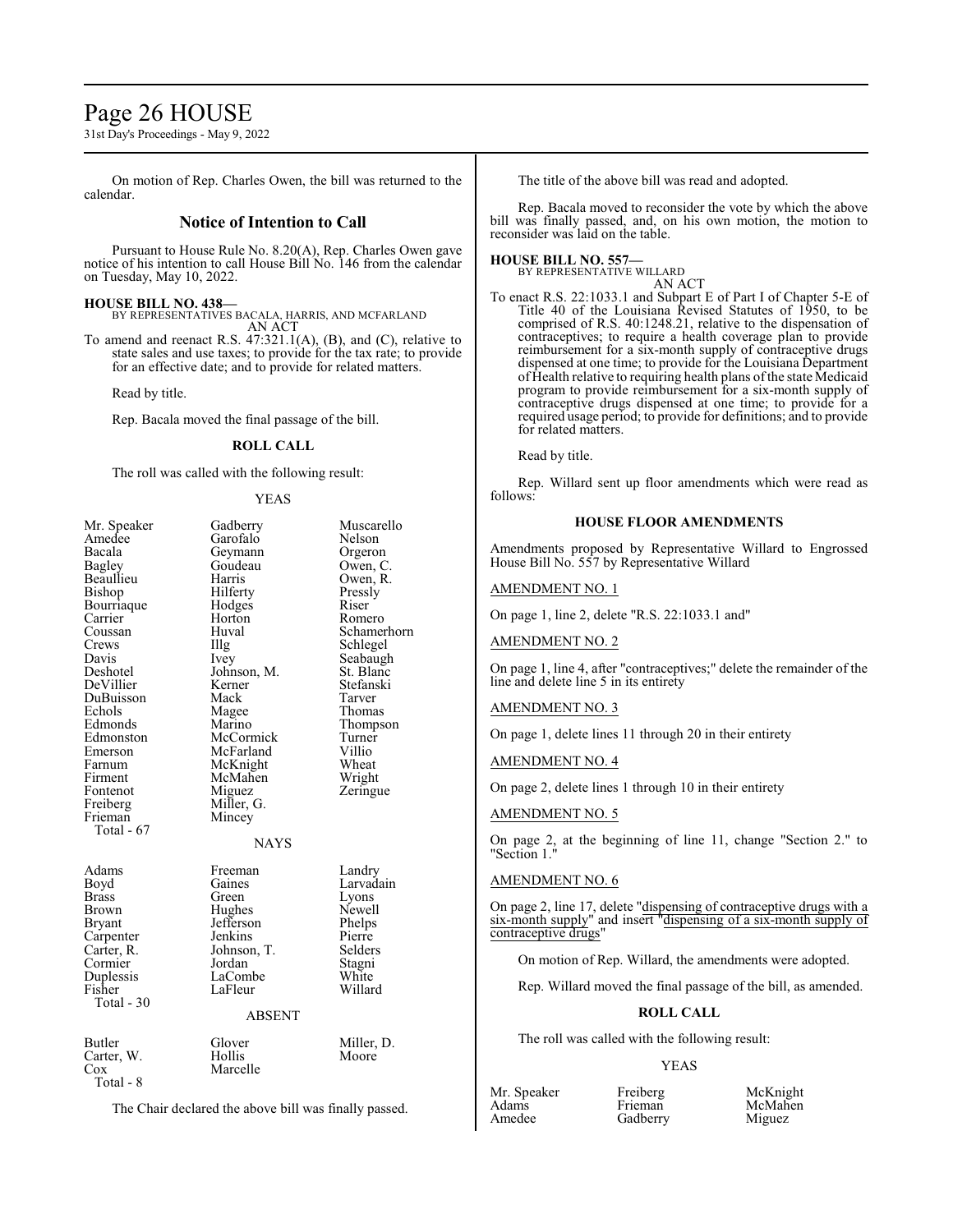## Page 27 HOUSE

31st Day's Proceedings - May 9, 2022

Bagley Gaines<br>
Beaullieu Garofalo Beaullieu<br>Bishop Geymann<br>Goudeau Bourriaque Goude<br>Boyd Green Boyd Green Nelson Brass Harris Brown Hilferty<br>Bryant Hodges Bryant Hodges<br>Butler Hollis Hollis<br>Horton Carpenter<br>Carrier Hughes<br>Huval Carter, R. Huval Press, Press, Press, Press, Press, Press, Press, Press, Press, Press, Press, Press, Press, Press, Press, Press, Press, Press, Press, Press, Press, Press, Press, Press, Press, Press, Press, Press, Press, Pr Carter, W. Illg<br>Cormier Ivey Cormier<br>Coussan Jefferson Crews Jenkins<br>Davis Johnson Davis Johnson, M.<br>Deshotel Johnson, T. Johnson, T.<br>Jordan DeVillier Jordan<br>DuBuisson Kerner DuBuisson<br>Duplessis Duplessis LaCombe<br>Echols LaFleur LaFleur<br>Landry Edmonds<br>Edmonston Larvadain<br>Lyons Emerson Lyons<br>Farnum Mack Farnum<br>Firment Firment Magee<br>Fisher Marino Fisher Marino<br>Fontenot McCorr Fontenot McCormick<br>Freeman McFarland McFarland Total - 99 **NAYS**  Total - 0 ABSENT Bacala Glover Moore Cox Marcelle Total - 6

The Chair declared the above bill was finally passed.

The title of the above bill was read and adopted.

Rep. Willard moved to reconsider the vote by which the above bill was finally passed, and, on his own motion, the motion to reconsider was laid on the table.

#### **HOUSE BILL NO. 612—** BY REPRESENTATIVE HUVAL

AN ACT

To enact R.S. 22:1483.1, relative to the Louisiana Fortify Homes Program; to provide for financial grants to retrofit residential property; to define certain terms; to provide for eligibility requirements; to provide for confidentiality of applicants; to provide for an effective date; to provide for termination of the program; and to provide for related matters.

Read by title.

Rep. Huval moved the final passage of the bill.

## **ROLL CALL**

The roll was called with the following result:

## YEAS

| Freeman  | Miguez<br>Miller, D. |
|----------|----------------------|
| Freiberg |                      |
| Frieman  | Miller, G.           |
| Gadberry | Mincey               |
|          |                      |

| Miller, D.                                         |
|----------------------------------------------------|
| Miller, G.                                         |
| Mincey                                             |
| Muscarello                                         |
| Nelson                                             |
| Newell                                             |
| Orgeron                                            |
| Owen, C.                                           |
| Owen, R.                                           |
| Phelps                                             |
| Pierre                                             |
| Pressly                                            |
| Riser                                              |
| Romero                                             |
| Schamerhorn<br>Schlegel                            |
|                                                    |
| Seabaugh                                           |
| Selders                                            |
| St. Blanc                                          |
| Stagni                                             |
|                                                    |
|                                                    |
| stagm<br>Stefanski<br>Farver<br>Thompson<br>Turner |
|                                                    |
|                                                    |
|                                                    |
| Villio                                             |
| Wheat                                              |
| White                                              |
| Willard                                            |
| Zeringue                                           |
|                                                    |
|                                                    |
|                                                    |
|                                                    |
|                                                    |
|                                                    |

| Bagley      | Garofalo      | Nelson      |
|-------------|---------------|-------------|
| Beaullieu   | Geymann       | Newell      |
| Bishop      | Goudeau       | Orgeron     |
| Bourriaque  | Green         | Owen, C.    |
| Boyd        | Harris        | Owen, R.    |
| Brass       | Hilferty      | Phelps      |
| Brown       | Hollis        | Pierre      |
| Bryant      | Horton        | Pressly     |
| Butler      | Hughes        | Riser       |
| Carpenter   | Huval         | Romero      |
| Carrier     | Illg          | Schamerhorn |
| Carter, R.  | <i>lvey</i>   | Schlegel    |
| Cormier     | Jefferson     | Seabaugh    |
| Coussan     | Jenkins       | Selders     |
| Crews       | Johnson, M.   | St. Blanc   |
| Davis       | Johnson, T.   | Stagni      |
| Deshotel    | Kerner        | Stefanski   |
| DeVillier   | LaCombe       | Tarver      |
| DuBuisson   | LaFleur       | Thomas      |
| Duplessis   | Landry        | Thompson    |
| Echols      | Larvadain     | Turner      |
| Edmonds     | Lyons         | Villio      |
| Edmonston   | Magee         | White       |
| Emerson     | Marino        | Willard     |
| Farnum      | McCormick     | Wright      |
| Firment     | McFarland     | Zeringue    |
| Fisher      | McKnight      |             |
| Fontenot    | McMahen       |             |
| Total - 94  |               |             |
|             | <b>NAYS</b>   |             |
| Hodges      | Mack          | Muscarello  |
| $Total - 3$ |               |             |
|             | <b>ABSENT</b> |             |

# y Phelps<br>Pierre St. Blanc

|                                          | ABSEN I                      |                |
|------------------------------------------|------------------------------|----------------|
| Carter, W.<br>Cox<br>Gaines<br>Total - 8 | Glover<br>Jordan<br>Marcelle | Moore<br>Wheat |
|                                          |                              |                |

The Chair declared the above bill was finally passed.

The title of the above bill was read and adopted.

Rep. Huval moved to reconsider the vote by which the above bill was finally passed, and, on his own motion, the motion to reconsider was laid on the table.

## **HOUSE BILL NO. 648—**

BY REPRESENTATIVE HILFERTY AN ACT

To amend and reenact R.S. 46:1806(A)(1), 1809(B)(1), (3)(a), and  $(4)(a)$ ,  $1810(A)$ , and  $1813(A)$  and to enact R.S.  $46:1802(10)(a)(vi)$  and (b)(vi), relative to the Crime Victims Reparations Act; to provide relative to definitions; to provide relative to application time periods; to provide relative to documentation; to provide relative to the issuance ofreparations awards; to provide relative to reporting requirements; to provide relative to the amount of reparations awards; to provide relative to the amount of emergency awards; and to provide for related matters.

Read by title.

Rep. Hilferty moved the final passage of the bill.

## **ROLL CALL**

The roll was called with the following result:

## YEAS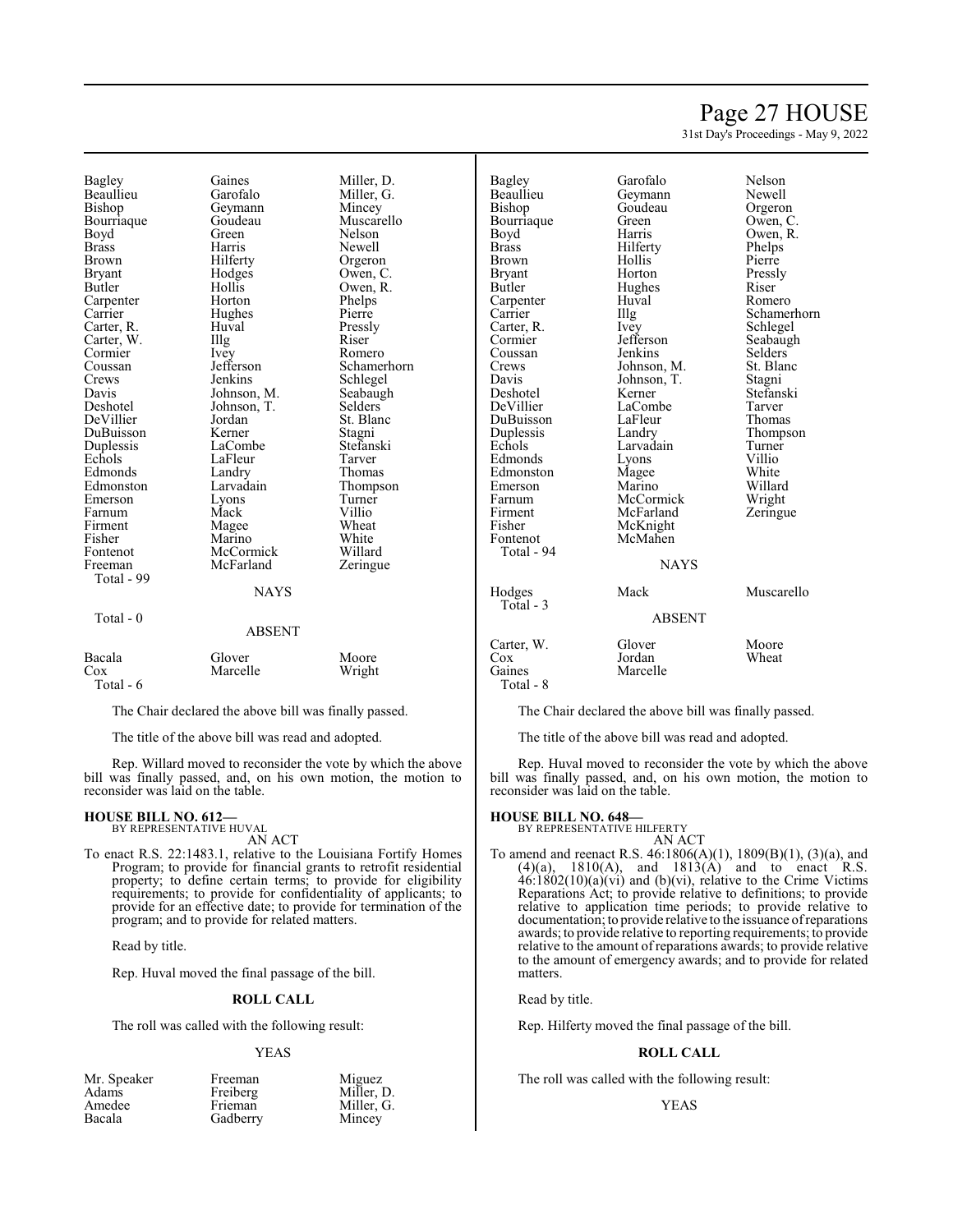# Page 28 HOUSE

31st Day's Proceedings - May 9, 2022

| Mr. Speaker   | Freiberg      | McMahen        | Mr. Speaker   | Freiberg      | McMahen        |
|---------------|---------------|----------------|---------------|---------------|----------------|
| Adams         | Frieman       | Miguez         | Adams         | Frieman       | Miguez         |
| Amedee        | Gadberry      | Miller, G.     | Amedee        | Gadberry      | Miller, G.     |
| Bacala        | Garofalo      | Mincey         | Bacala        | Garofalo      | Mincey         |
| Bagley        | Geymann       | Muscarello     | Bagley        | Geymann       | Muscarello     |
| Beaullieu     | Goudeau       | Nelson         | Beaullieu     | Goudeau       | Nelson         |
| Bishop        | Green         | Newell         | Bishop        | Green         | Newell         |
| Bourriaque    | Harris        | Orgeron        | Boyd          | Harris        | Orgeron        |
| Boyd          | Hilferty      | Owen, C.       | <b>Brass</b>  | Hilferty      | Owen, C.       |
| <b>Brass</b>  | Hodges        | Owen, R.       | <b>Brown</b>  | Hodges        | Owen, R.       |
| <b>Brown</b>  | Hollis        | Phelps         | Butler        | Hollis        | Phelps         |
|               | Horton        | Pierre         |               | Horton        | Pierre         |
| <b>Bryant</b> |               |                | Carpenter     |               |                |
| Butler        | Hughes        | Pressly        | Carrier       | Hughes        | Pressly        |
| Carpenter     | Huval         | Riser          | Carter, R.    | Huval         | Riser          |
| Carrier       | Illg          | Romero         | Carter, W.    | Illg          | Romero         |
| Carter, R.    | Ivey          | Schamerhorn    | Cormier       | Ivey          | Schamerhorn    |
| Cormier       | Jefferson     | Schlegel       | Coussan       | Jefferson     | Schlegel       |
| Coussan       | Jenkins       | Seabaugh       | Crews         | Jenkins       | Seabaugh       |
| Crews         | Johnson, M.   | <b>Selders</b> | Davis         | Johnson, M.   | <b>Selders</b> |
| Davis         | Johnson, T.   | St. Blanc      | Deshotel      | Johnson, T.   | St. Blanc      |
| Deshotel      | Kerner        | Stagni         | DeVillier     | Kerner        | Stagni         |
| DeVillier     | LaCombe       | Stefanski      | DuBuisson     | LaCombe       | Stefanski      |
| DuBuisson     | LaFleur       | Tarver         | Duplessis     | LaFleur       | Tarver         |
| Duplessis     | Landry        | Thomas         | Echols        | Landry        | <b>Thomas</b>  |
| Echols        | Larvadain     | Thompson       | Edmonds       | Larvadain     | Thompson       |
| Edmonds       | Lyons         | Turner         | Edmonston     | Lyons         | Turner         |
| Edmonston     | Mack          | Villio         | Emerson       | Mack          | Villio         |
| Emerson       | Magee         | Wheat          | Farnum        | Magee         | Wheat          |
| Farnum        | Marcelle      | White          | Firment       | Marino        | White          |
| Firment       | Marino        | Willard        | Fisher        | McCormick     | Willard        |
| Fisher        | McCormick     | Wright         | Fontenot      | McFarland     | Wright         |
| Fontenot      | McFarland     | Zeringue       | Freeman       | McKnight      | Zeringue       |
| Freeman       |               |                | Total - 96    |               |                |
|               | McKnight      |                |               | <b>NAYS</b>   |                |
| Total - 98    |               |                |               |               |                |
|               | <b>NAYS</b>   |                |               |               |                |
|               |               |                | Total - 0     |               |                |
| Total - 0     |               |                |               | <b>ABSENT</b> |                |
|               | <b>ABSENT</b> |                |               |               |                |
|               |               |                | Bourriaque    | Gaines        | Marcelle       |
| Carter, W.    | Glover        | Moore          | <b>Bryant</b> | Glover        | Miller, D.     |
| Cox           | Jordan        |                | Cox           | Jordan        | Moore          |
| Gaines        | Miller, D.    |                | Total - 9     |               |                |
| Total - 7     |               |                |               |               |                |
|               |               |                |               |               |                |

The Chair declared the above bill was finally passed.

The title of the above bill was read and adopted.

Rep. Hilferty moved to reconsider the vote by which the above bill was finally passed, and, on her own motion, the motion to reconsider was laid on the table.

#### **HOUSE BILL NO. 656—** BY REPRESENTATIVE GEYMANN

AN ACT

To amend and reenact R.S. 39:24(A) and to enact R.S. 39:24.1.1, relative to state funds; to require certain funds to be designated as above a baseline in the state's official forecast; to provide for the calculation of recurring revenue amounts; to provide with respect to the powers and duties of the Revenue Estimating Conference; to provide definitions; and to provide for related matters.

Read by title.

Rep. Geymann moved the final passage of the bill.

## **ROLL CALL**

The roll was called with the following result:

The Chair declared the above bill was finally passed.

The title of the above bill was read and adopted.

Rep. Geymann moved to reconsider the vote bywhich the above bill was finally passed, and, on his own motion, the motion to reconsider was laid on the table.

## **HOUSE BILL NO. 705—**

BY REPRESENTATIVE SEABAUGH AN ACT

To amend and reenact Code of Civil Procedure Article 1464, relative to civil procedure; to provide relative to additional medical opinions; to provide for submission to examinations; to provide for multiple examinations in certain circumstances; to provide relative to orders; and to provide for related matters.

Read by title.

Rep. Horton, on behalf of the Legislative Bureau, sent up floor amendments which were read as follows:

## **HOUSE FLOOR AMENDMENTS**

Amendments proposed by Representative Horton on behalf of the Legislative Bureau to Engrossed House Bill No. 705 by Representative Seabaugh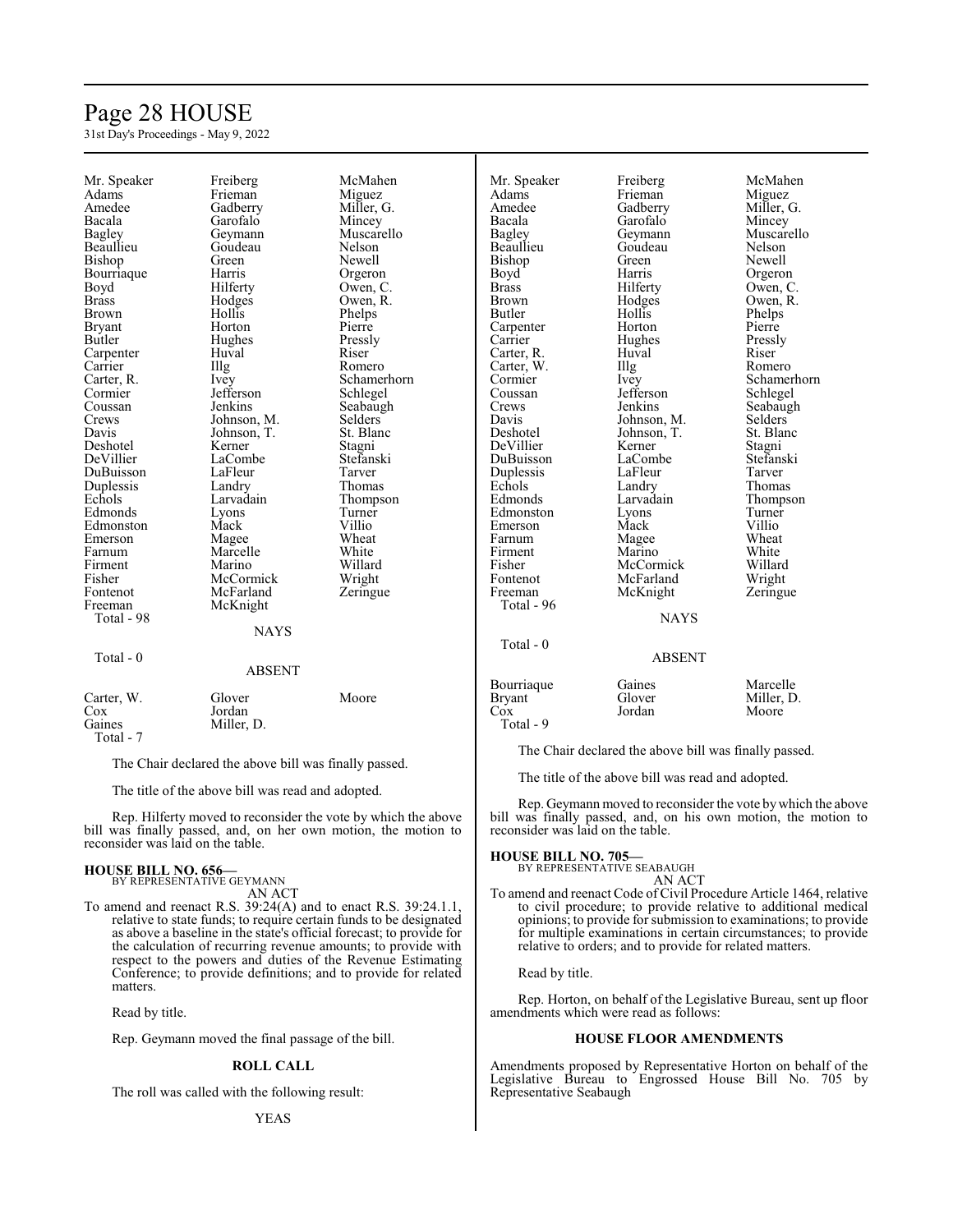## AMENDMENT NO. 1

On page 2, line 7, change "Subsection" to "Subparagraph"

On motion of Rep. Horton, the amendments were adopted.

Rep. Seabaugh sent up floor amendments which were read as follows:

## **HOUSE FLOOR AMENDMENTS**

Amendments proposed by Representative Seabaugh to Engrossed House Bill No. 705 by Representative Seabaugh

## AMENDMENT NO. 1

On page 1, at the end of line 20, insert the following:

"The order made only on motion for good cause shown and upon notice to the person to be examined and to all parties and shall specify the time, place, manner, conditions, and scope of the examination and the person or persons by whom it is to be made. The court shall not require that the examination be scheduled prior to filing the motion.

## AMENDMENT NO. 2

On page 2, line 12, after "controversy" and before the period "." insert "except for good cause shown"

On motion ofRep. Seabaugh, the amendments were withdrawn.

Rep. Seabaugh sent up floor amendments which were read as follows:

## **HOUSE FLOOR AMENDMENTS**

Amendments proposed by Representative Seabaugh to Engrossed House Bill No. 705 by Representative Seabaugh

## AMENDMENT NO. 1

On page 1, line 20, after "an expert." insert the following:

"The order may be made only on motion for good cause shown and upon notice to the person to be examined and to all parties and shall specify the time, place, manner, conditions, and scope of the examination and the person or persons by whom it is to be made. The court shall not require that the examination be scheduled prior to filing the motion.

#### AMENDMENT NO. 2

On page 2, line 12, after "controversy" and before the period "." insert "except for good cause shown"

On motion of Rep. Seabaugh, the amendments were adopted.

#### **Motion**

On motion of Rep. Seabaugh, the bill was returned to the calendar.

#### **HOUSE BILL NO. 886—** BY REPRESENTATIVE STAGNI

AN ACT

To amend and reenact R.S. 33:2493(A)(5)(introductory paragraph) and (e) and 2553(A)(5)(introductory paragraph) and (e), relative to the municipal fire and police civil service; to provide relative to the admission to tests; to provide relative to test applications; to grant certain powers to the state examiner with respect to such applications; and to provide for related matters.

Called from the calendar.

Read by title.

Rep. Stagni moved the final passage of the bill.

## **ROLL CALL**

The roll was called with the following result:

YEAS

| Mr. Speaker<br>Adams<br>Amedee<br>Bacala<br><b>Bagley</b><br>Beaullieu<br>Bishop<br>Bourriaque<br>Boyd<br><b>Brass</b><br><b>Brown</b><br>Bryant<br>Butler<br>Carpenter<br>Carrier<br>Carter, R.<br>Cormier<br>Coussan<br>Crews<br>Davis | Frieman<br>Gadberry<br>Gaines<br>Garofalo<br>Goudeau<br>Green<br>Harris<br>Hilferty<br>Hodges<br>Hollis<br>Horton<br>Hughes<br>Huval<br>Illg<br>Ivey<br>Jefferson<br>Jenkins<br>Johnson, M.<br>Johnson, T.<br>Jordan | Miguez<br>Miller, G.<br>Mincey<br>Muscarello<br>Nelson<br>Newell<br>Orgeron<br>Owen, C.<br>Owen, R.<br>Phelps<br>Pierre<br>Pressly<br>Riser<br>Romero<br>Schamerhorn<br>Schlegel<br>Seabaugh<br>Selders<br>St. Blanc<br>Stagni |
|------------------------------------------------------------------------------------------------------------------------------------------------------------------------------------------------------------------------------------------|----------------------------------------------------------------------------------------------------------------------------------------------------------------------------------------------------------------------|--------------------------------------------------------------------------------------------------------------------------------------------------------------------------------------------------------------------------------|
|                                                                                                                                                                                                                                          |                                                                                                                                                                                                                      |                                                                                                                                                                                                                                |
|                                                                                                                                                                                                                                          |                                                                                                                                                                                                                      |                                                                                                                                                                                                                                |
| Deshotel                                                                                                                                                                                                                                 | Kerner                                                                                                                                                                                                               | Stefanski                                                                                                                                                                                                                      |
| DeVillier                                                                                                                                                                                                                                | LaCombe                                                                                                                                                                                                              | Tarver                                                                                                                                                                                                                         |
| DuBuisson<br>Duplessis                                                                                                                                                                                                                   | LaFleur<br>Landry                                                                                                                                                                                                    | Thomas<br>Thompson                                                                                                                                                                                                             |
| Echols                                                                                                                                                                                                                                   | Larvadain                                                                                                                                                                                                            | Turner                                                                                                                                                                                                                         |
| Edmonston                                                                                                                                                                                                                                | Lyons                                                                                                                                                                                                                | Villio                                                                                                                                                                                                                         |
| Emerson                                                                                                                                                                                                                                  | Mack                                                                                                                                                                                                                 | Wheat                                                                                                                                                                                                                          |
| Farnum                                                                                                                                                                                                                                   | Marcelle                                                                                                                                                                                                             | White                                                                                                                                                                                                                          |
| Firment<br>Fisher                                                                                                                                                                                                                        | Marino<br>McCormick                                                                                                                                                                                                  | Willard                                                                                                                                                                                                                        |
| Fontenot                                                                                                                                                                                                                                 | McFarland                                                                                                                                                                                                            | Wright<br>Zeringue                                                                                                                                                                                                             |
| Freeman                                                                                                                                                                                                                                  | McKnight                                                                                                                                                                                                             |                                                                                                                                                                                                                                |
| Freiberg                                                                                                                                                                                                                                 | McMahen                                                                                                                                                                                                              |                                                                                                                                                                                                                                |
| Total $-97$                                                                                                                                                                                                                              |                                                                                                                                                                                                                      |                                                                                                                                                                                                                                |
|                                                                                                                                                                                                                                          | <b>NAYS</b>                                                                                                                                                                                                          |                                                                                                                                                                                                                                |
| Total - $0$                                                                                                                                                                                                                              |                                                                                                                                                                                                                      |                                                                                                                                                                                                                                |
|                                                                                                                                                                                                                                          | <b>ABSENT</b>                                                                                                                                                                                                        |                                                                                                                                                                                                                                |
| Carter, W.                                                                                                                                                                                                                               | Geymann                                                                                                                                                                                                              | Miller, D.                                                                                                                                                                                                                     |
| Cox                                                                                                                                                                                                                                      | Glover                                                                                                                                                                                                               | Moore                                                                                                                                                                                                                          |
| Edmonds<br>$Total - 8$                                                                                                                                                                                                                   | Magee                                                                                                                                                                                                                |                                                                                                                                                                                                                                |

The Chair declared the above bill, having received a two-thirds vote of the elected members, was finally passed.

The title of the above bill was read and adopted.

Rep. Stagni moved to reconsider the vote by which the above bill was finally passed, and, on his own motion, the motion to reconsider was laid on the table.

## **Suspension of the Rules**

On motion of Rep. Hodges, the rules were suspended in order to take up and consider House and House Concurrent Resolutions on Third Reading for Final Consideration at this time.

## **House and House Concurrent Resolutions on**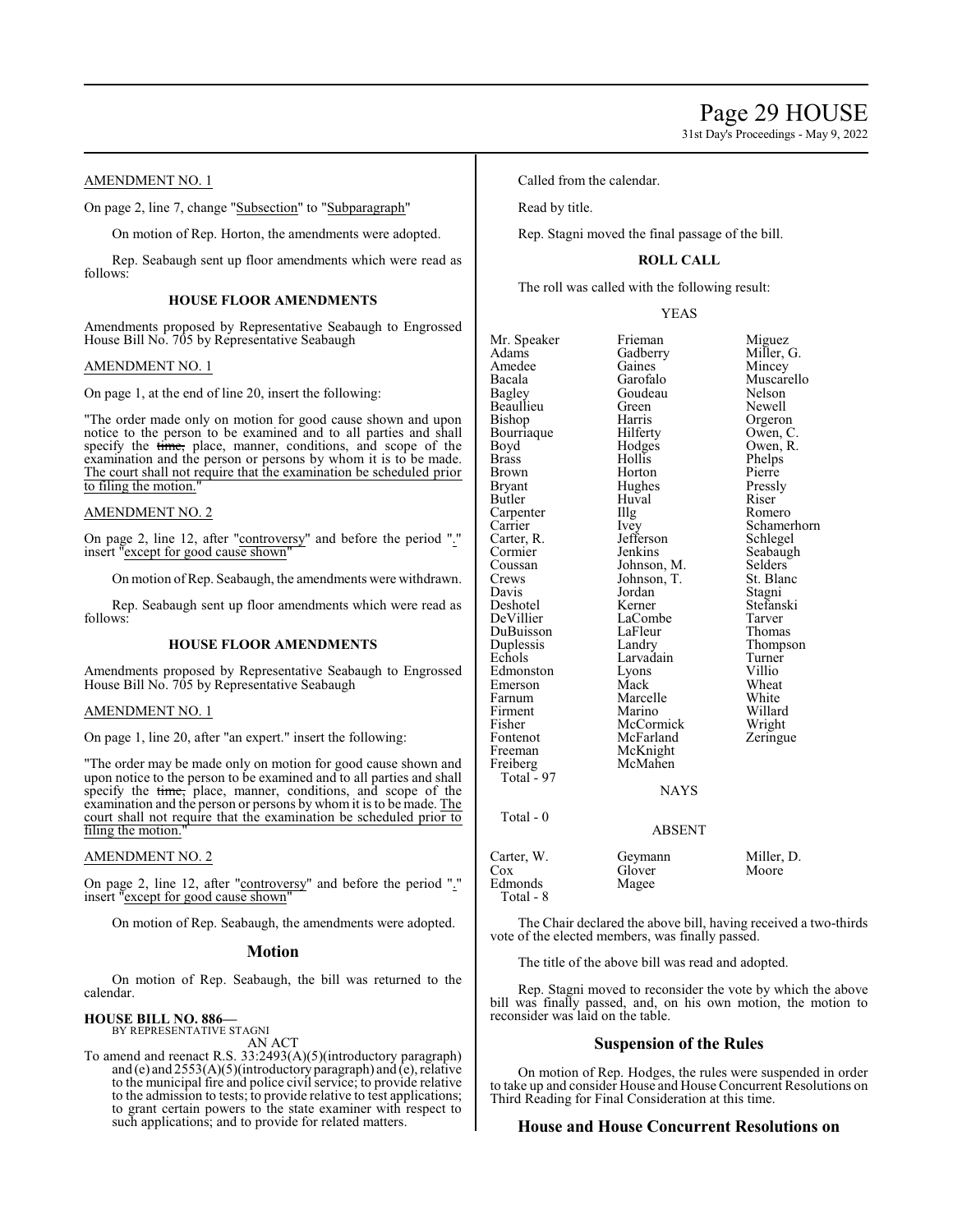## **Third Reading for Final Consideration**

The following House and House Concurrent Resolutions on third reading for final consideration were taken up and acted upon as follows:

## **HOUSE CONCURRENT RESOLUTION NO. 17—** BY REPRESENTATIVE HODGES

A CONCURRENT RESOLUTION

To continue the Comite River Diversion Canal Project Task Force, which includes the Amite River Basin District, and to authorize the task force to study and make recommendations on actions necessary to complete construction of the Comite River Diversion Project and mitigate flooding caused by the Comite and Amite rivers.

Called from the calendar.

Read by title.

Rep. Hodges moved the adoption of the resolution.

By a vote of 97 yeas and 0 nays, the resolution was adopted.

Ordered to the Senate.

## **House Bills and Joint Resolutions on Third Reading and Final Passage**

The following House Bills and Joint Resolutions on third reading and final passage were taken up and acted upon as follows:

## **HOUSE BILL NO. 700—**

BY REPRESENTATIVE BAGLEY AN ACT

To enact R.S. 40:966.1, relative to marijuana; to provide relative to penalties for possession of marijuana for persons under eighteen years of age; to provide relative to penalties for the possession of certain amounts; and to provide for related matters.

Called from the calendar.

Read by title.

## **Motion**

On motion of Rep. Bagley, the bill was returned to the calendar.

**HOUSE BILL NO. 1063** (Substitute for House Bill No. 665 by Representative Willard)— BY REPRESENTATIVE WILLARD

AN ACT

To enact R.S. 51:2606.1, relative to housing discrimination; to provide for the Fair Chance in Housing Act; to authorize an applicant to respond to information provided in a criminal history record; to require a housing provider to make certain disclosures; to require individualized assessments of applicants; to require consideration of certain criteria during an individualized assessment; to provide for certain rights of an applicant; to require notice by a housing provider in certain circumstances; to limit liability of residential landlords arising from certain circumstances; and to provide for related matters.

Called from the calendar.

Read by title.

Rep. Davis sent up floor amendments which were read as follows:

## **HOUSE FLOOR AMENDMENTS**

Amendments proposed by Representative Davis to Engrossed House Bill No. 1063 by Representative Willard

## AMENDMENT NO. 1

On page 1, at the beginning of line 5, delete "to require individualized assessments of applicants;"

## AMENDMENT NO. 2

On page 1, line 7, delete "to require notice by a housing provider in certain circumstances;"

AMENDMENT NO. 3

On page 2, delete lines 7 through 28 in their entirety and on page 3, delete lines 1 through 6 in their entirety

## AMENDMENT NO. 4

On page 3, at the beginning of line 7, change "D." to "B."

## AMENDMENT NO. 5

On page 3, at the beginning of line 16, change "E." to "C."

On motion of Rep. Davis, the amendments were adopted.

Rep. Willard moved the final passage of the bill, as amended.

## **ROLL CALL**

The roll was called with the following result:

#### YEAS

| Mr. Speaker | Fisher      | Lyons      |
|-------------|-------------|------------|
| Adams       | Fontenot    | Mack       |
| Bishop      | Freeman     | Marcelle   |
| Bourriaque  | Freiberg    | McFarland  |
| Boyd        | Gadberry    | McMahen    |
| Brass       | Gaines      | Miller, D. |
| Brown       | Geymann     | Miller, G. |
| Bryant      | Green       | Nelson     |
| Butler      | Hughes      | Newell     |
| Carpenter   | Huval       | Phelps     |
| Carrier     | Jefferson   | Pierre     |
| Carter, R.  | Jenkins     | Pressly    |
| Cormier     | Johnson, T. | Selders    |
| Davis       | Jordan      | St. Blanc  |
| DuBuisson   | Kerner      | Turner     |
| Duplessis   | LaCombe     | White      |
| Edmonston   | LaFleur     | Willard    |
| Emerson     | Landry      | Zeringue   |
| Farnum      | Larvadain   |            |
| Total - 56  |             |            |
|             | <b>NAYS</b> |            |
| Amedee      | Hollis      | Romero     |
| Bagley      | Horton      | Schamerho  |
| Beaullieu   | Illg        | Schlegel   |
| Coussan     | Johnson, M. | Seabaugh   |
| Crews       | Marino      | Stagni     |
| Deshotel    | McCormick   | Stefanski  |
| Echols      | McKnight    | Tarver     |
| Edmonds     | Miguez      | Thomas     |
| Firment     | Mincey      | Thompson   |
| Frieman     | Muscarello  | Villio     |
| Garofalo    | Orgeron     | Wheat      |

Goudeau Owen, C.<br>Harris Owen, R.

Hodges

Owen, R.<br>Riser

Bagley Horton Schamerhorn<br>Beaullieu IIIg Schlegel Garofalo Orgeron Wheat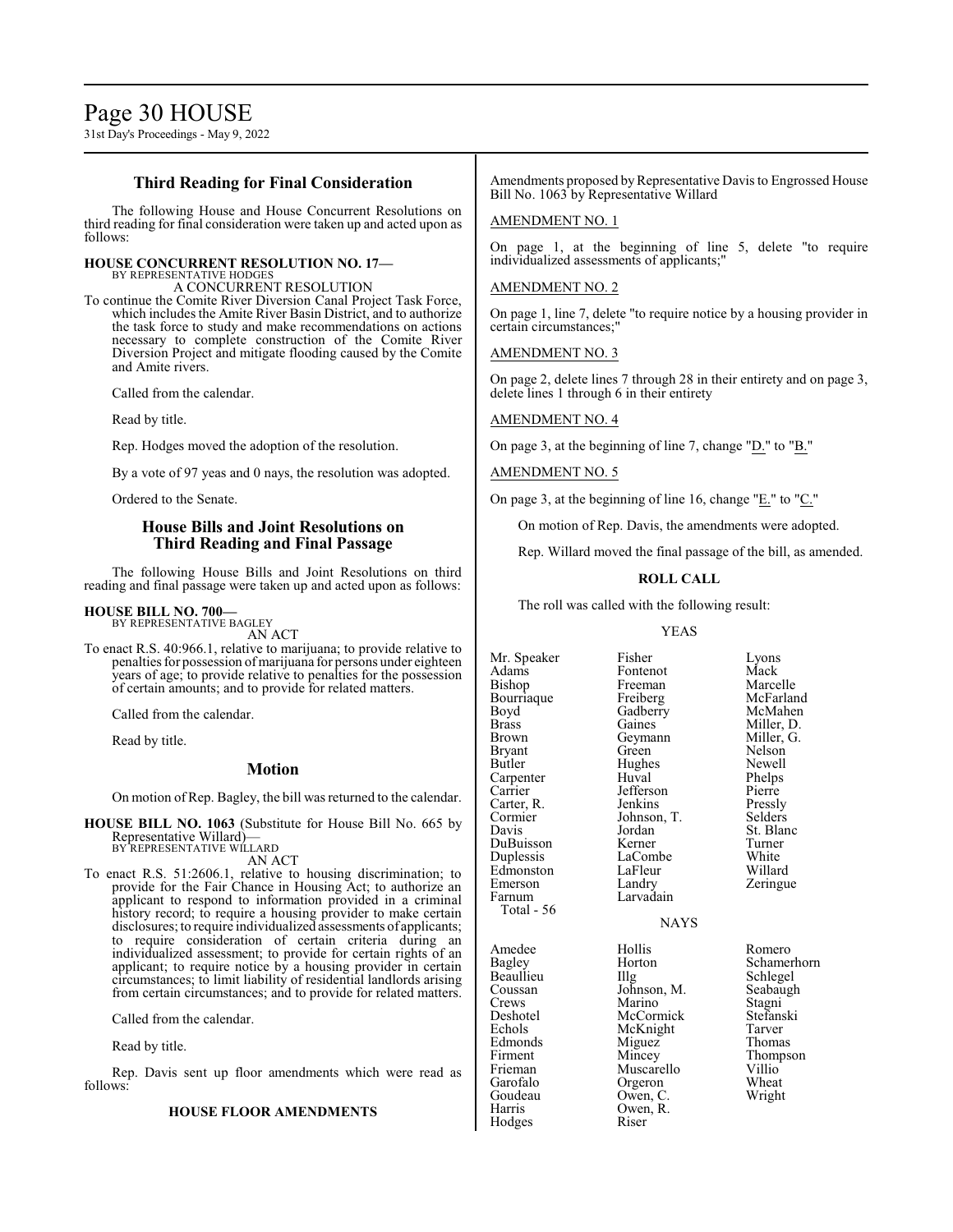| 1 VIII - TV                              | <b>ABSENT</b>                   |                        |
|------------------------------------------|---------------------------------|------------------------|
| Bacala<br>Carter, W.<br>Cox<br>Total - 9 | DeVillier<br>Glover<br>Hilferty | Ivey<br>Magee<br>Moore |

The Chair declared the above bill was finally passed.

The title of the above bill was read and adopted.

Rep. Willard moved to reconsider the vote by which the above bill was finally passed, and, on his own motion, the motion to reconsider was laid on the table.

## **Consent to Correct a Vote Record**

Rep. Pressly requested the House consent to correct his vote on final passage of House Bill No. 1063 from nay to yea, which consent was unanimously granted.

#### **HOUSE BILL NO. 289—** BY REPRESENTATIVE BAGLEY

 $T_{\alpha \uparrow \alpha}1$   $40$ 

AN ACT

To enact Part XIII of Chapter 2 of Title 51 of the Louisiana Revised Statutes of 1950, to be comprised of R.S. 51:771, relative to the sale of safety equipment; to prohibit the sale of safety equipment that fails to meet certain safety criteria; to provide for criteria; to provide for penalties; and to provide for related matters.

Called from the calendar.

Read by title.

Rep. Bagley sent up floor amendments which were read as follows:

## **HOUSE FLOOR AMENDMENTS**

Amendments proposed by Representative Bagley to Engrossed House Bill No. 289 by Representative Bagley

## AMENDMENT NO. 1

On page 1, line 3, change "sale" to "provision"

AMENDMENT NO. 2

On page 1, line 4, change "sale" to "provision"

AMENDMENT NO. 3

On page 1, line 5, after "criteria;" delete "to provide for penalties;"

## AMENDMENT NO. 4

On page 1, delete lines 10 and 11 in their entirety and insert in lieu thereof the following:

## "§771. Provision of certain safety equipment prohibited

A. No person shall provide any safety equipment to a person in"

## AMENDMENT NO. 5

On page 1, line 14, after "Labor" and before the period "." insert a comma "," and "if the provided safety equipment is utilized"

## AMENDMENT NO. 6

Delete page 2 in its entirety

On motion of Rep. Bagley, the amendments were adopted.

Rep. Bagley moved the final passage of the bill, as amended.

## **ROLL CALL**

The roll was called with the following result:

McFarland

YEAS

Bacala Echols Owen, C.<br>Bagley Edmonds Schlegel Bagley Edmonds Schlegel<br>Butler Firment Seabaugh Carter, R.<br>Cormier Total - 14

Adams Green Mincey<br>Amedee Harris Muscar Beaullieu Hodges Nelson Bourriaque Hollis<br>Boyd Hughes Boyd Hughes Orgeron<br>Brass Huval Owen, R Brass Huval Owen, R.<br>Brown Illg Phelps Bryant Ivey Pierre<br>
Carpenter Jefferson Pressly Carpenter Jefferson Pressl<br>Carter, W. Jenkins Riser Carter, W. Jenkins Riser<br>Coussan Johnson, M. Romero Coussan Johnson, M.<br>Davis Johnson, T. DuBuisson LaCombe Stefanski Duplessis LaFleur Tarver<br>
Edmonston Landry Thomas Edmonston Landry<br>
Emerson Larvadain Farnum Lyons<br>Fisher Mack Fisher Mack Villio<br>Freeman Marcelle Wheat Freeman Marcelle Wheat<br>
Freiberg Marino White Freiberg Marino White<br>
Frieman McCormick Willard Frieman McCormick Willard<br>Gadberry McKnight Wright Gadberry McKnight Wright<br>Garofalo McMahen Zeringue McMahen<br>Miguez

DeVillier

Geymann Total - 80 Firment Seabaugh<br>Horton Selders

## **NAYS**

Mr. Speaker Goudeau Miller, D.<br>Adams Green Mincey Harris Muscarello<br>
Hodges Nelson Illg Phelps<br>Ivey Pierre Davis Johnson, T. Schamerhorn<br>Deshotel Jordan St. Blanc Jordan St. Blanc<br>Kerner Stagni Emerson Larvadain Thompson<br>
Farnum Lyons Turner

## ABSENT

| Bishop     | Fontenot |                     |
|------------|----------|---------------------|
| Carrier    | Gaines   | Magee<br>Miller, G. |
| Cox        | Glover   | Moore               |
| Crews      | Hilferty |                     |
| Total - 11 |          |                     |

The Chair declared the above bill failed to pass.

**HOUSE BILL NO. 303—**

BY REPRESENTATIVE FREEMAN AN ACT

To amend and reenact R.S. 51:2602(A), 2603(10) through (12), 2606(A)(1) through (5), 2607(A) and (C), and 2608 and to enact R.S. 51:2603(13) and (14), relative to discrimination in the sale or rental of housing; to prohibit discriminatory housing practices based on sexual orientation and gender identity; to provide for definitions; and to provide for related matters.

Called from the calendar.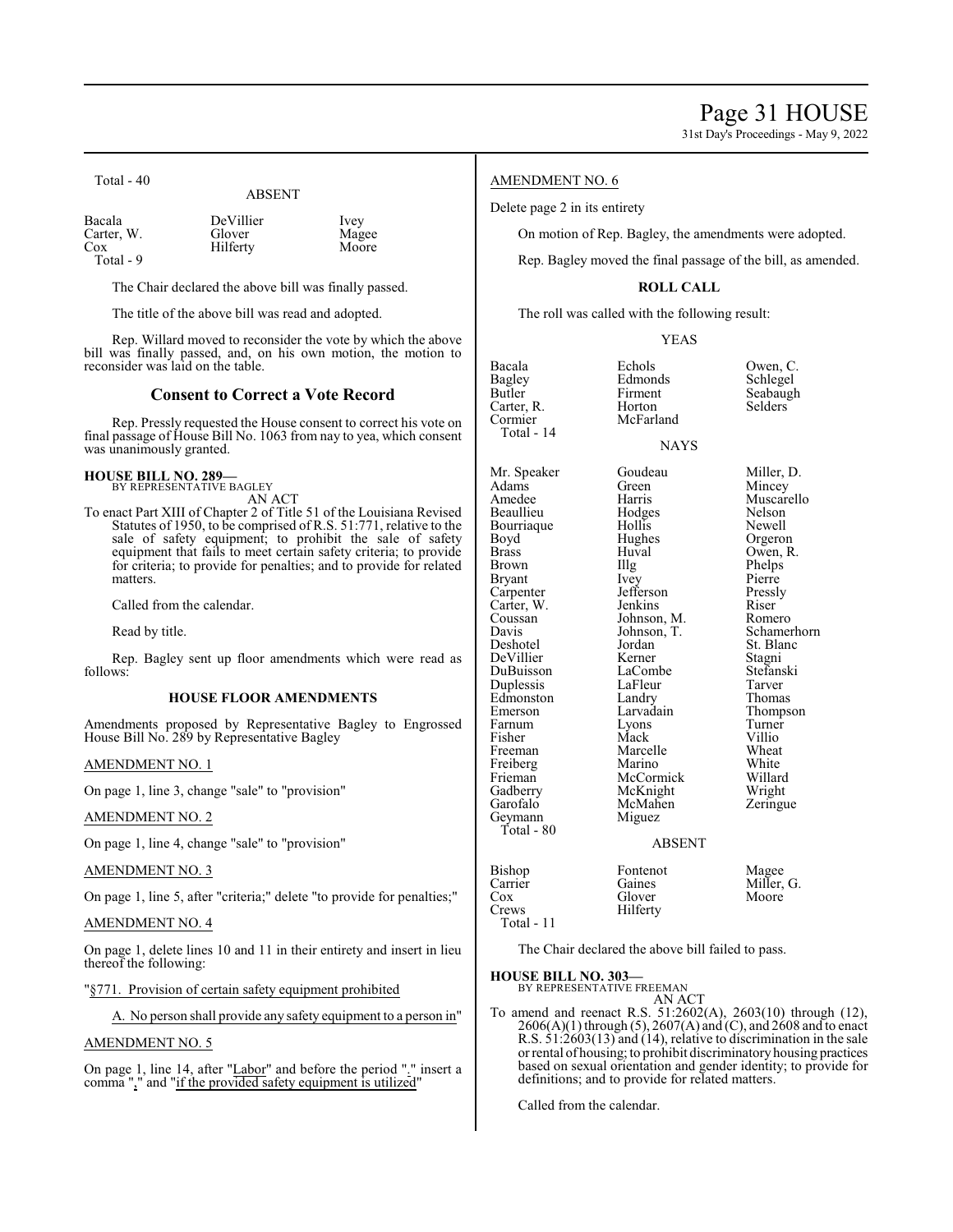## Page 32 HOUSE

31st Day's Proceedings - May 9, 2022

Read by title.

## **Motion**

On motion of Rep. Freeman, the bill was returned to the calendar.

## **Notice of Intention to Call**

Pursuant to House Rule No. 8.20(A), Rep. Freeman gave notice of her intention to call House Bill No. 303 from the calendar on Wednesday, May 11, 2022.

## **HOUSE BILL NO. 640—**

BY REPRESENTATIVE WRIGHT AN ACT

To enact Subpart E of Part IV of Subchapter A of Ch. 5-D of Title 40 of the Louisiana Revised Statutes, to be comprised of R.S. 40:1177.1, relative to vaccines and vaccine-related pharmaceuticals; to require sufficient information regarding vaccines and vaccine-related pharmaceuticals distributed in the state; to require the Louisiana Department of Health to provide certain information; and to provide for related matters.

Called from the calendar.

Read by title.

Rep. Wright sent up floor amendments which were read as follows:

## **HOUSE FLOOR AMENDMENTS**

Amendments proposed by Representative Wright to Engrossed House Bill No. 640 by Representative Wright

## AMENDMENT NO. 1

On page 1, line 14, change "labeling requirement" to "requirements"

## AMENDMENT NO. 2

On page 1, delete lines 16 through 18 in their entirety and insert in lieu thereof the following:

"A. All healthcare providers administering vaccines within this state shall provide to a consumer, prior to administering a vaccine, a document created by the Louisiana Department of Health that states, "If you would like to learn more information about whether the vaccine you are taking was produced with ortested on aborted human fetal-derived cells or human embryonic-derived cells, please visit www.ldh.la.gov/vaccineinfo."

B. The Louisiana Department of Health shall do all of the following:

(1) Create a document that complies with Subsection A of this Section and provide the document to healthcare providers via electronic or physical means.

(2) Publish a website that provides information on vaccinations produced with or tested on aborted human fetal-derived cells or human embryonic-derived cells. The website shall be made accessible through the URL, www.ldh.la.gov/vaccineinfo.

(3) Determine the most cost-effective method of production of the document written exclusively for the state of Louisiana as required by Subsection A of this Section.

(4) Promulgate rules as needed to facilitate the document required by Subsection A of this Section.

C. For the purposes of this Section, "testing" means preclinical examinations that occur after production and are conducted by a pharmaceutical company or its contractors or collaborators to determine the efficacy or composition of the final vaccination product.

## AMENDMENT NO. 3

Delete page 2 in its entirety

Rep. Wright moved the adoption of the amendments.

Rep. Hughes objected.

By a vote of 65 yeas and 29 nays, the amendments were adopted.

Rep. Hughes moved that the bill be recommitted to the Committee on Appropriations.

Rep. Wright objected.

Rep. Hughes moved to withdraw his motion, which motion was agreed to.

## **Point of Order**

Rep. Jenkins asked for a ruling from the Chair as to whether or not the bill required a fiscal note.

## **Ruling of the Chair**

The Chair ruled the bill did require a fiscal note.

## **Motion**

On motion of Rep. Wright, the bill was returned to the calendar.

**HOUSE BILL NO. 1036—**

BY REPRESENTATIVES CHARLES OWEN, CORMIER, SCHAMERHORN,<br>AND WRIGHT

AN ACT

To enact R.S. 2:135.4, relative to the types of acceptable payments at airports; to authorize air carrier airports to receive certain payments for transactions; to prohibit air carrier airports from refusing to accept certain payments for transactions; to provide for exceptions; and to provide for related matters.

Called from the calendar.

Read by title.

## **Motion**

On motion of Rep. Charles Owen, the bill was withdrawn from the files of the House.

## **HOUSE BILL NO. 705—** BY REPRESENTATIVE SEABAUGH

AN ACT

To amend and reenact Code of Civil Procedure Article 1464, relative to civil procedure; to provide relative to additional medical opinions; to provide for submission to examinations; to provide for multiple examinations in certain circumstances; to provide relative to orders; and to provide for related matters.

Called from the calendar.

Read by title.

Rep. Seabaugh sent up floor amendments which were read as follows: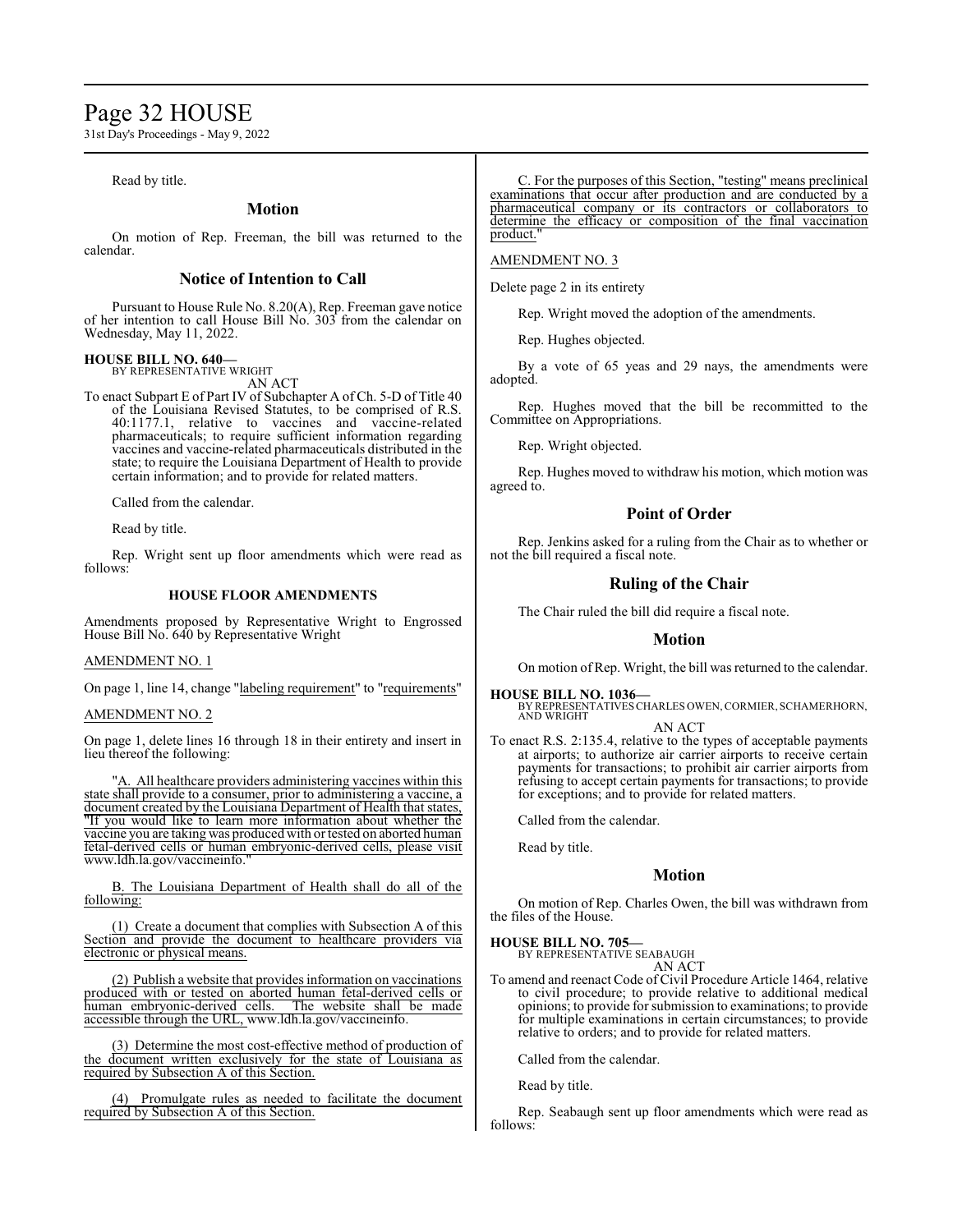## Page 33 HOUSE

31st Day's Proceedings - May 9, 2022

## **HOUSE FLOOR AMENDMENTS**

Amendments proposed by Representative Seabaugh to Engrossed House Bill No. 705 by Representative Seabaugh

## AMENDMENT NO. 1

On page 2, delete line 24 in its entirety and insert "emancipated minor shall not have any examination videotaped or have

## AMENDMENT NO. 2

On page 2, line 25, after "examination" and before the period "." insert "except for good cause shown"

On motion of Rep. Seabaugh, the amendments were adopted.

Rep. Stefanski sent up floor amendments which were read as follows:

## **HOUSE FLOOR AMENDMENTS**

Amendments proposed by Representative Stefanski to Engrossed House Bill No. 705 by Representative Seabaugh

## AMENDMENT NO. 1

On page 2, line 15, after "injury" insert a period "." and delete the remainder of the line

On motion of Rep. Stefanski, the amendments were adopted.

Rep. Seabaugh moved the final passage of the bill, as amended.

## **ROLL CALL**

The roll was called with the following result:

#### YEAS

| Amedee<br>Bacala<br>Bagley<br>Butler<br>Crews<br>Deshotel<br>DeVillier<br>Echols<br>Edmonds<br>Edmonston<br>Emerson<br>Firment<br>Fontenot<br>Frieman<br>Total - 41 | Gadberry<br>Garofalo<br>Goudeau<br>Harris<br>Hodges<br>Horton<br>Huval<br>$\prod_{i=1}^{n}$<br>Johnson, M.<br>McCormick<br>McFarland<br>McMahen<br>Miguez<br>Mincey<br><b>NAYS</b> | Orgeron<br>Owen, C.<br>Pressly<br>Romero<br>Schamerhorn<br>Schlegel<br>Seabaugh<br>Stefanski<br>Tarver<br>Thomas<br>Villio<br>Wheat<br>Wright |
|---------------------------------------------------------------------------------------------------------------------------------------------------------------------|------------------------------------------------------------------------------------------------------------------------------------------------------------------------------------|-----------------------------------------------------------------------------------------------------------------------------------------------|
| Mr. Speaker                                                                                                                                                         | Freeman                                                                                                                                                                            | McKnight                                                                                                                                      |
| Adams                                                                                                                                                               | Freiberg                                                                                                                                                                           | Miller, G.                                                                                                                                    |
| Beaullieu                                                                                                                                                           | Green                                                                                                                                                                              | Muscarello                                                                                                                                    |
| Bourriaque                                                                                                                                                          | Hughes                                                                                                                                                                             | Nelson                                                                                                                                        |
| Boyd                                                                                                                                                                | Ivey                                                                                                                                                                               | Owen, R.                                                                                                                                      |
| Brass                                                                                                                                                               | Jefferson                                                                                                                                                                          | Pierre                                                                                                                                        |
| Brown                                                                                                                                                               | Jenkins                                                                                                                                                                            | Riser                                                                                                                                         |
| Bryant                                                                                                                                                              | Johnson, T.                                                                                                                                                                        | Selders                                                                                                                                       |
| Carpenter                                                                                                                                                           | Jordan                                                                                                                                                                             | St. Blanc                                                                                                                                     |
| Carrier                                                                                                                                                             | Kerner                                                                                                                                                                             | Stagni                                                                                                                                        |
| Carter, R.                                                                                                                                                          | LaCombe                                                                                                                                                                            | Thompson                                                                                                                                      |
| Cormier                                                                                                                                                             | LaFleur                                                                                                                                                                            | Turner                                                                                                                                        |
| Davis                                                                                                                                                               | Landry                                                                                                                                                                             | White                                                                                                                                         |
| DuBuisson                                                                                                                                                           | Larvadain                                                                                                                                                                          | Willard                                                                                                                                       |
| Duplessis                                                                                                                                                           | Lyons                                                                                                                                                                              | Zeringue                                                                                                                                      |

Farnum Magee<br>Fisher Marino Total - 49

Marino ABSENT

Bishop Geymann Marcelle<br>Carter, W. Glover Miller, D. Carter, W. Glover Miller,<br>Coussan Hilferty Moore Coussan Hilferty<br>Cox Hollis Cox Hollis Newell<br>
Gaines Mack Phelps Total - 15

Phelps

The Chair declared the above bill failed to pass.

## **Notice of Intention to Call**

Pursuant to House Rule No. 8.20(A), Rep. Hilferty gave notice of her intention to call House Bill No. 649 from the calendar on Wednesday, May 11, 2022.

## **Suspension of the Rules**

On motion of Rep. Magee, the rules were suspended in order to take up and consider Petitions, Memorials, and Communications at this time.

## **Petitions, Memorials, and Communications**

The following petitions, memorials, and communications were received and read:

## **Message from the Senate**

## **SIGNED SENATE CONCURRENT RESOLUTIONS**

## May 9, 2022

To the Honorable Speaker and Members of the House of Representatives:

I am directed to inform your honorable body that the President of the Senate has signed the following Senate Concurrent Resolutions:

Senate Concurrent Resolution No. 44

and ask the Speaker of the House of Representatives to affix his signature to the same.

Respectfully submitted,

YOLANDA J. DIXON Secretary of the Senate

The Senate Concurrent Resolutions contained herein were signed by the Speaker of the House.

## **Message from the Senate**

## **ASKING CONCURRENCE IN SENATE CONCURRENT RESOLUTIONS**

## May 9, 2022

To the Honorable Speaker and Members of the House of Representatives:

I am directed to inform your honorable body that the Senate has adopted and asks your concurrence in the following Senate Concurrent Resolutions: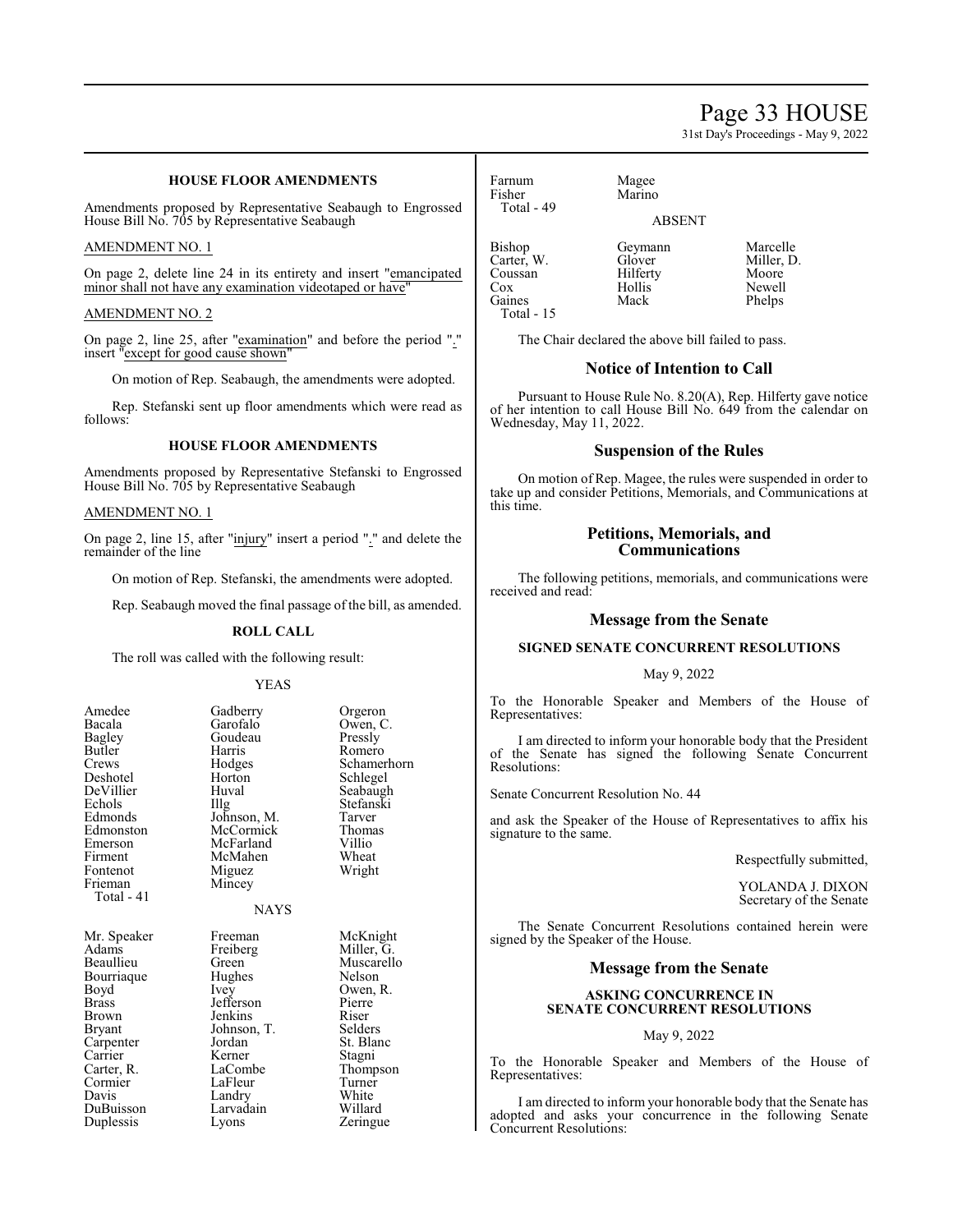## Page 34 HOUSE

31st Day's Proceedings - May 9, 2022

Senate Concurrent Resolution Nos. 41, 45, 46 and 47

Respectfully submitted,

YOLANDA J. DIXON Secretary of the Senate

## **Senate Concurrent Resolutions Lying Over**

The following Senate Concurrent Resolutions contained in the message were taken up and acted upon as follows:

## **SENATE CONCURRENT RESOLUTION NO. 41—**

BY SENATOR CONNICK A CONCURRENT RESOLUTION

To urge and request the legislative auditor to review the Belle Chasse bridge and tunnel public-private partnership project and if applicable, to develop recommendations for future public private partnership projects based on best practices.

Read by title.

Lies over under the rules.

## **SENATE CONCURRENT RESOLUTION NO. 45—** BY SENATOR MCMATH

A CONCURRENT RESOLUTION

To create and provide for the Task Force on Administration of State Transportation and Development Services to study national best practice models for the efficient and effective administration of state transportation departments.

Read by title.

Lies over under the rules.

## **SENATE CONCURRENT RESOLUTION NO. 46—** BY SENATOR MCMATH A CONCURRENT RESOLUTION

To create and provide for the Louisiana Electric Vehicle Task Force to study the economic impact of electric vehicles and to recommend any action or legislation that the task force deems necessary or appropriate.

Read by title.

Lies over under the rules.

#### **SENATE CONCURRENT RESOLUTION NO. 47—** BY SENATOR PEACOCK

A CONCURRENT RESOLUTION

To commend the Shreveport Shriners Hospital on the occasion of its one hundredth year anniversary as the first Shriners Hospital in the world.

Read by title.

Lies over under the rules.

## **Suspension of the Rules**

On motion of Rep. Stefanski, the rules were suspended in order to take up and consider Petitions, Memorials, and Communications at this time.

## **Petitions, Memorials, and Communications**

The following petitions, memorials, and communications were received and read:

## **Message from the Senate**

## **SENATE BILLS**

May 9, 2022

To the Honorable Speaker and Members of the House of Representatives:

I am directed to inform your honorable body that the Senate has finally passed the following Senate Bills:

Senate Bill No. 92

Respectfully submitted,

YOLANDA J. DIXON Secretary of the Senate

## **Senate Bills and Joint Resolutions on First Reading**

The following Senate Bills and Joint Resolutions on first reading were taken up, read, and placed upon the calendar for their second reading:

## **SENATE BILL NO. 92—** BY SENATOR CATHEY

AN ACT

To amend and reenact R.S. 23:368(A) through (D), the introductory paragraph of  $(E)(1)$ , the introductory paragraph of  $(E)(2)$ , and  $(E)(\overline{2})(\overline{b})$  and (c) and to enact R.S. 23:302(9), relative to prohibited discrimination in employment; to prohibit discrimination in employment based on medical information or history; to provide relative to the collection of medical data; to provide relative to exemptions; to provide relative to definitions; and to provide for related matters.

Read by title.

Lies over under the rules.

## **Suspension of the Rules**

On motion of Rep. Gregory Miller, the rules were suspended in order to take up and consider Introduction of Resolutions, House and House Concurrent at this time.

## **Introduction of Resolutions, House and House Concurrent**

The following members introduced the following entitled House and House Concurrent Resolutions, which were read the first time by their titles and placed upon the calendar for their second reading:

## **HOUSE RESOLUTION NO. 120—**

BY REPRESENTATIVE GREGORY MILLER A RESOLUTION

To recognize Tuesday, May 10, 2022, as St. Charles Parish Day at the state capitol.

Read by title.

On motion of Rep. Gregory Miller, and under a suspension of the rules, the resolution was adopted.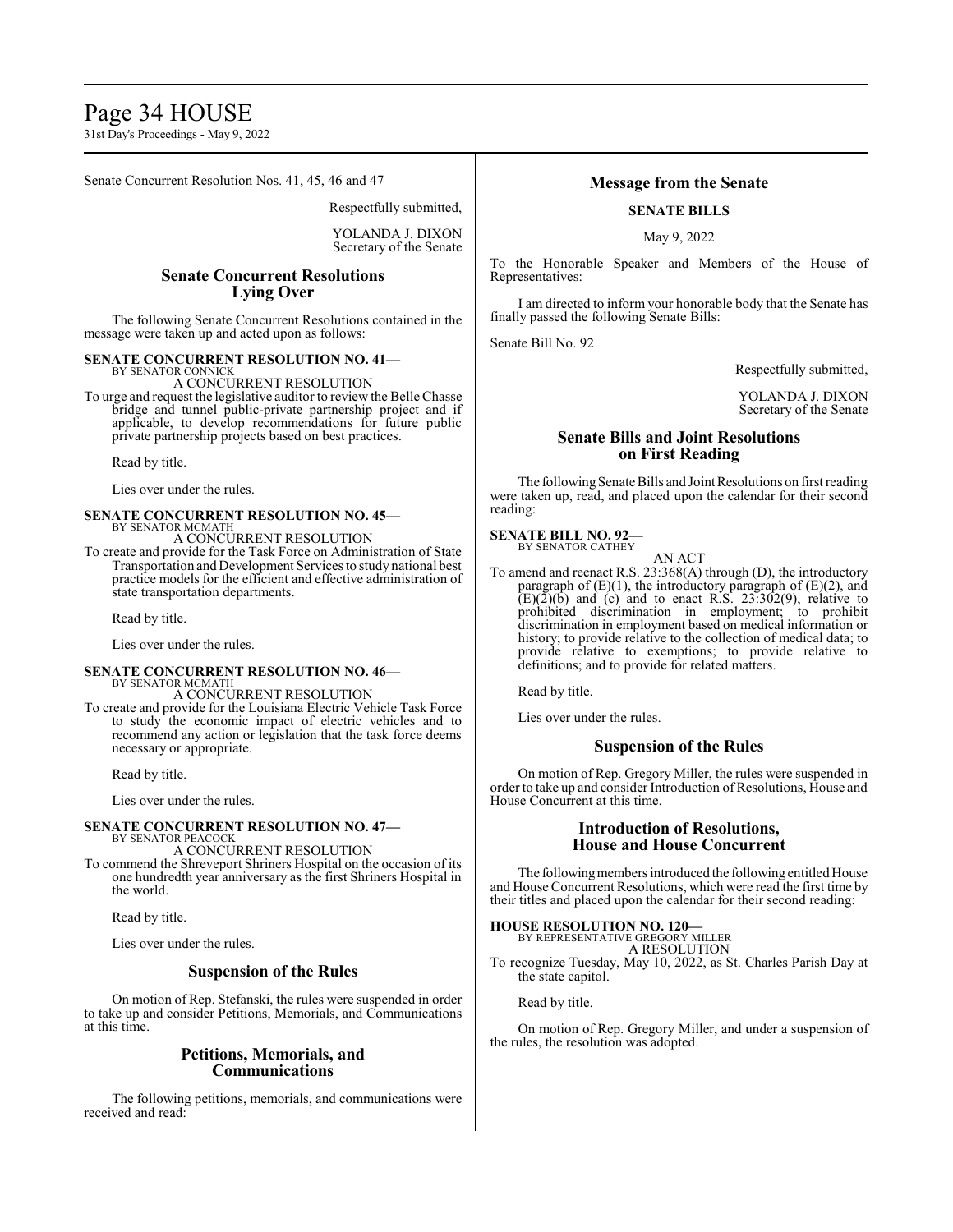## Page 35 HOUSE

31st Day's Proceedings - May 9, 2022

## **HOUSE CONCURRENT RESOLUTION NO. 109—**

BY REPRESENTATIVE BAGLEY A CONCURRENT RESOLUTION To designate Wednesday, May 11, 2022, as Hospital Day at the legislature.

Read by title.

On motion of Rep. Bagley, and under a suspension of the rules, the resolution was adopted.

Ordered to the Senate.

## **Reports of Committees**

The following reports of committees were received and read:

Report of the Committee on

Appropriations

May 9, 2022

To the Speaker and Members of the House of Representatives:

I am directed by your Committee on Appropriations to submit the following report:

House Concurrent Resolution No. 23, by Harris, Lance Reported favorably. (15-0)

House Bill No. 78, by Zeringue Reported with amendments. (14-0)

House Bill No. 100, by Deshotel Reported favorably. (17-0)

House Bill No. 494, by Romero Reported favorably. (16-0)

House Bill No. 524, by Lyons Reported with amendments. (15-0)

House Bill No. 526, by Edmonds Reported favorably. (15-0)

House Bill No. 692, by Larvadain Reported with amendments. (16-0)

House Bill No. 707, by Duplessis Reported with amendments. (15-0)

House Bill No. 909, by Edmonds Reported favorably. (13-0)

House Bill No. 933, by Stagni Reported with amendments. (15-0)

House Bill No. 958, by Miller, D. Reported with amendments. (16-0)

Senate Bill No. 3, by Allain Reported favorably. (14-0)

Senate Bill No. 23, by Allain Reported favorably. (14-0)

Senate Bill No. 48, by Reese Reported with amendments. (13-0)

Senate Bill No. 260, by Hewitt Reported favorably. (16-0)

## JEROME "ZEE" ZERINGUE Chairman

The above Senate Bills reported favorably or with amendments were referred to the Legislative Bureau.

Report of the Committee on

Civil Law and Procedure

May 9, 2022

To the Speaker and Members of the House of Representatives:

I am directed by your Committee on Civil Law and Procedure to submit the following report:

House Bill No. 29, by Nelson (Joint Resolution) Reported with amendments. (13-0-1)

House Bill No. 31, by Tarver, Phillip (Joint Resolution) Reported with amendments. (11-0)

House Bill No. 178, by Villio (Joint Resolution) Reported with amendments. (13-0)

House Bill No. 179, by Wright (Joint Resolution) Reported without amendments. (13-0)

House Bill No. 288, by Landry (Joint Resolution) Reported without amendments. (10-0)

Senate Concurrent Resolution No. 18, by Connick Reported with amendments. (11-0-1)

Senate Bill No. 103, by Foil Reported favorably. (12-0-1)

Senate Bill No. 284, by Foil Reported with amendments. (10-0-1)

> GREGORY A. MILLER Chairman

The above Senate Bills reported favorably or with amendments were referred to the Legislative Bureau.

RULE 6.8(A) REPORT OF THE HOUSE COMMITTEE ON CIVIL LAW AND PROCEDURE ON HOUSE BILL NO. 29 (Engrossed)

May 9, 2022

I. SUMMARY OF JOINT RESOLUTION

House Bill No. 29 of the 2022 Regular Session by Representative Nelson, proposes to amend Article VII, Section  $10(D)(2)(b)(ii)$  and (iii) of the Constitution of Louisiana.

Requires a minimum of 50% of all nonrecurring state revenues be applied to the unfunded accrued liability (UAL) of the state retirement systems.

II. CONSTITUTIONAL NECESSITY

The proposed measure cannot be accomplished statutorily.

III. PROPOSED ELECTION DATE

The proposed election date at which the proposition is to be submitted to the voters is November 8, 2022, which should ensure maximum voter turnout, to the extent practicable.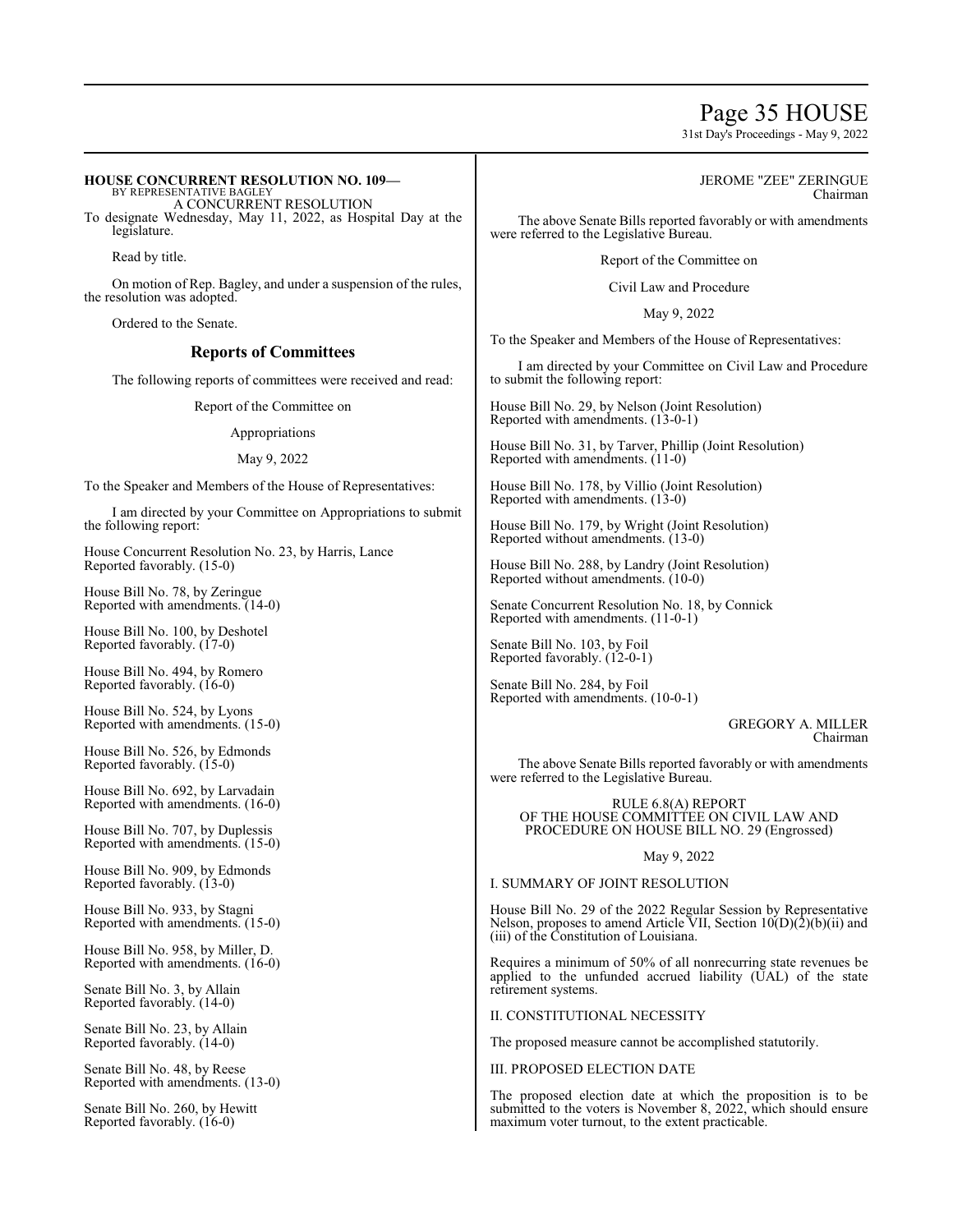# Page 36 HOUSE

31st Day's Proceedings - May 9, 2022

| IV. OTHER PENDING MEASURES                                                                                                                                                            |                                      | House Bill No. 178 of the 2022 Regular Session by Representative<br>Villio, proposes to amend Article I, Section $10(A)$ of the Constitution<br>of Louisiana.<br>HB 178 adds that the right to vote is expressly limited to U.S.<br>Citizens. HB 178 further provides that no political subdivision |  |
|---------------------------------------------------------------------------------------------------------------------------------------------------------------------------------------|--------------------------------------|-----------------------------------------------------------------------------------------------------------------------------------------------------------------------------------------------------------------------------------------------------------------------------------------------------|--|
| HB 29 does not appear to conflict with another instrument.                                                                                                                            |                                      |                                                                                                                                                                                                                                                                                                     |  |
| Total joint resolutions introduced:<br>42                                                                                                                                             |                                      |                                                                                                                                                                                                                                                                                                     |  |
| Total joint resolutions reported<br>by other standing committees:                                                                                                                     | 22                                   | (defined in Article VI, Section 44 as a "parish, municipality, or any<br>other unit of local government, including a school board and a special<br>district, authorized by law to perform governmental functions") may                                                                              |  |
| V. RECOMMENDATION                                                                                                                                                                     |                                      | change the qualifications to vote as provided by proposed law.                                                                                                                                                                                                                                      |  |
| With Amendments                                                                                                                                                                       | $X_{-}$                              | II. CONSTITUTIONAL NECESSITY                                                                                                                                                                                                                                                                        |  |
| <b>Without Amendments</b>                                                                                                                                                             |                                      | The proposed measure cannot be accomplished statutorily.                                                                                                                                                                                                                                            |  |
|                                                                                                                                                                                       | <b>GREGORY A. MILLER</b><br>Chairman | III. PROPOSED ELECTION DATE                                                                                                                                                                                                                                                                         |  |
| RULE 6.8(A) REPORT<br>OF THE HOUSE COMMITTEE ON CIVIL LAW AND<br>PROCEDURE ON HOUSE BILL NO. 31 (Engrossed)                                                                           |                                      | The proposed election date at which the proposition is to be<br>submitted to the voters is November 8, 2022, which should ensure<br>maximum voter turnout, to the extent practicable.                                                                                                               |  |
| May 9, 2022                                                                                                                                                                           |                                      | IV. OTHER PENDING MEASURES                                                                                                                                                                                                                                                                          |  |
| I. SUMMARY OF JOINT RESOLUTION                                                                                                                                                        |                                      | HB 178 does not appear to conflict with another instrument.                                                                                                                                                                                                                                         |  |
|                                                                                                                                                                                       |                                      | Total joint resolutions introduced:<br>42                                                                                                                                                                                                                                                           |  |
| House Bill No. 31 of the 2022 Regular Session by Representative<br>Tarver, proposes to add Article VII, Section $10(D)(2)(g)$ of the<br>Constitution of Louisiana.                    |                                      | Total joint resolutions reported<br>22<br>by other standing committees:                                                                                                                                                                                                                             |  |
| Authorizes the use of nonrecurring state revenue for the payment of                                                                                                                   |                                      | V. RECOMMENDATION                                                                                                                                                                                                                                                                                   |  |
| a nonrecurring, lumpsum payment to certain retirees, beneficiaries,<br>and survivors of the four state retirement systems.                                                            |                                      | With Amendments<br>X                                                                                                                                                                                                                                                                                |  |
| II. CONSTITUTIONAL NECESSITY                                                                                                                                                          |                                      | <b>Without Amendments</b>                                                                                                                                                                                                                                                                           |  |
| The proposed measure cannot be accomplished statutorily.                                                                                                                              |                                      | <b>GREGORY A. MILLER</b>                                                                                                                                                                                                                                                                            |  |
| III. PROPOSED ELECTION DATE                                                                                                                                                           |                                      | Chairman                                                                                                                                                                                                                                                                                            |  |
| The proposed election date at which the proposition is to be<br>submitted to the voters is November 8, 2022, which should ensure<br>maximum voter turnout, to the extent practicable. |                                      | RULE 6.8(A) REPORT<br>OF THE HOUSE COMMITTEE ON CIVIL LAW AND<br>PROCEDURE ON HOUSE BILL NO. 179 (ENGROSSED)                                                                                                                                                                                        |  |
| IV. OTHER PENDING MEASURES                                                                                                                                                            |                                      | May 9, 2022                                                                                                                                                                                                                                                                                         |  |
|                                                                                                                                                                                       |                                      | I. SUMMARY OF JOINT RESOLUTION                                                                                                                                                                                                                                                                      |  |
| HB 31 does not appear to conflict with another instrument.<br>Total joint resolutions introduced:<br>42                                                                               |                                      | House Bill No. 179 of the 2022 Regular Session by Representative<br>Wright, proposes to repeal Article IV, Section 5(G) of the                                                                                                                                                                      |  |
| Total joint resolutions reported                                                                                                                                                      |                                      | Constitution of Louisiana.                                                                                                                                                                                                                                                                          |  |
| by other standing committees:                                                                                                                                                         | 22                                   | HB 179 proposes to repeal the governor's right to veto any line item<br>in an appropriation bill.                                                                                                                                                                                                   |  |
| V. RECOMMENDATION                                                                                                                                                                     |                                      | II. CONSTITUTIONAL NECESSITY                                                                                                                                                                                                                                                                        |  |
| With Amendments                                                                                                                                                                       | X —                                  | The proposed measure cannot be accomplished statutorily.                                                                                                                                                                                                                                            |  |
| <b>Without Amendments</b>                                                                                                                                                             |                                      | III. PROPOSED ELECTION DATE                                                                                                                                                                                                                                                                         |  |
| RULE 6.8(A) REPORT                                                                                                                                                                    | <b>GREGORY A. MILLER</b><br>Chairman | The proposed election date at which the proposition is to be<br>submitted to the voters is October 14, 2023, which should ensure<br>maximum voter turnout, to the extent practicable.                                                                                                               |  |
| OF THE HOUSE COMMITTEE ON CIVIL LAW AND<br>PROCEDURE ON HOUSE BILL NO. 178 (ENGROSSED)                                                                                                |                                      | IV. OTHER PENDING MEASURES                                                                                                                                                                                                                                                                          |  |
|                                                                                                                                                                                       |                                      |                                                                                                                                                                                                                                                                                                     |  |
| May 9, 2022                                                                                                                                                                           |                                      | HB 179 does not appear to conflict with another instrument.                                                                                                                                                                                                                                         |  |
| I. SUMMARY OF JOINT RESOLUTION                                                                                                                                                        |                                      | Total joint resolutions introduced:<br>42                                                                                                                                                                                                                                                           |  |
|                                                                                                                                                                                       |                                      |                                                                                                                                                                                                                                                                                                     |  |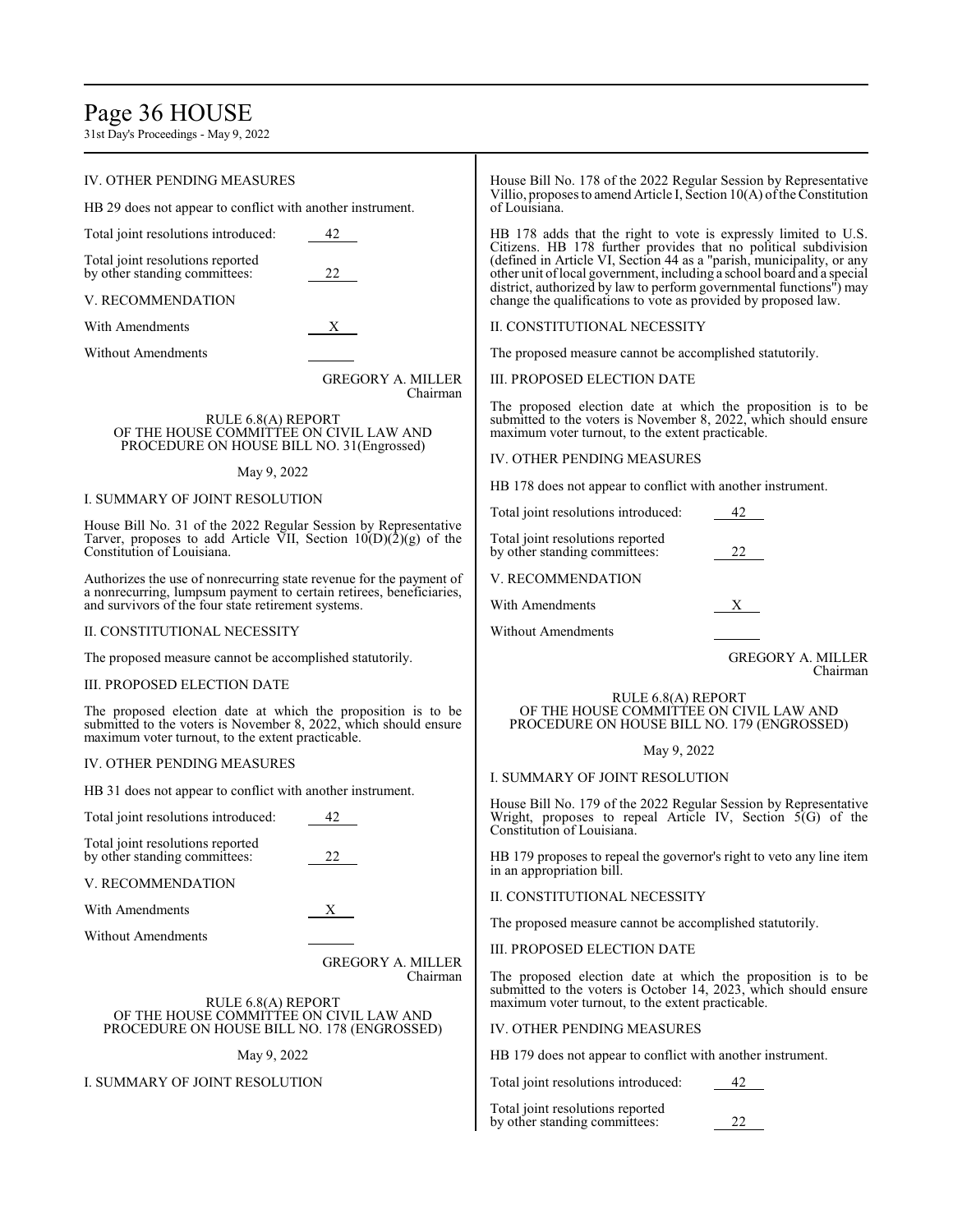# Page 37 HOUSE

31st Day's Proceedings - May 9, 2022

| V. RECOMMENDATION                                                                                                                                                                    |                                      | Senate Concurrent Resolution No. 4, by Cathey<br>Reported favorably. (12-0)                                        |  |
|--------------------------------------------------------------------------------------------------------------------------------------------------------------------------------------|--------------------------------------|--------------------------------------------------------------------------------------------------------------------|--|
| With Amendments<br><b>Without Amendments</b>                                                                                                                                         | X                                    | Senate Bill No. 110, by Reese<br>Reported with amendments. (12-0)                                                  |  |
|                                                                                                                                                                                      | <b>GREGORY A. MILLER</b><br>Chairman | Senate Bill No. 133, by Milligan<br>Reported favorably. (12-0)                                                     |  |
| RULE 6.8(A) REPORT<br>OF THE HOUSE COMMITTEE ON CIVIL LAW AND                                                                                                                        |                                      | Senate Bill No. 152, by Abraham<br>Reported with amendments. (10-0)                                                |  |
| PROCEDURE ON HOUSE BILL NO. 288<br>May 9, 2022                                                                                                                                       |                                      | Senate Bill No. 174, by Reese<br>Reported with amendments. (11-0)                                                  |  |
| I. SUMMARY OF JOINT RESOLUTION                                                                                                                                                       |                                      | Senate Bill No. 179, by Reese                                                                                      |  |
| House Bill No. 288 of the 2022 Regular Session by Representative                                                                                                                     |                                      | Reported with amendments. (12-0)                                                                                   |  |
| Landry, proposes to amend Article VII, Section $24(A)$ of the<br>Constitution of Louisiana.                                                                                          |                                      | Senate Bill No. 196, by Cathey<br>Reported with amendments. (9-0)                                                  |  |
| HB 288 provides for term limits for tax assessors. Tax assessors<br>would be limited to no more than two and one-half terms in three                                                 |                                      | Senate Bill No. 305, by Foil<br>Reported with amendments. (10-0)                                                   |  |
| consecutive terms in office.<br>II. CONSTITUTIONAL NECESSITY                                                                                                                         |                                      | Senate Bill No. 318, by Foil<br>Reported with amendments. (11-0)                                                   |  |
| The proposed measure cannot be accomplished statutorily.                                                                                                                             |                                      | Senate Bill No. 354, by Cathey<br>Reported with amendments. (12-0)                                                 |  |
| III. PROPOSED ELECTION DATE                                                                                                                                                          |                                      |                                                                                                                    |  |
| The proposed election date at which the proposition is to be<br>submitted to the voters is November8, 2022, which should ensure<br>maximum voter turnout, to the extent practicable. |                                      | Senate Bill No. 367, by Henry, Cameron<br>Reported with amendments. (12-0)                                         |  |
|                                                                                                                                                                                      |                                      | Senate Bill No. 442, by Ward<br>Reported with amendments. (10-0)                                                   |  |
| IV. OTHER PENDING MEASURES                                                                                                                                                           |                                      | PAULA P. DAVIS                                                                                                     |  |
| HB 288 does not appear to conflict with another instrument.                                                                                                                          |                                      | Chairman                                                                                                           |  |
| Total joint resolutions introduced:                                                                                                                                                  | 42                                   | The above Senate Bills and SCR 4 reported favorably or with<br>amendments were referred to the Legislative Bureau. |  |
| Total joint resolutions reported<br>by other standing committees:                                                                                                                    | 22                                   | Report of the Committee on                                                                                         |  |
| V. RECOMMENDATION                                                                                                                                                                    |                                      | Transportation, Highways and Public Works                                                                          |  |
| With Amendments                                                                                                                                                                      |                                      | May 9, 2022                                                                                                        |  |
| <b>Without Amendments</b>                                                                                                                                                            | $X -$                                | To the Speaker and Members of the House of Representatives:                                                        |  |
|                                                                                                                                                                                      | <b>GREGORY A. MILLER</b><br>Chairman | I am directed by your Committee on Transportation, Highways<br>and Public Works to submit the following report:    |  |
| Report of the Committee on                                                                                                                                                           |                                      | House Bill No. 871, by Marcelle<br>Reported with amendments. (8-1-1)                                               |  |
| Commerce                                                                                                                                                                             |                                      | Senate Bill No. 19, by Morris, Jay                                                                                 |  |
| May 9, 2022                                                                                                                                                                          |                                      | Reported favorably. (11-0)                                                                                         |  |
| To the Speaker and Members of the House of Representatives:                                                                                                                          |                                      | Senate Bill No. 68, by Mills, Fred<br>Reported with amendments. (11-0)                                             |  |
| I am directed by your Committee on Commerce to submit the<br>following report:                                                                                                       |                                      | Senate Bill No. 78, by Reese<br>Reported favorably. (9-0)                                                          |  |
| House Bill No. 950, by Boyd<br>Reported by substitute. (10-0)                                                                                                                        |                                      | Senate Bill No. 100, by Cathey<br>Reported favorably. (11-0)                                                       |  |
| House Bill No. 987, by Deshotel<br>Reported with amendments. (11-0)                                                                                                                  |                                      | Senate Bill No. 127, by Carter, Gary                                                                               |  |

Reported favorably. (10-0) Senate Bill No. 302, by Barrow

House Bill No. 1038, by Deshotel Reported by substitute. (10-0)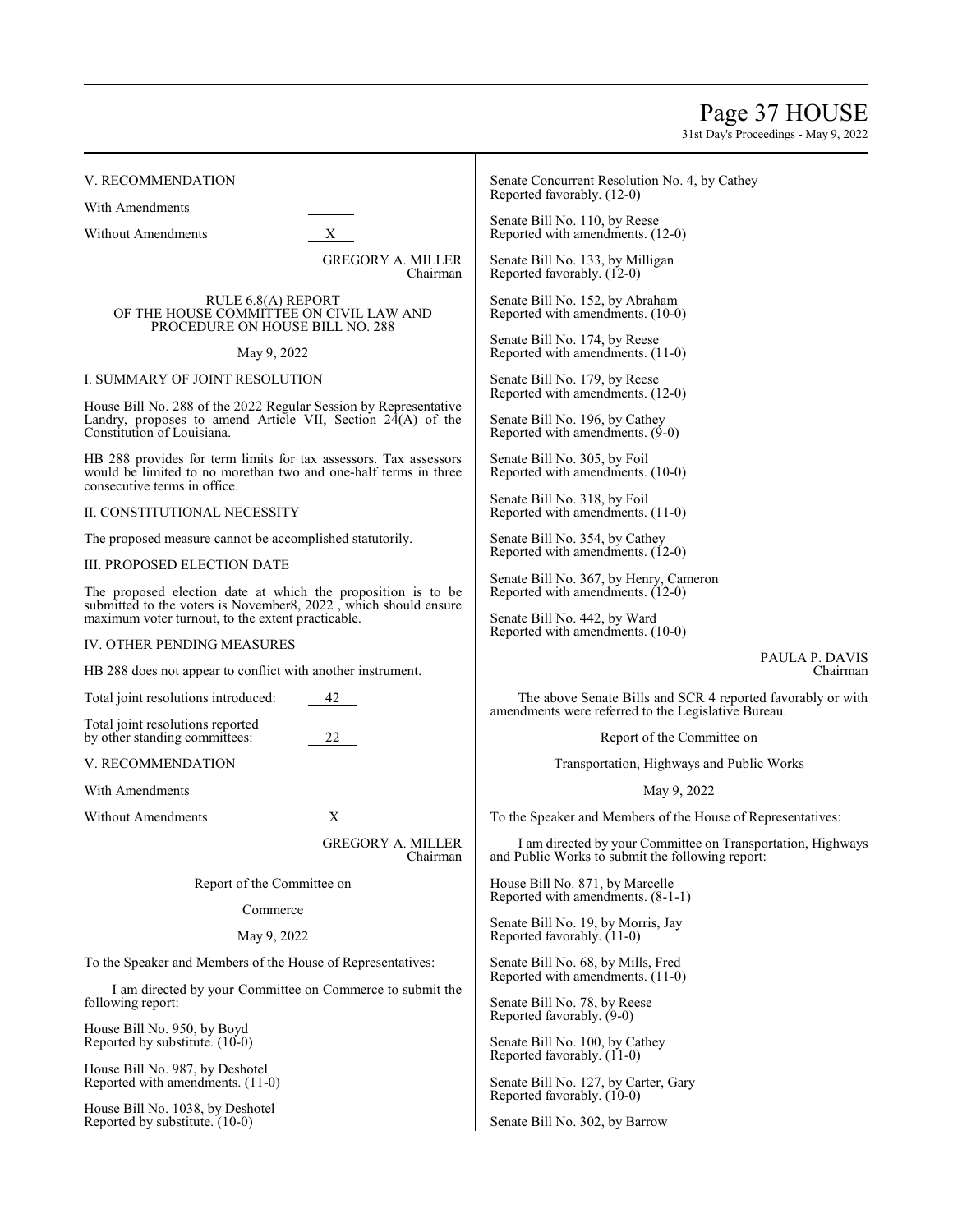## Page 38 HOUSE

31st Day's Proceedings - May 9, 2022

Reported favorably. (9-0)

Senate Bill No. 453, by McMath Reported favorably. (10-0)

Senate Bill No. 477, by Smith, G. Reported with amendments. (7-3-1)

> MARK WRIGHT Chairman

The above Senate Bills reported favorably or with amendments were referred to the Legislative Bureau.

Report of the Committee on

Ways and Means

## May 9, 2022

To the Speaker and Members of the House of Representatives:

I am directed by your Committee on Ways and Means to submit the following report:

Senate Bill No. 12, by Reese Reported favorably. (11-0)

Senate Bill No. 41, by Reese Reported favorably. (11-0)

Senate Bill No. 87, by Cathey Reported with amendments. (10-0)

Senate Bill No. 95, by Allain Reported with amendments. (11-0)

Senate Bill No. 172, by Reese Reported favorably. (12-0)

Senate Bill No. 364, by Reese Reported favorably. (11-0)

Senate Bill No. 488, by Hewitt Reported favorably. (11-0)

> STUART J. BISHOP Chairman

The above Senate Bills reported favorably or with amendments were referred to the Legislative Bureau.

## **Privileged Report of the Legislative Bureau**

## May 9, 2022

To the Speaker and Members of the House of Representatives:

I am directed by your Legislative Bureau to submit the following report:

Senate Bill No. 9 Reported without amendments.

Senate Bill No. 132 Reported without amendments.

Senate Bill No. 171 Reported without amendments.

Senate Bill No. 216 Reported without amendments.

Senate Bill No. 219 Reported without amendments.

Senate Bill No. 237 Reported without amendments.

Senate Bill No. 392 Reported without amendments.

Respectfully submitted,

DODIE HORTON Chair

## **Privileged Report of the Committee on Enrollment**

May 9, 2022

To the honorable Speaker and Members of the House of Representatives:

I am directed by your Committee on Enrollment to submit the following report:

The following House Resolutions have been properly enrolled:

**HOUSE RESOLUTION NO. 112—**

BY REPRESENTATIVE FARNUM A RESOLUTION

To commend the members of the Vinton Middle School robotics team on winning the 2022 Louisiana State VEX Robotics Championship and earning the opportunity to compete in the 2022 VEX Robotics World Championship.

**HOUSE RESOLUTION NO. 113—**

BY REPRESENTATIVE DAVIS A RESOLUTION

To commend Diamond Security Services, Inc., on receiving the Louisiana Department of Economic Development 2022 Small and Emerging Business of the Year Award.

**HOUSE RESOLUTION NO. 114—** BY REPRESENTATIVE DAVIS

A RESOLUTION

To commend Lincoln Builders on receiving the Louisiana office of the National Federation of Independent Business's 2022 Small Business Champion Award.

**HOUSE RESOLUTION NO. 115—** BY REPRESENTATIVES MIKE JOHNSON, BACALA, AND FONTENOT A RESOLUTION

To designate the week of May 9-15, 2022, as Police Week in the state and to commend the service of law enforcement officers.

Respectfully submitted,

STEPHANIE HILFERTY Chairwoman

The above House Resolutions contained in the report were signed by the Speaker of the House and taken by the Clerk of the House to the Secretary of State in accordance with the rules of the House.

## **Privileged Report of the Committee on Enrollment**

## May 9, 2022

To the honorable Speaker and Members of the House of Representatives:

I am directed by your Committee on Enrollment to submit the following report: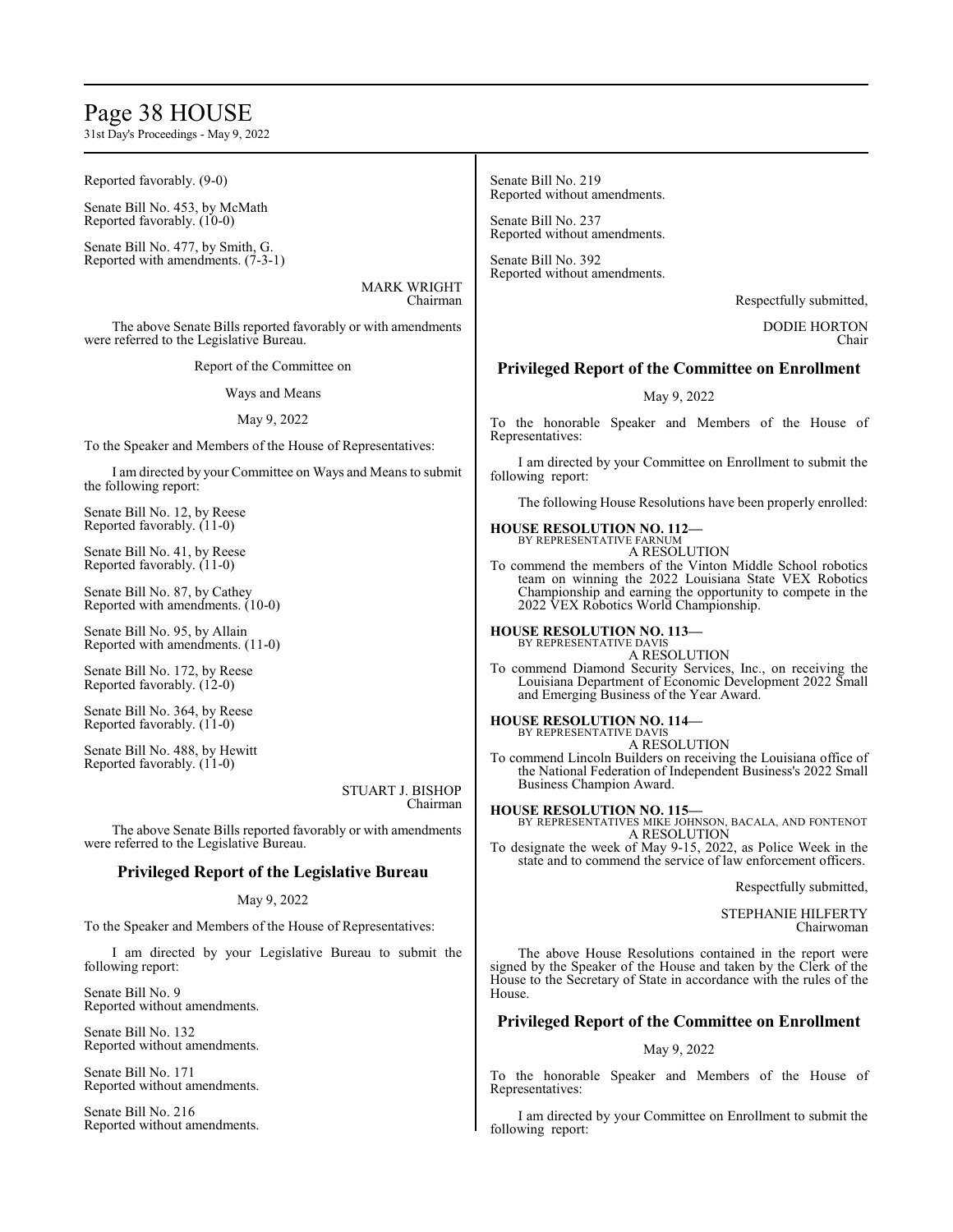## Page 39 HOUSE

31st Day's Proceedings - May 9, 2022

The following House Concurrent Resolutions have been properly enrolled:

## **HOUSE CONCURRENT RESOLUTION NO. 42—** BY REPRESENTATIVE COUSSA

A CONCURRENT RESOLUTION

To authorize and direct the Louisiana State Law Institute to study and make specific recommendations for revisions to Louisiana laws in order for the legislature to adopt the Uniform Collaborative Law Act.

Respectfully submitted,

STEPHANIE HILFERTY Chairwoman

The above House Resolutions contained in the report were signed by the Speaker of the House and taken by the Clerk of the House to the Secretary of State in accordance with the rules of the House.

## **Suspension of the Rules**

On motion of Rep. Harris, the rules were suspended to permit the Committee on Education to submit their weekly schedule on a day other than required by House Rule 14.23 and to meet Tuesday, May 10, 2022, and consider the following legislative instruments that were not listed on the weekly committee schedule as required by House Rule 14.23:

House Bill No. 183

## **Suspension of the Rules**

On motion of Rep. Coussan, the rules were suspended to permit the Committee on Natural Resources and Environment to meet on Tuesday, May 10, 2022, and consider the following legislative instruments that were not listed on the weekly committee schedule as required by House Rule 14.23:

Senate Bill No. 424

## **Leave of Absence**

Rep. Cox - 4 days

Rep. Moore - 4 days

## **Adjournment**

On motion of Rep. Thompson, at 6:22 P.M., the House agreed to adjourn until Tuesday, May 10, 2022, at  $2:00 \text{ P.M.}$ 

The Speaker of the House declared the House adjourned until 2:00 P.M., Tuesday, May 10, 2022.

> MICHELLE D. FONTENOT Clerk of the House

ANGELA S. SMITH Assistant Clerk of the House / Journal Clerk

## **Committee Meeting Notices**

The following committees posted notices as follows:

Committee on Administration of Criminal Justice

Will meet at: 9:30 a.m.

Date: Tuesday, May 10, 2022

## Location: Committee Room 6

Remarks:

- **SB 64 CONNICK CRIME/PUNISHMENT** Provides relative to crimes of violence and sex offenses
- **SB 71 CONNICK JUVENILES** Provides relative to the district attorney's discretion to prosecute a juvenile as an adult for certain offenses
- **SB 72 CONNICK JUVENILE JUSTICE** Provides relative to the authority of juvenile courts in certain proceedings
- **SB 182 FIELDS LAW ENFORCEMENT** Provides relative to revocation of P.O.S.T. certification
- **SB 285 SMITH, G. GAMING** Makes technical changes to update cross references to gaming laws and authorizes the Louisiana Gaming Control Board to conduct open meetings via video conferencing
- **SB 290 CORTEZ GAMING** Provides relative to the regulation of sports wagering
- **SB 323 CLOUD JUVENILE JUSTICE** Provides relative to juveniles in the criminal justice system
- **SB 335 JACKSON JUVENILE JUSTICE** Provides for a juvenile in a correctional facility to serve additional time when he commits an assault or battery on an employee of the facility or another juvenile in the facility or a simple or aggravated escape
- **SB 337 SMITH, G. CRIME/PUNISHMENT** Increases sentence for operating a vehicle while under suspension for certain prior offenses
- **SB 370 HARRIS, JIMMY JUVENILES** Provides for parent participation after adjudication of a delinquent act committed by their juvenile child
- **SB 400 FIELDS STATE AGENCIES** Provides for the administration of the Department of Public Safety and Corrections, public safety services

Any person who does not feel comfortable giving testimony in person may submit a prepared statement in accordance with House Rule 14.33 in lieu of appearing before the committee:

A. Any interested person or any committee member may file with the committee a prepared statement concerning a specific instrument or matter under consideration by the committee or concerning any matter within the committee's scope of authority, and the committee records shall reflect receipt of such statement and the date and time thereof.

B. Any person who files a prepared statement which contains data or statistical information shall include in such prepared statement sufficient information to identify the source of the data or statistical information. For the purposes of this Paragraph, the term "source" shall mean a publication, website, person, or other source fromwhich the data or statistical information contained in the prepared statement was obtained by the person or persons who prepared the statement.

NOTE: Statements emailed to h-acrj@legis.la.gov and received prior to noon on Monday, May 9,  $2022$ , will be distributed to the committee members prior to the meeting.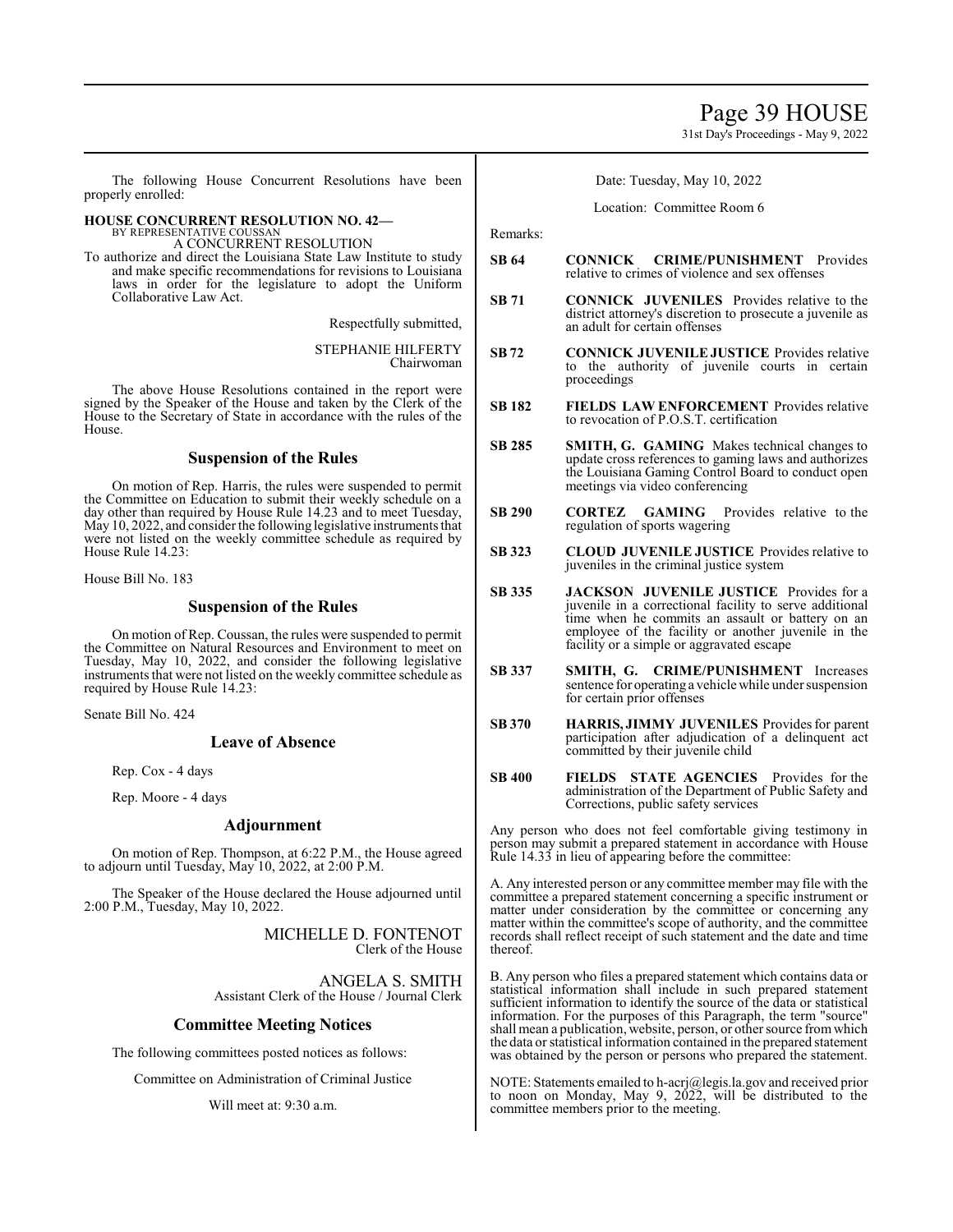## Page 40 HOUSE

31st Day's Proceedings - May 9, 2022

JOSEPH A. MARINO, III Chairman

Committee on Education

Will meet at: 9:00 a.m.

Date: Tuesday, May 10, 2022

Location: Committee Room 1

Remarks:

- **HCR 1 IVEY VACCINES/VACCINATION** Suspends provisions of law authorizing the exclusion of unimmunized persons from in-person attendance at schools and day care centers under certain circumstances
- **HB 183 HUGHES (TBA) HIGHER EDUCATION** Provides relative to withholding of student transcripts for financial reasons **(Subject to Rule Suspension)**
- **HB380 MUSCARELLO SCHOOLS/TRANSPORTATION** Provides relative to school buses
- **HB 413 FONTENOT VACCINES/VACCINATION**  Requires communication issued to students or parents about a COVID-19 vaccine requirement or certain other vaccine requirements to include information about the authorized exemption from these requirements
- **HB 427 AMEDEE VACCINES/VACCINATION** Prohibits the administration of vaccines to minors on school property and at school-sponsored events
- **HB 428 AMEDEE EDUCATION** Prohibits the State Board of Elementary and Secondary Education and the state Department of Education from recommending any vaccine or medical procedure
- **HB 440 PHELPS CURRICULA** Provides relative to eating disorder instruction in schools
- **HB 531 AMEDEE VACCINES/VACCINATION** Provides for civil remedies for a student who is denied entry into school because of immunization requirements
- **HB 536 COX TOPS** Lowers the minimum ACT score required for initial qualification for a TOPS-Tech Award from 17 to 15
- **HB 782 PHELPS SCHOOLS/ADMINISTRATORS**  Provides relative to the appointment of school principals
- **HB 792 PHELPS STUDENTS** Provides relative to literacy instruction and reading support services for certain students in grades six through 12
- **HB 808 HODGES EDUCATION** Expands the Parents' Bill of Rights for Public Schools
- **HB 819 COX SCHOOLS/EMPLOYEES** Provides relative to extended sick leave for school bus operators and public school employees
- **HB 983 BISHOP, S. STUDENT/TUITION** Authorizes the transfer of funds from a START account to a START K12 account

Any person who does not feel comfortable giving testimony in person may submit a prepared statement in accordance with House Rule 14.33 in lieu of appearing before the committee:

A. Any interested person or any committee member may file with the committee a prepared statement concerning a specific instrument or matter under consideration by the committee or concerning any matter within the committee's scope of authority, and the committee records shall reflect receipt of such statement and the date and time thereof.

B. Any person who files a prepared statement which contains data or statistical information shall include in such prepared statement sufficient information to identify the source of the data or statistical information. For the purposes of this Paragraph, the term "source" shall mean a publication, website, person, or other source fromwhich the data or statistical information contained in the prepared statement was obtained by the person or persons who prepared the statement.

NOTE: Statements emailed to h-educ@legis.la.gov and received prior to noon on Monday, May 9, 2022, will be distributed to the committee members prior to the meeting.

> LANCE HARRIS Chairman

Committee on Health and Welfare

Will meet at: 9:30 a.m.

Date: Tuesday, May 10, 2022

Location: Committee Room 5

Remarks:

- **HB600 FRIEMAN VACCINES/VACCINATION** Provides for release of opt-out information to the public when state law requires a vaccination or immunization
- **HR 108 ZERINGUE PROCUREMENT** Urges and requests the La. Dept. of Health to explore ways to procure services related to Medicaid Management Information Systems that will reduce administrative costs, lower the chance of federal penalties, and secure high-quality contractors
- **SB 30 MILLS, FRED HEALTH SERVICES** Provides relative to facility need review. (8/1/22)
- **SB 31 MILLS, FRED HEALTH CARE** Provides for the repeal of certain inactive or obsolete healthcare laws.  $(8/1/22)$
- **SB 33 MILLS, FRED NURSING HOMES** Provides relative to alternate electrical power sources in nursing facilities. (gov sig)
- **SB 59 MILLS, FRED MEDICAID** Provides relative to prepayment reviews conducted by Medicaid managed care organizations. (8/1/22)
- **SB 83 MILLS, FRED MEDICAID** Creates the Council on Medicaid Pharmacy Reimbursement. (8/1/22)
- **SB 99 MILLS, FRED HEALTH CARE** Provides relative to permits issued by the Louisiana Board of Pharmacy.  $(8/1/22)$
- **SB 257 MILLS, FRED MEDICAID** Provides relative to Medicaid coverage for continuous glucose monitors. (8/1/22)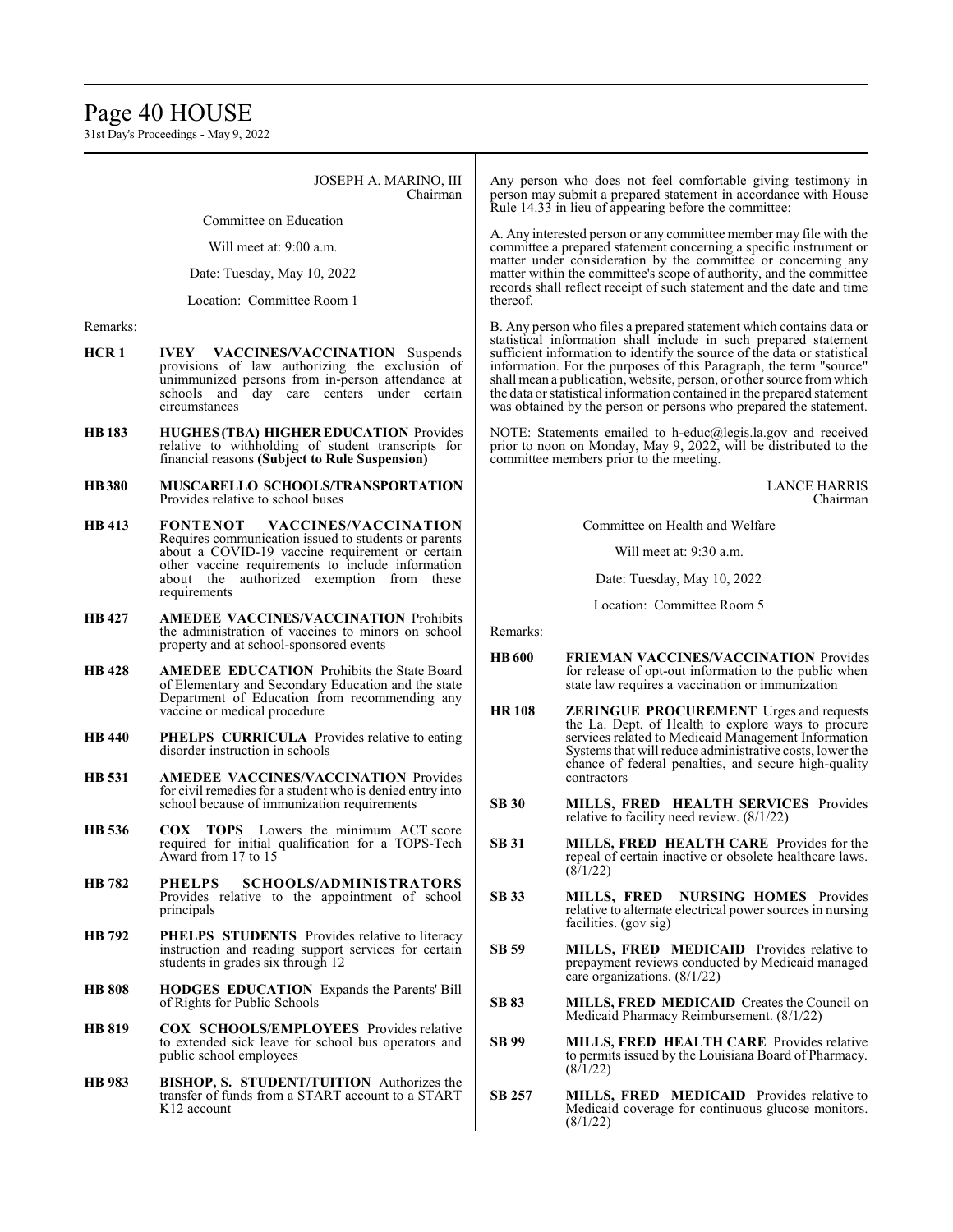# Page 41 HOUSE

31st Day's Proceedings - May 9, 2022

#### **SB 328 MILLS, FRED OPTOMETRY** Provides relative to the Louisiana State Board of Optometry Examiners. (8/1/22)

Any person who does not feel comfortable giving testimony in person may submit a prepared statement in accordance with House Rule 14.33 in lieu of appearing before the committee:

A. Any interested person or any committee member may file with the committee a prepared statement concerning a specific instrument or matter under consideration by the committee or concerning any matter within the committee's scope of authority, and the committee records shall reflect receipt of such statement and the date and time thereof.

B. Any person who files a prepared statement which contains data or statistical information shall include in such prepared statement sufficient information to identify the source of the data or statistical information. For the purposes of this Paragraph, the term "source" shall mean a publication, website, person, or other source fromwhich the data or statistical information contained in the prepared statement was obtained by the person or persons who prepared the statement.

NOTE: Statements emailed to h-hw@legis.la.gov and received prior to noon on Monday, May 9, 2022, will be distributed to the committee members prior to the meeting.

> LAWRENCE A. "LARRY" BAGLEY Chairman

Committee on House and Governmental Affairs

Will meet at: 9:00 a.m.

Date: Tuesday, May 10, 2022

Location: Committee Room 3

Remarks:

- **SB 73 HEWITT LOCAL ELECTIONS** Provides for appointments to fill vacancies in local offices under certain circumstances. (gov sig)
- **SB 74 HEWITT ELECTION CODE** Provides relative to the qualification of poll watchers. (gov sig)
- **SB 193 HEWITT REDISTRICTING** Provides for the reapportionment plans of school boards. (gov sig)
- **SB 197 WHITE, B ETHICS** Allows groundwater district commission members appointed by certain entities that furnish water for rural or municipal use to be employees of such entities. (gov sig)
- **SB 224 HEWITT LEGIS POWERS/FUNCTIONS**  Provides for remote operations of the legislature during a gubernatorially declared state of emergency. (gov sig)
- **SB 225 HEWITT LEGIS POWERS/FUNCTIONS**  Constitutional Amendment to provide for remote operations of the legislature during a declared emergency.  $(2/3 - CA1\overline{3}sl(A))$
- **SB 258 HEWITT EMERGENCY POWERS** Provides relative to voting and the holding of elections impaired as the result of a declared emergency or disaster. (8/1/22)
- **SB 259 HEWITT STATE AGENCIES** Provides reporting requirements for certain state agencies that administer

certain federal and state social service or financial assistance programs. (gov sig)

- **SB 267 HEWITT LOBBYING** Requires disclosure of whether required ethics training has been completed upon registration. (gov sig)
- **SB 333 HEWITT STATE AGENCIES** Provides relative to boards and commissions. (gov sig)
- **SB 490 CORTEZ PUBLIC BUILDINGS/GROUNDS**  Provides for security services in the state capitol building. (gov sig)

Any person who does not feel comfortable giving testimony in person may submit a prepared statement in accordance with House Rule 14.33 in lieu of appearing before the committee:

A. Any interested person or any committee member may file with the committee a prepared statement concerning a specific instrument or matter under consideration by the committee or concerning any matter within the committee's scope of authority, and the committee records shall reflect receipt of such statement and the date and time thereof.

B. Any person who files a prepared statement which contains data or statistical information shall include in such prepared statement sufficient information to identify the source of the data or statistical information. For the purposes of this Paragraph, the term "source" shall mean a publication, website, person, or other source fromwhich the data or statistical information contained in the prepared statement was obtained by the person or persons who prepared the statement.

NOTE: Statements emailed to h&ga@legis.la.gov and received prior to noon on Monday, May 9, 2022, will be distributed to the committee members prior to the meeting.

> JOHN M. STEFANSKI Chairman

Committee on Natural Resources and Environment

Will meet at: 9:30 a.m.

Date: Tuesday, May 10, 2022

Location: Committee Room 4

Remarks:

- **HCR 98 ZERINGUE WATER/RESOURCES** Urges and requests continued support for the efforts in the Mississippi River Basin to achieve the goals of the Gulf Hypoxia Action Plan
- **HCR 102 O W E N , R O B E R T W A T E R W A Y S /WATERBOTTOMS** Urges and requests that rules be codified defining the public's right to access the running waters of this state in accordance with the Louisiana's historical civil law tradition
- **SB 424 STINE (TBA) BOATS/BOATING** Provides for boating safety instruction. (8/1/22)**(Subject to Rule Suspension)**

Any person who does not feel comfortable giving testimony in person may submit a prepared statement in accordance with House Rule 14.33 in lieu of appearing before the committee:

A. Any interested person or any committee member may file with the committee a prepared statement concerning a specific instrument or matter under consideration by the committee or concerning any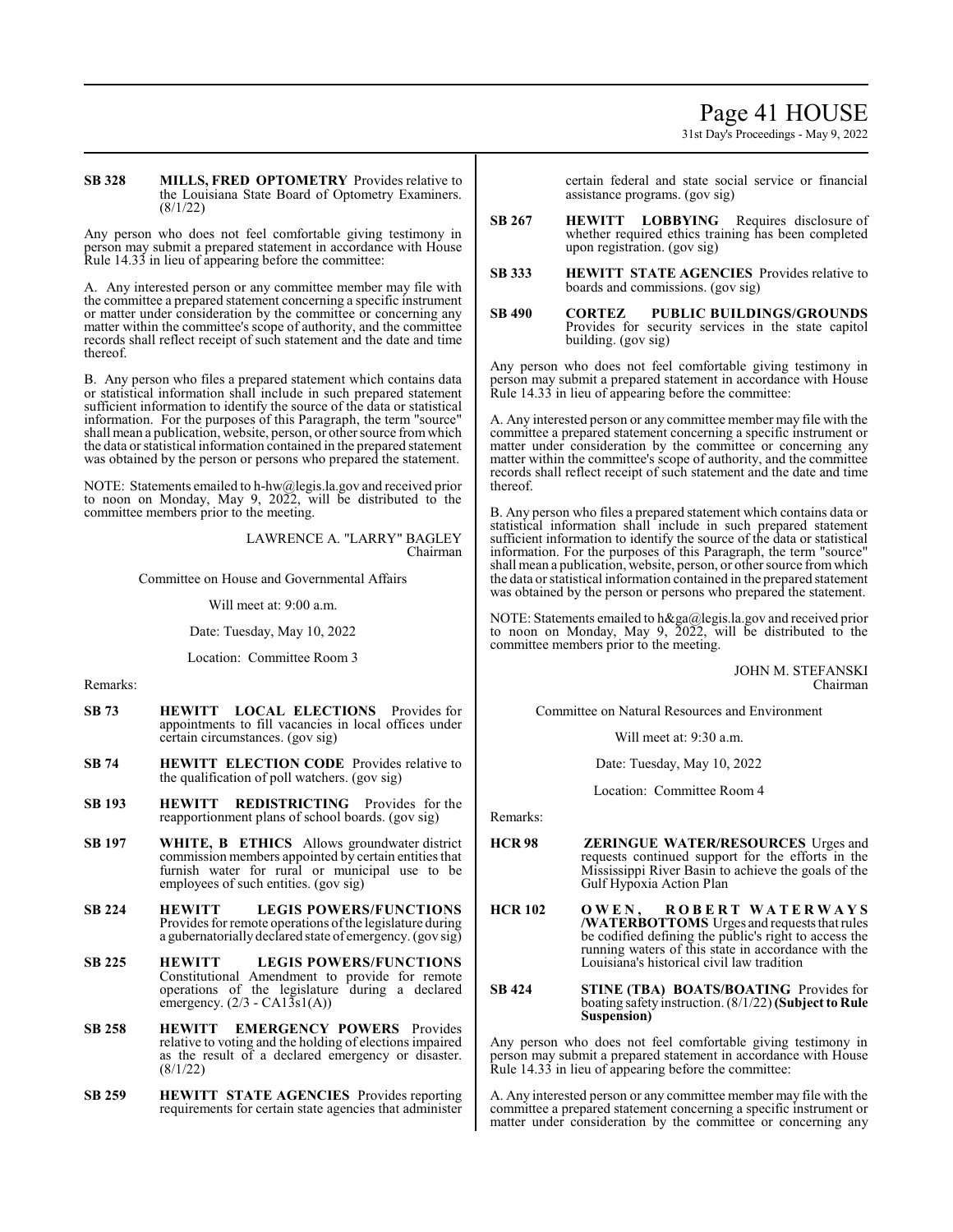## Page 42 HOUSE

31st Day's Proceedings - May 9, 2022

matter within the committee's scope of authority, and the committee records shall reflect receipt of such statement and the date and time thereof.

B. Any person who files a prepared statement which contains data or statistical information shall include in such prepared statement sufficient information to identify the source of the data or statistical information. For the purposes of this Paragraph, the term "source" shall mean a publication, website, person, or other source fromwhich the data or statistical information contained in the prepared statement was obtained by the person or persons who prepared the statement.

NOTE: Statements emailed to h-natr@legis.la.gov and received prior to noon on Monday, May 9, 2022, will be distributed to the committee members prior to the meeting.

> JEAN-PAUL P. COUSSAN Chairman

## **Weekly Committee Schedules**

The following committees posted weekly committee schedules as follows:

Committee on Education

Tuesday, May 10, 2022

Committee Room 1

9:00 a.m.

## INSTRUMENTS TO BE HEARD:

- **HCR 1 IVEY VACCINES/VACCINATION** Suspends provisions of law authorizing the exclusion of unimmunized persons from in-person attendance at schools and day care centers under certain circumstances
- **HB 380 M U S C A R E L L O S C H O O L S / TRANSPORTATION** Provides relative to school buses
- **HB 413 FONTENOT VACCINES/VACCINATION** Requires communication issued to students or parents about a COVID-19 vaccine requirement or certain other vaccine requirements to include information about the authorized exemption from these requirements
- **HB 427 AMEDEE VACCINES/VACCINATION** Prohibits the administration of vaccines to minors on school property and at school-sponsored events
- **HB 428 AMEDEE EDUCATION** Prohibits the State Board of Elementary and Secondary Education and the state Department of Education from recommending any vaccine or medical procedure
- **HB 440 PHELPS CURRICULA** Provides relative to eating disorder instruction in schools
- **HB 531 AMEDEE VACCINES/VACCINATION** Provides for civil remedies for a student who is denied entry into school because of immunization requirements
- **HB 536 COX TOPS** Lowers the minimum ACT score required for initial qualification for a TOPS-Tech Award from 17 to 15
- **HB 782 PHELPS SCHOOLS/ADMINISTRATORS** Provides relative to the appointment of school principals
- **HB 792 PHELPS STUDENTS** Provides relative to literacy instruction and reading support services for certain students in grades six through 12
- **HB 808 HODGES EDUCATION** Expands the Parents' Bill of Rights for Public Schools
- **HB 819 COX SCHOOLS/EMPLOYEES** Provides relative to extended sick leave for school bus operators and public school employees
- **HB983 BISHOP,S. STUDENT/TUITION** Authorizes the transfer of funds from a START account to a START K12 account

Any person who does not feel comfortable giving testimony in person may submit a prepared statement in accordance with House Rule 14.33 in lieu of appearing before the committee:

A. Any interested person or any committee member may file with the committee a prepared statement concerning a specific instrument or matter under consideration by the committee or concerning any matter within the committee's scope of authority, and the committee records shall reflect receipt of such statement and the date and time thereof.

B. Any person who files a prepared statement which contains data or statistical information shall include in such prepared statement sufficient information to identify the source of the data or statistical information. For the purposes of this Paragraph, the term "source" shall mean a publication, website, person, or other source fromwhich the data or statistical information contained in the prepared statement was obtained by the person or persons who prepared the statement.

NOTE: Statements emailed to h-educ@legis.la.gov and received prior to noon on Monday, May 9, 2022, will be distributed to the committee members prior to the meeting.

Wednesday, May 11, 2022

Committee Room 1

9:00 a.m.

Any legislative instrument listed on the agenda for Tuesday, May 10, that is not disposed of may be carried over to the meeting on Wednesday, May 11. (House Rule 14.24(A))

## INSTRUMENTS TO BE HEARD:

- **SCR 6 CATHEY POSTSECONDARY ED** Creates a task force to study and make recommendations relative to tenure policies of public postsecondary education institutions.
- **SB 45 FOIL SPECIAL EDUCATION** Requires all public school governing authorities to adopt certain policies relative to cameras in certain classrooms by December 31, 2022. (gov sig)
- **SB 47 FIELDS EARLY CHILDHOOD ED** Requires public schools to work to develop a mixed provider delivery model of prekindergarten instruction. (gov sig)
- **SB 50 HEWITT SCHOOLS** Provides for public school choice in certain high school programs. (gov sig)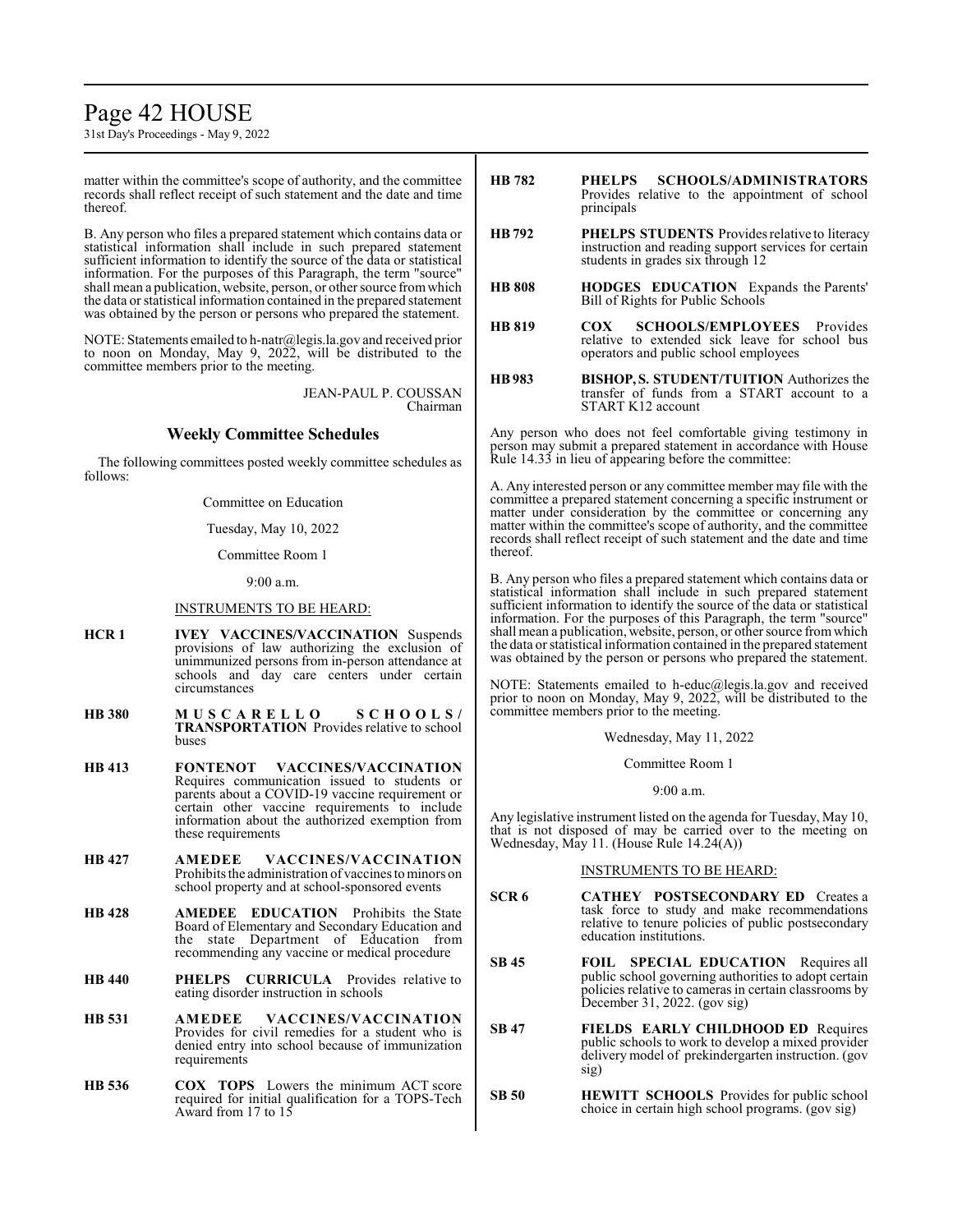## Page 43 HOUSE

31st Day's Proceedings - May 9, 2022

- **SB 76 FIELDS POSTSECONDARY ED** Provides that certain graduate students shall be exempt from mandatory student fees. (8/1/24)
- **SB126 CATHEY SCHOOLS** Provides relative to funding for university lab schools. (gov sig)
- **SB 131 MIZELL POSTSECONDARY ED** Requires public postsecondary education boards and institutions to adopt policies to acceptable use of computers and internet services. (gov sig)
- **SB 145 TALBOT SCHOOLS** Authorizes certain charter school proposals to be made directly to BESE. (gov sig)
- **SB 176 FIELDS SPECIAL EDUCATION** Amends the Blind Persons' Literacy Rights and Education Act. (gov sig)
- **SB 177 FIELDS ELEMENTARY EDUCATION** Changes school year for certain requirements relative to entering first grade. (gov sig)
- **SB 178 FIELDS TOPS** Provides for TOPS exceptions due to Hurricane Ida. (gov sig)
- **SB 190 HEWITT TEACHERS** Establishes the Computer Science Education Act. (gov sig)
- **SB 250 CONNICK AMUSEMENTS/SPORTS** Provides relative to the compensation of intercollegiate athletes for the use of their name, image, or likeness. (gov sig)
- **SB 261 FIELDS POSTSECONDARY ED** Provides for public postsecondary education transfer pathways. (gov sig)
- **SB 317 FOIL TUITION** Provides in-state residency status for public postsecondary tuition fees to certain members and veterans of the military. (gov sig)
- **SB 407 BOUIE SCHOOLS** Requires schools to store epinephrine in the classrooms of certain students. (gov sig)

Any person who does not feel comfortable giving testimony in person may submit a prepared statement in accordance with House Rule 14.33 in lieu of appearing before the committee:

A. Any interested person or any committee member may file with the committee a prepared statement concerning a specific instrument or matter under consideration by the committee or concerning any matter within the committee's scope of authority, and the committee records shall reflect receipt of such statement and the date and time thereof.

B. Any person who files a prepared statement which contains data or statistical information shall include in such prepared statement sufficient information to identify the source of the data or statistical information. For the purposes of this Paragraph, the term "source" shall mean a publication, website, person, or other source fromwhich the data or statistical information contained in the prepared statement was obtained by the person or persons who prepared the statement.

NOTE: Statements emailed to h-educ@legis.la.gov and received prior to noon on Tuesday, May 10, 2022, will be distributed to the committee members prior to the meeting.

LEGISLATIVE INSTRUMENTS MAY BE DELETED (DOES NOT REQUIRE<br>HOUSE RULES SUSPENSION) OR ADDED (REQUIRES HOUSE RULES<br>SUSPENSION) PRIOR TO THE MEETING DATE. (HOUSE RULES 14.23 AND

14.24) SEE THE DAILY NOTICE OF COMMITTEE MEETINGS POSTED PRIOR<br>TO MEETING DATE.

LANCE HARRIS Chairman

Committee on Judiciary

Thursday, May 12, 2022

Committee Room 1

9:30 a.m.

## INSTRUMENTS TO BE HEARD:

- **HR 111 HODGES COMMENDATIONS** Commends the modern state of Israel on the seventy-fourth anniversary of its establishment
- **HCR 12 OWEN, CHARLES CONGRESS** Requests that congress reduce or eliminate funding for the U.S. Department of Homeland Security to protect the civil liberties of the citizens of Louisiana
- **SB46 ALLAIN CLERKS OF COURT** Provides relative to group insurance benefits for certain clerks of court.
- **SB 51 MIZELL COURTS** Adds a second commissioner to the Twenty-Second Judicial District Court and authorizes commissioners to preside over domestic violence cases and civil matters.
- **SB69 CONNICK CRIMINALPROCEDURE** Provides relative to protections for crime victims.
- **SB 88 MILLS, FRED SHERIFFS** Provides relative to insurance benefits for retirees of the St. Martin Parish Sheriff's Office.
- **SB 93 CATHEY LEGIS POWERS/FUNCTIONS** Designates the Gulf Fritillary as the official state butterfly.
- **SB 101 CATHEY COURTS** Provides relative to the traffic violations bureau in certain city courts.
- **SB 115 MIZELL LAW ENFORCEMENT** Provides relative to mandatory training for peace officers related to human trafficking.
- **SB 140 ABRAHAM SHERIFFS** Provides for insurance benefits for retired sheriffs and deputies of the Acadia Parish Sheriff's Office.
- **SB 159 WARD SHERIFFS** Provides relative to insurance benefits for retirees of the Iberville Parish Sheriff's Office.
- **SB311 MILLIGAN HOMELANDSECURITY** Requires the Governor's Office of Homeland Security and Emergency Preparedness to adopt certain rules.
- **SB 319 FOIL MILITARY AFFAIRS** Provides for certain punitive articles of the Louisiana Code of Military Justice.
- **SB 332 HENRY, CAMERON ALCOHOLIC BEVERAGES** Provides relative to the alcohol permits.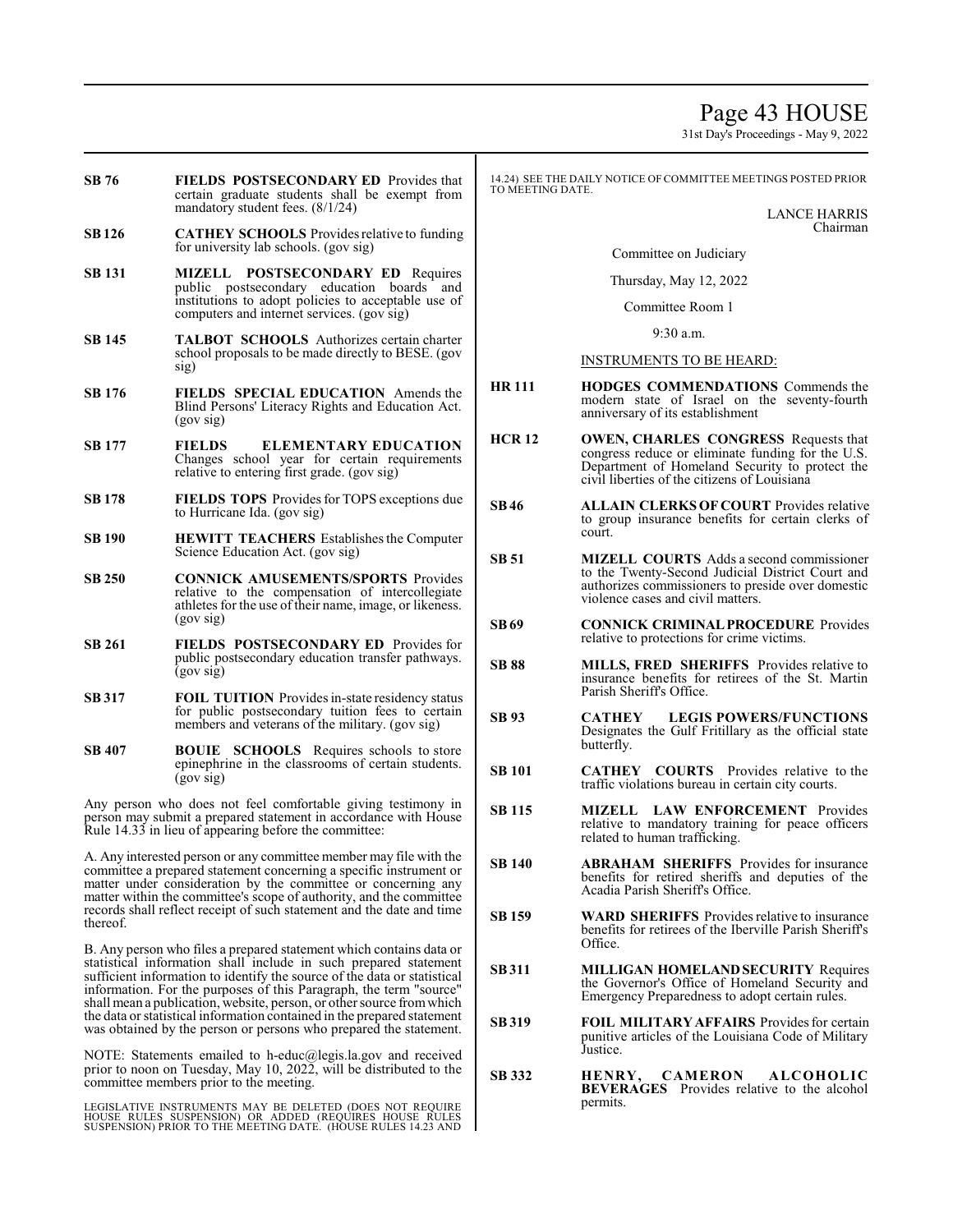## Page 44 HOUSE

31st Day's Proceedings - May 9, 2022

| <b>SB 383</b> |                                    |  | <b>PEACOCK ATTORNEYS</b> Provides relative to |  |
|---------------|------------------------------------|--|-----------------------------------------------|--|
|               | advertisements for legal services. |  |                                               |  |

- **SB 398 PEACOCK COURTS** Provides relative to juror compensation rates.
- **SB 417 CATHEY ALCOHOLIC BEVERAGES** Provides relative to the delivery of alcoholic beverages.
- **SB 450 STINE ALCOHOLIC BEVERAGES** Provides relative to microbreweries.

Any person who does not feel comfortable giving testimony in person may submit a prepared statement in accordance with House Rule 14:33 in lieu of appearing before the committee:

A. Any interested person or any committee member may file with the committee a prepared statement concerning a specific instrument or matter under consideration by the committee or concerning any matter within the committee's scope of authority, and the committee records shall reflect receipt of such statement and the date and time thereof.

B. Any person who files a prepared statement which contains data or statistical information shall include in such prepared statement sufficient information to identify the source of the data or statistical information. For the purposes of this Paragraph, the term "source" shall mean a publication, website, person, or other source fromwhich the data or statistical information contained in the prepared statement was obtained by the person or persons who prepared the statement.

NOTE: Statements emailed to h-jud@legis.la.gov and received prior to noon on May 11, 2022, will be distributed to the committee members prior to the meeting.

LEGISLATIVE INSTRUMENTS MAY BE DELETED (DOES NOT REQUIRE<br>HOUSE RULES SUSPENSION) OR ADDED (REQUIRES HOUSE RULES<br>SUSPENSION) PRIOR TO THE MEETING DATE. (HOUSE RULES 14.23 AND<br>14.24) SEE THE DAILY NOTICE OF COMMITTEE MEETING

RANDAL L. GAINES Chairman

Committee on Municipal, Parochial and Cultural Affairs

Thursday, May 12, 2022

Committee Room 6

9:30 a.m.

## INSTRUMENTS TO BE HEARD:

- **HB 393 LANDRY LOCAL GOVT/ORDINANCES** Provides relative to maximum penalties imposed for the violation of parish and municipal ordinances
- **HCR 96 MAGEE HISTORIC COMMEMORATION** Provides relative to an America 250 state commission
- **HCR 97 DUPLESSIS HOUSING** Urges and requests the La. Housing Corporation to consider emergency preparedness and disaster resiliency characteristics when implementing design criteria for housing developments competing for funding in programs administered by the corporation office and to explore sources of federal funds to retrofit existing buildings with these same design criteria
- **HR 103 DUPLESSIS HOUSING** Urges and requests the La. Housing Corporation to consider emergency preparedness and disaster resiliency characteristics when implementing design criteria for housing developments competing for funding in programs administered by the corporation and to explore sources of federal funds to retrofit existing buildings with these same design criteria
- **HR 107 ECHOLS HOUSING** Requests the Louisiana Housing Corporation to study issues related to the availability of affordable housing
- **SB 111 LUNEAU MUSEUMS** Repeals provisions creating the establishment, location, purpose, and use of the Tioga Heritage Park and Museum. (gov sig)
- **SB 201 JACKSON LOCAL EMPLOYEES** Adds contract attorneys of district public defender offices to group health insurance coverage offered by parish governments. (8/1/22)
- **SB 215 LUNEAU CIVIL SERVICE** Provides for assessment of attorney fees when certain municipal fire and police civil service boards reverse a decision of an appointing authority. (gov sig)
- **SB 275 ABRAHAM HOUSING** Provides relative to affiliates and subsidiaries of local housing authority members. (gov sig)
- **SB 313 CLOUD LOCAL OFFICIALS** Requires mayors who are authorized to conduct mayor's court or municipal court to undergo certain training. (8/1/22)
- **SB 401 MCMATH CLERKS OF COURT** Authorizes governing authorities to adopt ordinances to increase certain fees in the parishes of St. Tammany and Washington. (8/1/22)
- **SB 480 BOUDREAUX SPECIAL DISTRICTS** Provides relative to the Lafayette Economic Development Authority. (gov sig)
- **SB 485 BOUIE SPECIAL DISTRICTS** Provides relative to the Delachaise Security and Improvement District. (8/1/22)
- **SB 493 HEWITT LOCAL AGENCIES** Provides relative to certain drainage districts. (8/1/22)

Any person who does not feel comfortable giving testimony in person may submit a prepared statement in accordance with House Rule 14.33 in lieu of appearing before the committee:

A. Any interested person or any committee member may file with the committee a prepared statement concerning a specific instrument or matter under consideration by the committee or concerning any matter within the committee's scope of authority, and the committee records shall reflect receipt of such statement and the date and time thereof.

B. Any person who files a prepared statement which contains data or statistical information shall include in such prepared statement sufficient information to identify the source of the data or statistical information. For the purposes of this Paragraph, the term "source" shall mean a publication, website, person, or other source fromwhich the data or statistical information contained in the prepared statement was obtained by the person or persons who prepared the statement.